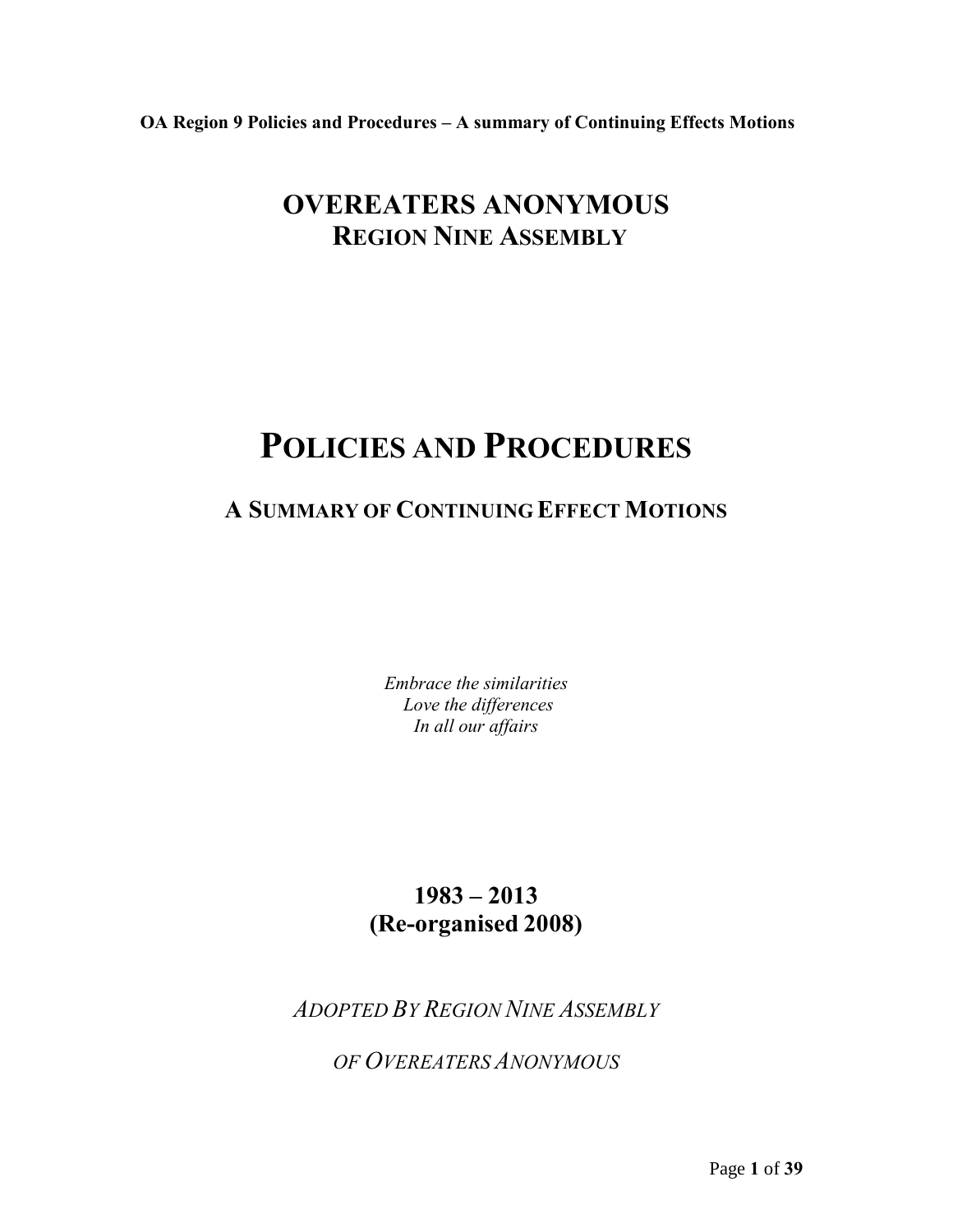# **TABLE OF CONTENTS SUMMARY OF SECTIONS OF OVEREATERS ANONYMOUS REGION NINE POLICIES AND PROCEDURES MANUAL A SUMMARY OF CONTINUING EFFECT MOTIONS**

*The Region Nine Policies and Procedures Manual is arranged in topics as follows and the sub-topic of each motion is capitalized for ease of understanding. This is then followed by a list of continuing effect motions which are listed in chronological order.*

# **SECTION PAGE**

| $\mathbf{I}$  |                                                                               | $3 - 4$   |
|---------------|-------------------------------------------------------------------------------|-----------|
| $\mathbf{H}$  | <b>BOARD POSITIONS AND DUTIES</b>                                             | $4 - 8$   |
| III           | REGION 9 COMMITTEES                                                           | 9         |
| $\mathbf{IV}$ | <b>REGION 9 TRANSLATIONS</b>                                                  | 9         |
| $\mathbf{V}$  | FINANCE AND BUDGET                                                            | $9 - 12$  |
| VI —          |                                                                               | $12 - 13$ |
|               |                                                                               | 13        |
|               | VIII PUBLIC INFORMATION                                                       | 14        |
|               | <b>IX WORLD SERVICE BUSINESS</b><br><b>CONFERENCE &amp; WSO 14-15</b>         |           |
| $\mathbf{X}$  |                                                                               | 15        |
|               |                                                                               |           |
|               | XII CHRONOLOGICAL LIST OF MOTIONS 16-31<br>APPENDIX A - AMENDMENTS/ DELETIONS | $32 - 33$ |
|               | <b>APPENDIX B – PROCEDURES AND SUGGESTIONS FOR HOSTING</b>                    |           |
|               | <b>R9 ASSEMBLY AND CONVENTION</b>                                             | $34 - 40$ |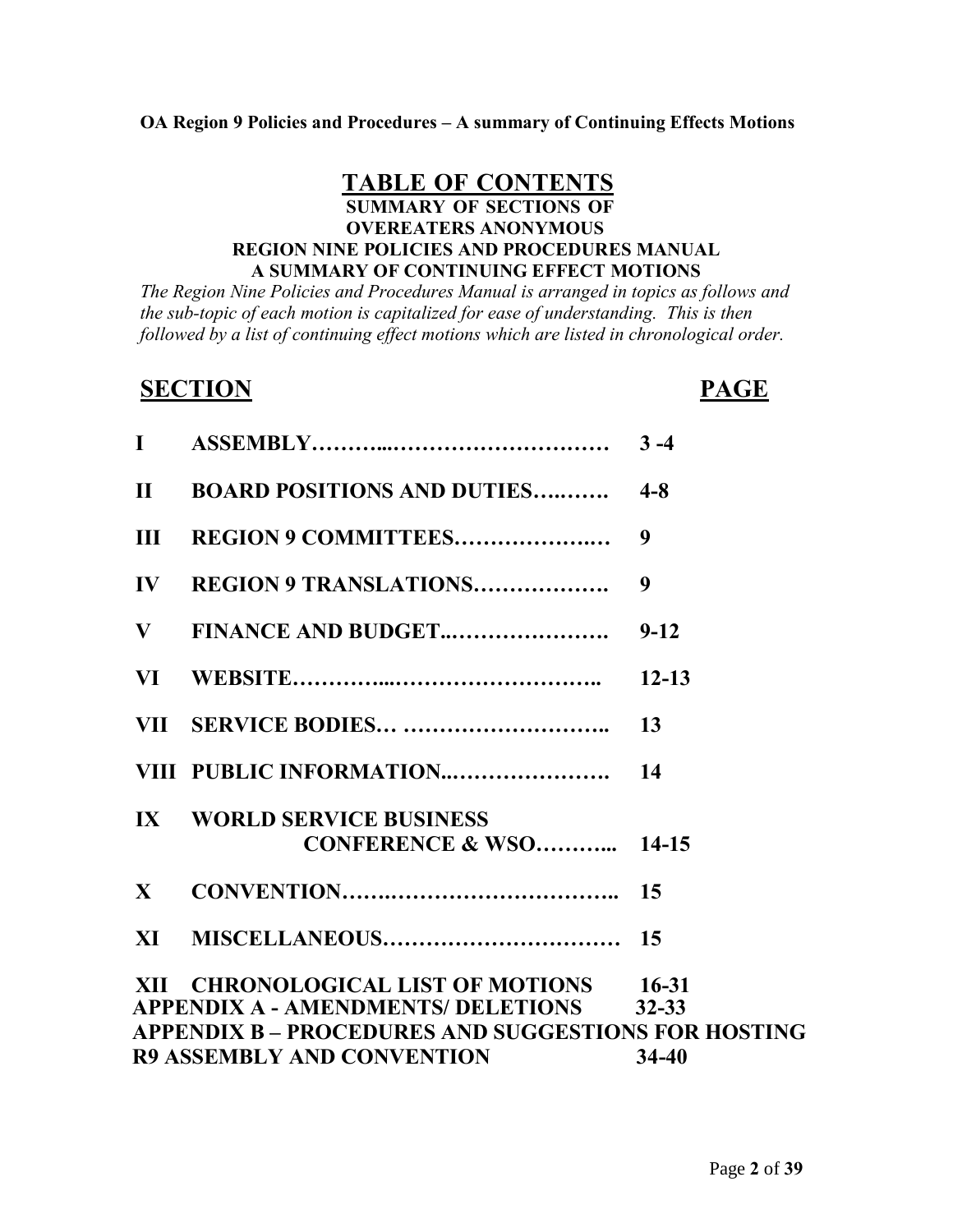# **I ASSEMBLY**

STATEMENT OF PURPOSE

The primary purpose of the Region 9 Assembly is the same as that of all OA service – to carry the OA message to the still suffering compulsive overeaters, wherever they live and whatever language they speak. In fulfilling our purpose, we should ever strive to achieve worldwide OA unity and common policies among all countries. With love and tolerance as our code, together we can do what we could never do alone. (1983a**)**

#### DURATION OF ASSEMBLY

That Assembly be extended to two full days. (1989b)

DESCRIPTION

Motion to call the European Service meeting, the R9 European Service meeting agreed (1991m) REGISTRATION FORMS

Move that Region 9 adopts the following forms:

1. Officer and Committee Chairs

2. Delegate Registration. (1995m)

ORIENTATION SESSION

At each Assembly there will be an orientation session. The aim being to give delegates

(particularly first time delegates) a general overview of the processes of the Assembly. (1997a)

LOCATION & ELECTION OF ASSEMBLY

The annual Region 9 Assembly will be held within Region Nine. (1999b)

The hosting service body for the regional Assembly and Convention shall be elected two years prior to running the event. (2009b)

REGISTRATION FEE FOR ASSEMBLY

Move to charge 50€/£33 or equivalent registration fee for the Region Nine Assembly, payable upon registration at the Assembly. (2006d)

BYLAWS

That Delegates are asked to bring their own copies of Bylaws to Assembly. (1989a) REPRESENTATIVE ADDRESSES ON ASSEMBLY MINUTES

Addresses are to be provided on the contact list attached to the assembly minutes. Any person not willing to have their address published, should advise the secretary at the Assembly, who will not publish their address.(1999a)

VITAL LINK

Move to approve the newly revised R9 Vital Link. (2004a)

AUTOMATIC REMOVAL OF OUTDATED POLICIES

Automatically remove outdated or completed Region 9 Assembly policies from the Policies and Procedure manual (2006a)

LIAISON WITH SERVICE BODIES NOT REPRESENTED AT ASSEMBLY

The Assembly will divide up the list of IGs and NSBs not represented at the Assembly amongst the delegates who are in attendance at the assembly. Each delegate will be responsible for undertaking liaison activity with the SB they have adopted. Each delegate will then submit a written report to the Region 9 12th Step Within Committee within 6 months of the Assembly. The 12th Step Within Committee will then log these responses and continue to try to encourage contact with service bodies not represented at assembly (2010a).

ORGANISATION OF THE P&P MANUAL

The P&P shall be organised with a table of contents followed by the various detailed motions in relevant Region 9 topics / sections and then finalised with a list of detailed motions in chronological order. (2008a)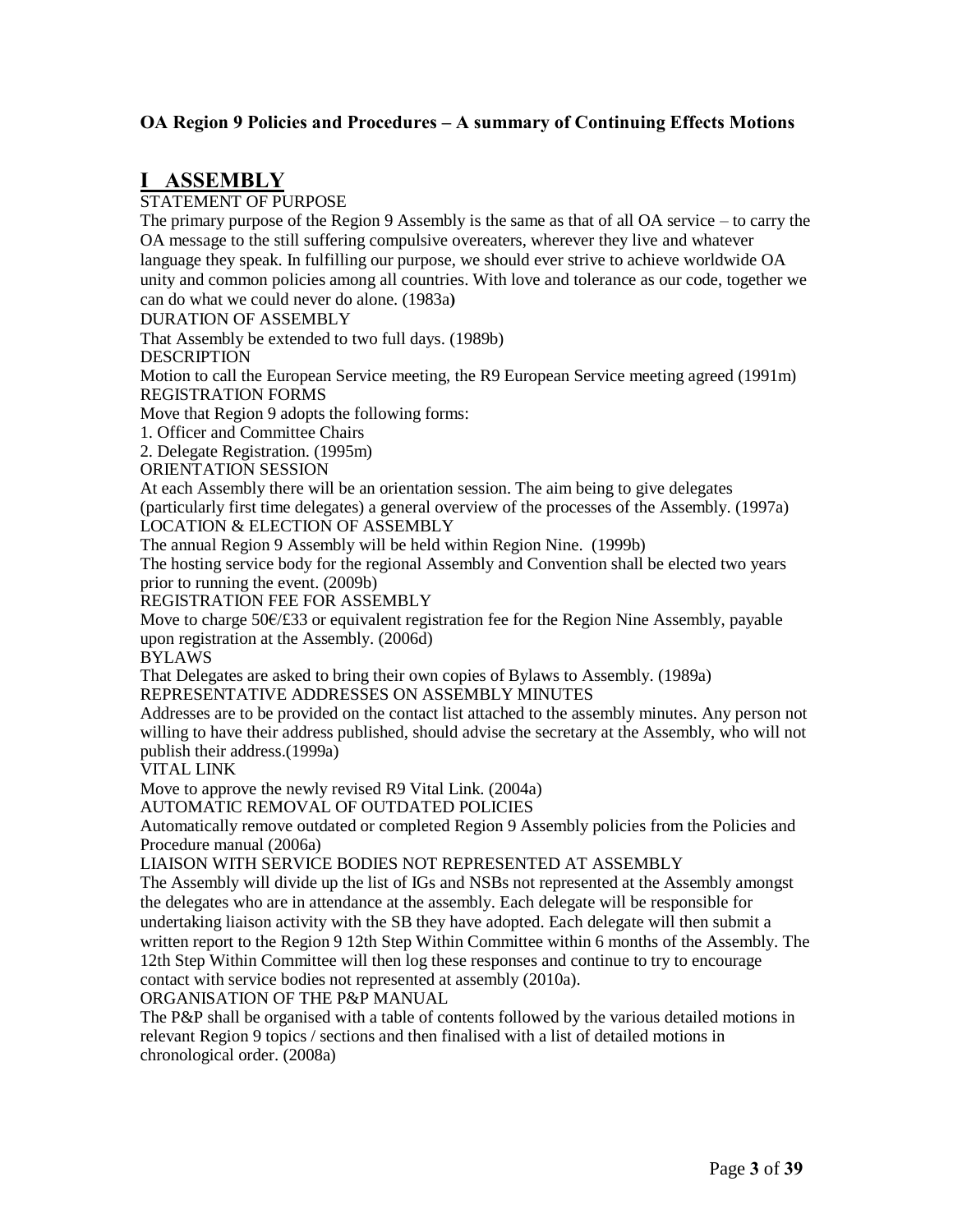# EMERGENCY NEW BUSINESS

In order to qualify as emergency new business any motion must be:

a) Referring to new business only and not addressing the same issues as other motions brought to the current Assembly;

b) Of an urgent nature so that not considering the motion immediately would be harmful to the welfare of OA as a whole. (2009d)

#### REGISTER OF SERVICE BODIES AND ATTENDANCE TO BE INCLUDED IN ASSEMBLY MATERIALS

The Assembly Materials of Region 9 are to include a register of Region 9 countries with details of Intergroups in each country and the current number of groups, also including details of when the Service Body was represented at Region Assembly. (2010b)

REGION 9 TRANSLATIONS LIST TO BE INCLUDED IN ASSEMBLY MATERIALS. The Assembly Materials of Region 9 are to include a Translations List of Region 9 with details of OA Literature and which languages they have been published in or are being worked on in order for them to be published. (2012n)

PROCEDURES AND SUGGESTIONS FOR HOSTING REGION 9 ASSEMBLY AND CONVENTION (2013a)

To adopt into the Region  $9P \& P$  Manual the document circulated at 2010 Region 9 Assembly (since amended and updated) entitled "Overeaters Anonymous Region 9 – PROCEDURES AND SUGGESTIONS FOR HOSTING REGION 9 ASSEMBLY AND CONVENTION" (2013a)

# **II BOARD POSITIONS, AND DUTIES**

Move to adopt the following

JOB DESCRIPTIONS FOR BOARD AND COMMITTEE CHAIRS as part of our Regional policy and procedure.

The R9 Board and Committees need be mindful that the authority for their actions lies within the decisions agreed upon in previous years as contained within the current R9 Bylaws and P&P. Any deviation from these decisions must be brought via a motion and the Assembly of R9 before any action is taken. At all times transparency needs to be uppermost in our minds and actions (2013n). CHAIRPERSON:

The Chairperson is elected by the Region 9 Assembly for a period of two years and fills a variety of duties:

- Chairs the R9 business assemblies, including preparation of the Agenda

- Communicates with the different R9 officers and committees during the year

- Attends functions within the Region, where budget allows, or at the expense of the country hosting the OA event (2013b).

- Represents R9 at the World Service level, including at the WSBC

- Represents R9 in the Board of Trustees Intergroup and Region committee (IGAR)

- Participates in the Region Chairs Committee (RCC), and attends RCC face-to-face meetings when possible (2013g)

- Works with the R9 Trustee on some of the issues directly concerning the Region

- Chairs the R9 Board

- Is responsible for ensuring that the Assembly invitation and associated necessary documents are sent to all registered service bodies and officers of Region 9. An Officer Nomination form is sent to each Intergroup and Delegate in an election year

- A bid form for hosting a R9 Assembly to Intergroups and Delegates on election year

- Facilitate Service, Traditions and Concepts (STC) workshops when and where possible within Region 9 (2012r)

TREASURER:

The Treasurer is elected by the Region 9 Assembly for a period of two years and fills a variety of duties: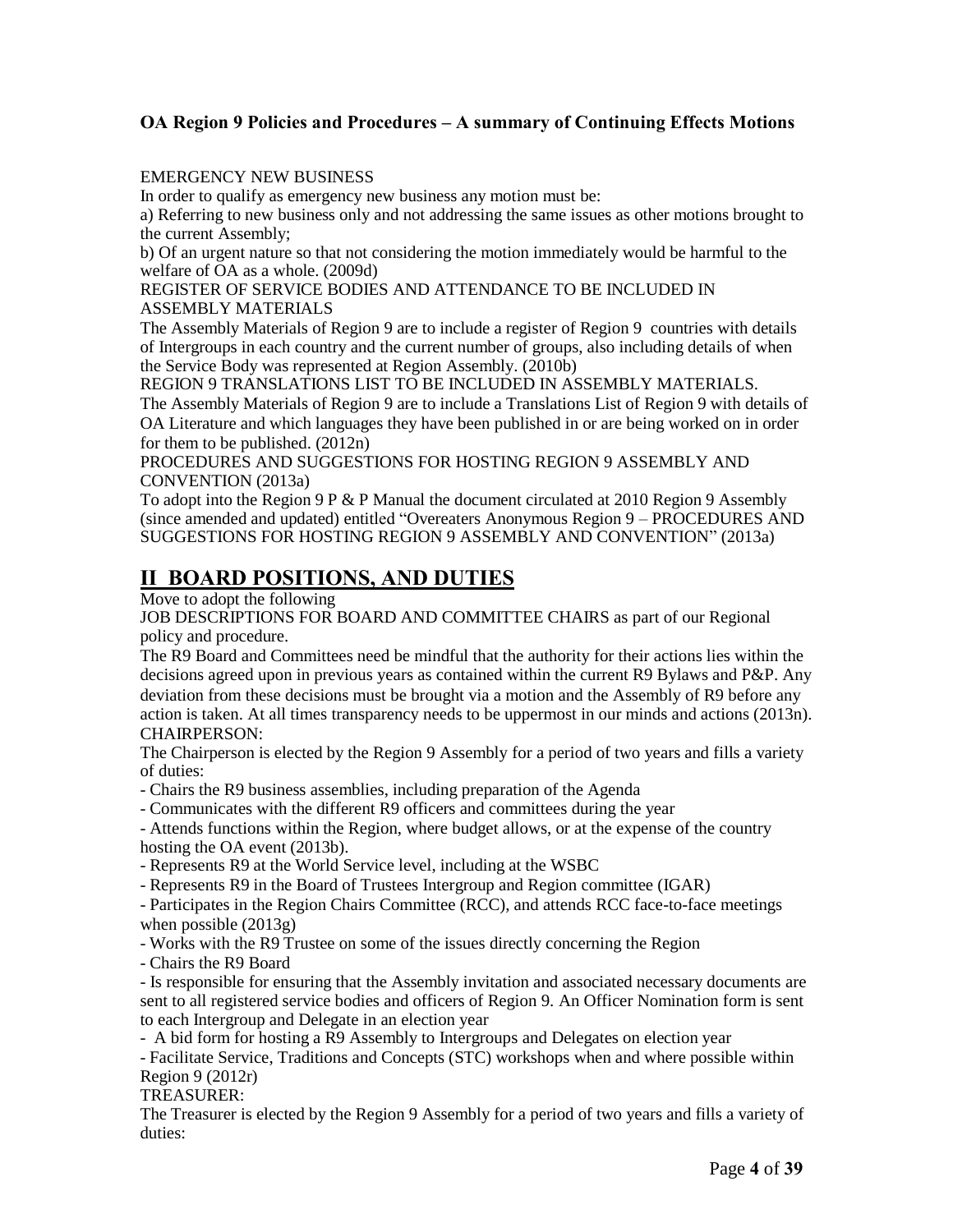- Chairs R9's Budget and Finance committee

- Prepares an annual budget for approval of the assembly

- Maintains records of all Income and expenses incurred by the different activities in the Region

- Provide an annual report of all contributions received, as well as income and expense- Maintains the R9 bank account and records of monies kept by different functions in other countries (satellite banking)

- Serves on the R9 Board (1999h)

- Liaises with the Accountant, signatories and the Banker as necessary

- Facilitate Service, Traditions and Concepts (STC) workshops when and where possible within Region 9 (2012m)

#### BANKER

The Region 9 Banker is not a Board position, but is a Region 9 member from Great Britain who is elected by the Region 9 Assembly if the Region 9 Treasurer is not from Great Britain for a two year term in line with the Treasurers term.

The roles the Banker undertakes can be undertaken by the Region 9 Treasurer if they are living in Great Britain.

The Banker's service is overseen by the Region 9 Treasurer and works in conjunction with the Treasurer. The Banker receives all 7th Tradition Contributions, and sends out receipts in reply (usually by email) and at the same time copies in the treasurer. Arranges cheques to be signed and forwarded to the registered Region 9 bank account signatories. Is ideally a signatory for the Region 9 bank

account. Maintains a list of all incoming and outgoing financial transactions of the bank account and sends this to the Region 9 Chair and Treasurer monthly. Carries out duties on behalf of the Treasurer. Receives, maintains and reconciles the bank statement and ensures the Region 9 Chair, Treasurer and Accountant receive a copy monthly.

# (2012o) (2013m)

#### SECRETARY:

The main responsibilities of the Secretary are to produce and mail minutes of all Region 9 Assemblies, and maintain updated listing of R9 Intergroups and National/Language Service Boards. The procedure for this is as follows:

MINUTES OF THE ASSEMBLY:

1. The Chair will send out an agenda prior to the Assembly, and will include reminders to all Officers and presenters of topics to bring with them to Assembly a written report for inclusion with the minutes.

2. A recording device may be used if required.

3. At the R9 Assembly, the Secretary needs to collect copies of all reports to be included with the minutes. It is also necessary that all motions are given to the Secretary in writing. It is important to record the name of the proposer and seconder, and the count of the voting on each motion.

4. The time scale for producing the minutes is short, and it is helpful to have copies of all paperwork to be included with the minutes in your possession, when coming home from the assembly, to ensure the minutes are distributed in the timescale set out in the bylaws.

5.Please see the ground rules for current wording for Minutes Approval Committee. Email the draft minutes to the R9 chair and the Minutes Approval Committee to check. Once any amendments are made and the Chair and MAC have agreed them all, then the minutes can be distributed. The minutes will include all reports and revised copies of the R9 Bylaws and P&P Manuals if possible.

6. The minutes are then distributed to all registered service bodies in R9 and to those members present at the Assembly by email (2013p). A copy is also posted to the website. (2012p) UPDATE OF LISTS Another duty for the Secretary is to see that an up to date list of all R9 Intergroups and National/Language Service Boards is mailed periodically to each R9 officer. This is compiled from information which the Intergroups may send directly to the Secretary and also from the information which the World Service Office sends directly to the Secretary. The World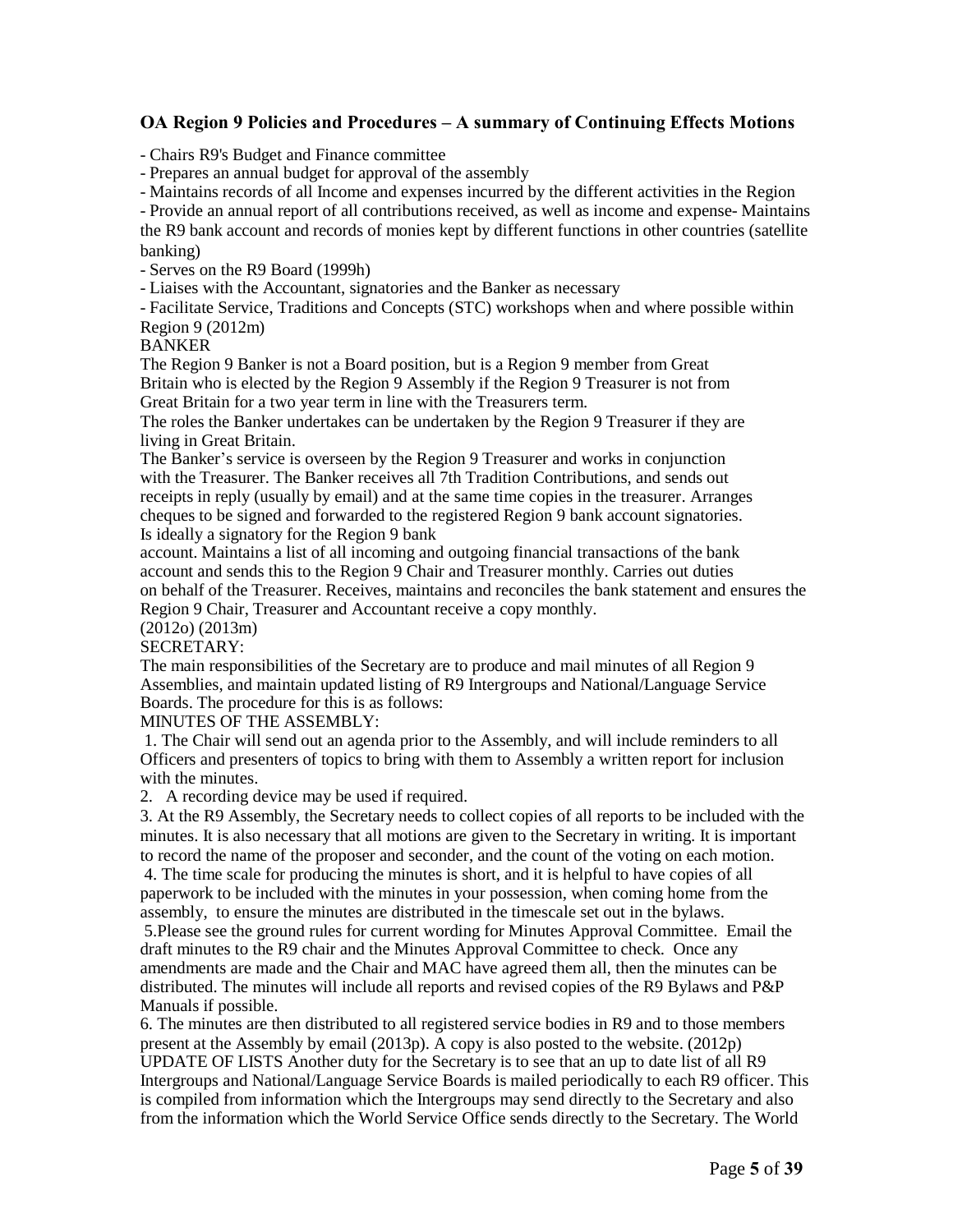Service Office will send a list of all Intergroups and meetings in R9 to the Secretary periodically, as well as all enquiry letters they may have received. The letters are forwarded to the Outreach chair who will send off letters welcoming new meetings. It is helpful for the Secretary to inform the R9 Trustee or Chair of new Intergroups forming in the Region. It is useful to keep in contact with the R9 Chair on a regular basis. (1999h)

Move that reports and documents be delivered to the registered representatives prior to Assembly. (2002h)

Addresses are to be provided on the contact list attached to the assembly minutes. Any person not willing to have their address published, should advise the secretary at the Assembly, who will not publish their address. (1999a)

Move to adopt the Region 9 Minutes to a manageable size. The Region 9 Minutes will contain: Date/Time and place of Region 9 Assembly, names of Officers, number of representatives present, record of action taken on the minutes of the previous meeting, the exact wording of each motion as it was voted on , and whether it passed or failed, the maker's name. If the vote counted, the count should be included. Any notice given at the meeting. Points of order and appeals, and Committee reports. A note that the revised version of Region 9 Bylaws and  $P \& P$ can be obtained from the Region 9 web site or can be requested from the Region 9 secretary. To avoid confusing the Minutes with other Region 9 Assembly materials, they will be called Region 9 Minutes. (2005a)

#### UPDATING OF OTHER R9 DOCUMENTS

The Secretary will periodically check and update various R9 documents e.g. Vital Link, where necessary.

#### **WORKSHOPS**

Facilitate Service, Traditions and Concepts (STC) workshops when and where possible within Region 9. (2012p)

#### TRUSTEE

Motion adopted for proposal as an amendment to WSBC bylaws "An applicant for R9 Trustee shall live in R9 and also have at least one year's service on the board or committee level of the R9 assembly." (1991k)

# PARLIAMENTARIAN

The Parliamentarian is appointed by the R9 Chair to assist the Chair at the R9 Assembly in the smooth running of the business. The Parliamentarian has no opinion on any of the issues under debate but will help to guide the Chair and representatives present of Robert's Rules of Order, the R9 Bylaws, Ground Rules and Traditions. The costs of travel and accommodation are to be agreed in the budget of the year prior. (2012a)

#### REGION 9 REPRESENTATIVE

A Region 9 Representative is an OA member chosen by an Intergroup/NSB/LSB/unaffiliated group1 meeting within Region 9 to be its representative during the Region 9 Assembly, and to carry out all the associated tasks of a liaison between the Assembly and the represented group. Groups are encouraged to choose their representatives for a 2 or 3 year period, so that the representative is able to learn the Assembly procedures and stand for regional elections.

1 According to the Region 9 Bylaws Article IV, Section 2f and Section 2(II)c, a representative of an unaffiliated group may be granted a voice and even a vote if and only if this is approved by the majority of the Assembly.

The group might decide to send its representative to the Region 9 Convention as well.

#### **1. Registration for the Assembly/Convention.**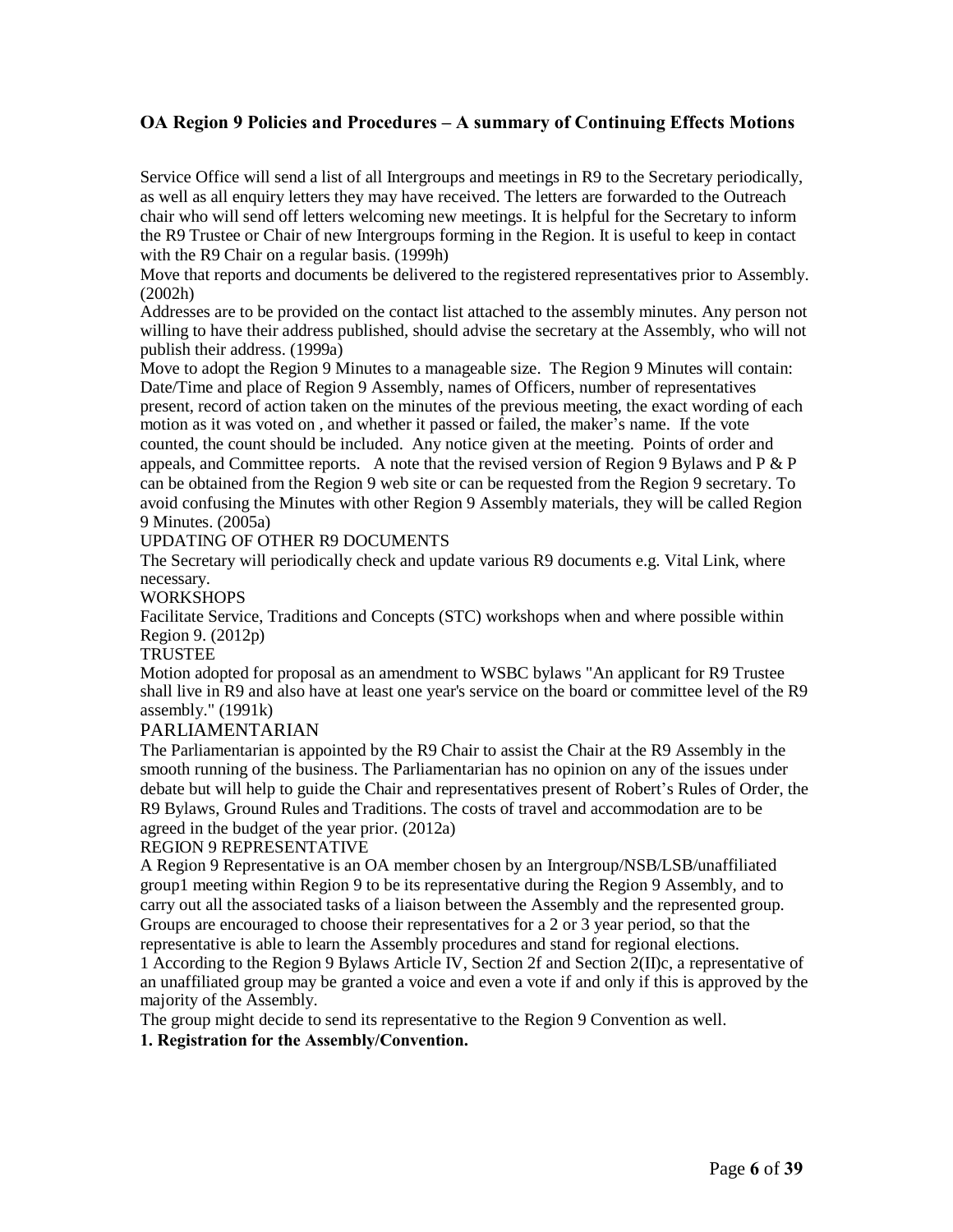After the Assembly/Convention details have been decided upon by the hosting group and sent out to service bodies by the Region 9 Secretary, it is the responsibility of the representative to: a) Register for the Assembly with the Region 9 Secretary (using the form provided by the Region), taking care to do so before the registration deadline stated on the form. If the representative wishes to participate in the Convention, they should register for that event following the instructions provided by the hosting service body.

In addition to that, the representative can ask the region for financial assistance, in case the cost of participating in the Assembly prove to be too high for their service body to cover. The request has to be made within 2 months after receiving the Assembly invitation. Note that the funds allocated for representative assistance are limited and there is no guarantee that the support will be granted to all those applying.

b) Book Hotel Accommodation – the representative may choose to stay at the place where the Assembly and Convention are held (details will be provided by the Region), which usually proves the most convenient option, but if they wish, they may also find a different place to stay. c) Organise and book the travel arrangements.

#### **2. Receive the Assembly Materials Binder before the Assembly.**

Materials relating to the business that is to be carried out during the Assembly will be sent out before the Assembly takes place. The representative should read those materials (they will include information on the motions that are to be voted upon) and, if possible, discuss them with the service body they represent. The service body has the right to instruct its representative according to the way they should vote. However, as new information and amendments to the motions may appear during the Assembly, most service bodies allow their trusted representatives to make the final decision as to the voting during the Assembly itself.

#### **3. Committee Participation.**

The representatives are encouraged to join one of the following Region 9 committees: Budget and Finance, Public Information (2012b), Bylaws, Electronic Communications, Literature and Translations ,(2012q) Twelfth Step Within. Although committee meetings take place during the Assembly, in most cases members are required to work for the committee throughout the year.

#### **4. Assembly Participation.**

The representative is to attend all of the business sessions of the Assembly in order to vote and participate in the debates.

#### **5. Standing for Elections**

During every Assembly, elections for positions of Committee Chairs and members of Region 9 Board are held (see Region 9 Bylaws, Article VII, Section 3 and Article IX, Section 3). A representative that feels willing to serve at region level is welcome to put themselves forward as a candidate. They may want to discuss such a decision with the Region Chair and their sponsor.

#### **6. Reporting back to the Service Body.**

The representative is supposed to report the matters discussed by the Assembly back to their service body. The report should also cover the Assembly workshops, as well as any ideas and goals for the future. The form of this report is up to the representative and their service body. Many representatives prepare written reports and present them during workshops.

#### **7. Hand your service to the next representative.**

Encourage your group to choose its next representative a year before your term is due to end. During that year, allow the person chosen to have a closer look at your work and assist them when their term begins. (2010d)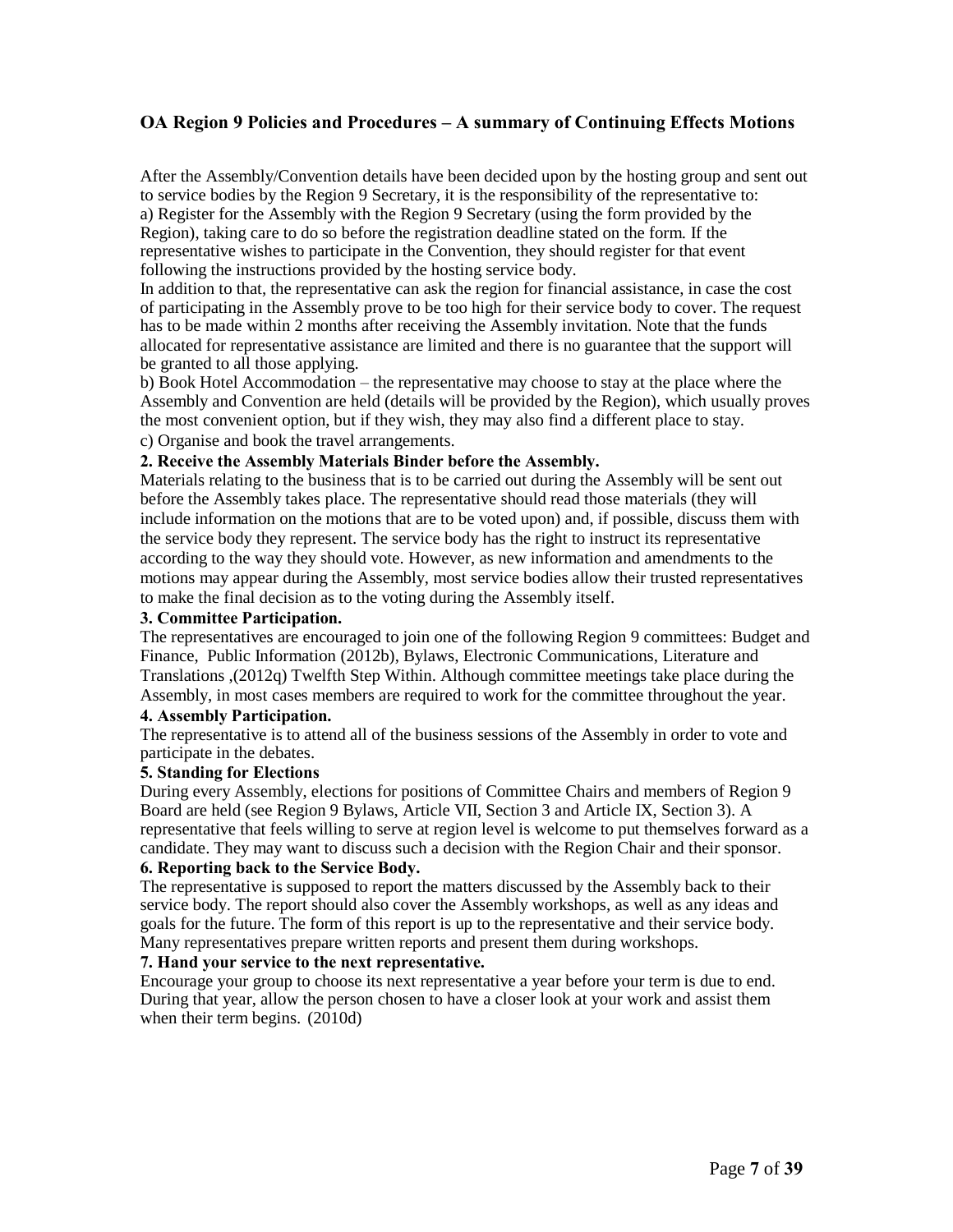# **III REGION 9 COMMITTEES**

COMMITTEES RELEVANT FOR REGION 9

The following committees will operate: Budget and Finance, Bylaws, Electronic Communications, Literature and Translations. (2012q) ,Twelfth Step Within (2008j), Public Information. (2012b)

LITERATURE AND TRANSLATIONS COMMITTEE (2012q) Will be the centre for information flow about translation and printing of OA material, both for matters of policy and of process. (1997b)

ELECTRONIC COMMUNICATIONS Will be the centre for information flow about electronic communications, both for matters of policy and of process. (1997b)

TWELFTH STEP WITHIN The purpose of this committee is to offer support and guidance to new and existing groups and service bodies.(2008j)

PUBLIC INFORMATION Will help OA groups and service bodies to spread the word about OA's programme of recovery to professionals, media and the public through attraction not promotion in the area covered by Region 9

BUDGET AND FINANCE Will deal with all financial and budgeting matters relating to OA R9 BYLAWS Will maintain and update the R9 bylaws and the Policy and Procedure manual, will assist in wording and review all bylaw amendments and new business motions that are to be presented to the assembly. (2012c)

The Chairperson of the Bylaws Committee is elected at the R9 Assembly and serves for a period of two years with the option of being re-elected for a further two years. The duties would include: - Chairing committee meetings and reporting back to the R9 Assembly and Board when appropriate

- Ensuring that the Secretary gets written Bylaw reports at the beginning and end of Assembly

- After the revised Bylaws and P & P Manual have been checked, furnishing the Chair, Secretary, Treasurer and Web Committee Chair with an electronic of the up-dated Bylaws and Policy & Procedure Manual in time to have these available on the web site at the same time as the minutes of the Assembly (in accordance with Region 9 Bylaws Art VII S2 Duties 2 – within 45 days of the Assembly). (2008h)

- Sending a printed copy of all proposed Bylaw Amendments to the Chair of the Board to be included in the mailing with the Agenda for Assembly

- Gathering an active committee to work throughout the year, reviewing the Bylaws and preparing new or revised motions where necessary. These members may be from anywhere within R9 but it is vitally important to encourage people from the Chair's local Intergroup who will be at hand to do the practical work

- To update the P&P Manual annually. While updating the manual make any spelling, punctuation or grammatical corrections as necessary so that the intent of the policy is unchanged. To ensure that the layout of the document is consistent and clear. (2008g)

It is helpful to remember that when the Chairperson presents amendments she/he will have to defend them and so it can be helpful to have notes from the committee as to intent - one may not always remember why the committee selected a particular wording. (1999h)

TRUSTEE Motion adopted for proposal as an amendment to WSBC bylaws "An applicant for R9 trustee shall live in R9 and also have at least one year's service on the board or committee level of the R9 assembly." (1991k)

#### SUPPORT OF COMMITTEE CHAIRS

Move that a "Buddy" system be brought into place for committee chairs to support each other in the work they have undertaken for the year. (2002b)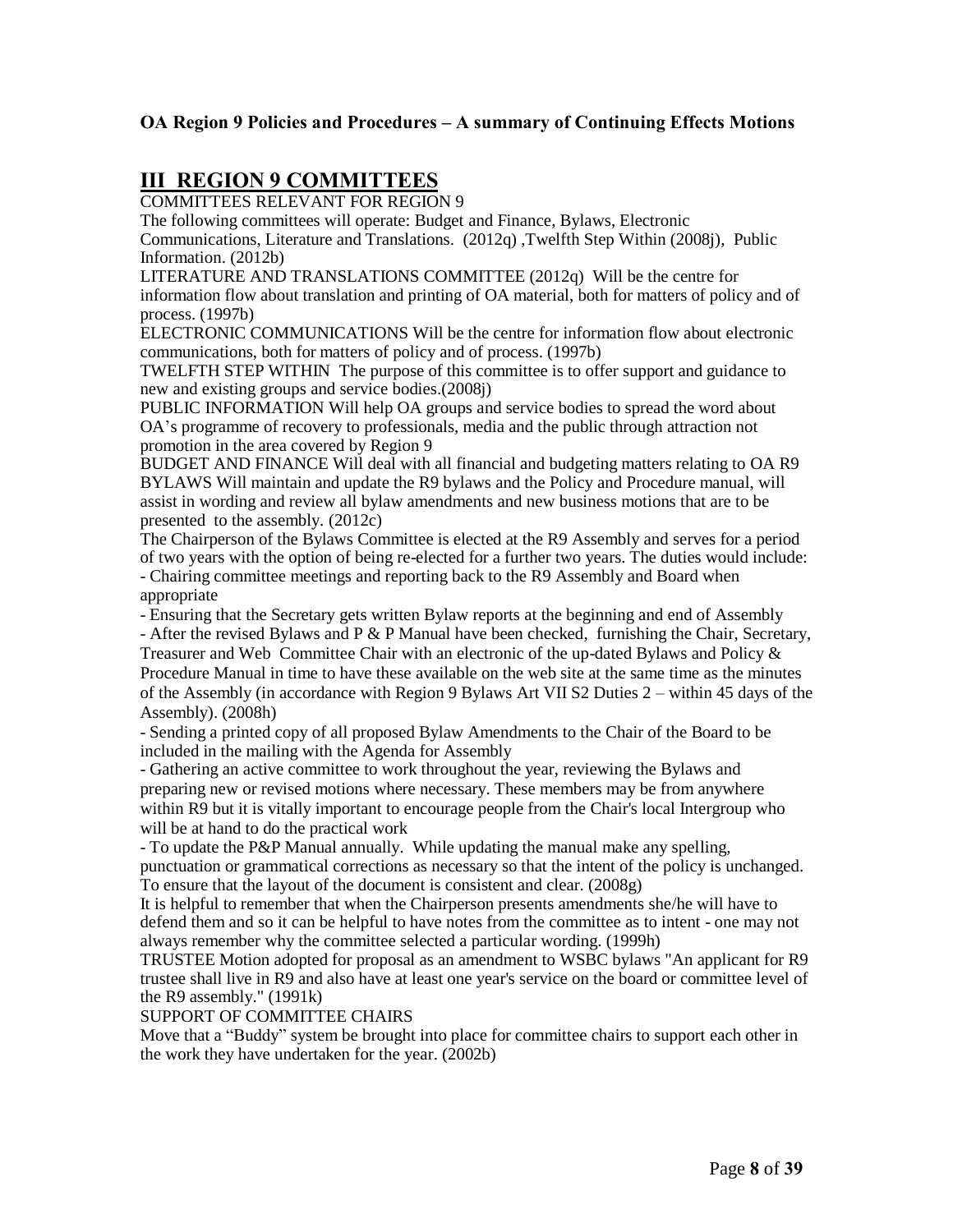# **IV REGION 9 TRANSLATIONS**

ASSEMBLY ASSISTANCE WITH TRANSLATIONS

The R9 Assembly will assist the Service Boards within Region 9 by helping with any necessary legal work for getting translated literature approved by the WSO. At the assembly; the Literature and Translations committee (2012q) and/or Region 9 Trustee will assist with filling in and explaining the licensing agreement forms to get translated literature approved. (2008k) Each year at the Assembly we will set aside time in the agenda for issues regarding translating literature. This may include a workshop and/or assisting with questions regarding translating literature, understanding the different licensing agreement forms, filling in licensing agreement forms, copyright-issues and other issues related to translating literature. (2008n)

We encourage each non English speaking country to translate at least one piece of literature each year. (2012d)

#### TRANSLATIONS GUIDELINES

The Translation guidelines submitted by the R9 Literature and Translations committee (2012q) in 1999 and updated in 2002 and approved in 2005 have now been rescinded and R9 will now refer to the document 'OA GUIDELINES – TRANSLATION GUIDELINES FOR OA LITERATURE' which is available on the [www.oa.org](http://www.oa.org/) website for the worldwide fellowship of OA (2011b)

# **V FINANCE AND BUDGET**

#### REGION 9 FUNDS TO BE USED LOCALLY

In the event of an Intergroup having on hand funds raised for Region 9, these can, with permission, be used for Region 9 purposes in that country without going through central account. (1983d)

#### 1. R9 Board members' reimbursement:

R9 board members are being reimbursed for travel expenses, accommodation and food when attending the R9 A&C and WSBC. Basically, every board member is encouraged to choose the least expensive way that works when it comes to travel/accommodation/food.

1.1 R9 A&C:

The R9 assembly starts on a Wednesday afternoon and board members will be reimbursed for accommodation starting Wednesday night. However, when a board member has a long trip and maybe even a change of time zones, the board may decide, prior to the Assembly, to reimburse that member for an additional night (Tuesday night) in order to settle in properly. Food is usually included in the accommodation fee, however, if this is not the case, the board members will be reimbursed for three meals a day.

1.1.1 A Representative acting as 'stand in' for one of the board members:

In case a board member (secretary or treasurer) cannot perform their duties at the R9 assembly, a representative will be asked to step in. If the representative in question does not receive funding from their service body, he or she will be reimbursed for travel expenses, and accommodation and food for the duration of the assembly.

1.1.2 A Visitor acting as 'stand in' for one of the board members:

In case a board member (secretary or treasurer) cannot perform their duties at the R9 assembly, a visitor may be asked to step in. If the visitor in question does not receive funding from their service body, he or she will be reimbursed for travel expenses, and accommodation and food for the duration of the assembly.

 1.1.3 An OA member (who is neither a representative nor a visitor) acting as a 'stand in' for one of the board members:

In the event that a board member (secretary or treasurer) knows, prior to the R9 A&C, that he or she cannot attend the assembly the R9 board may ask an OA member to step in. The OA member in question needs to meet the abstinence requirements and the service requirements according to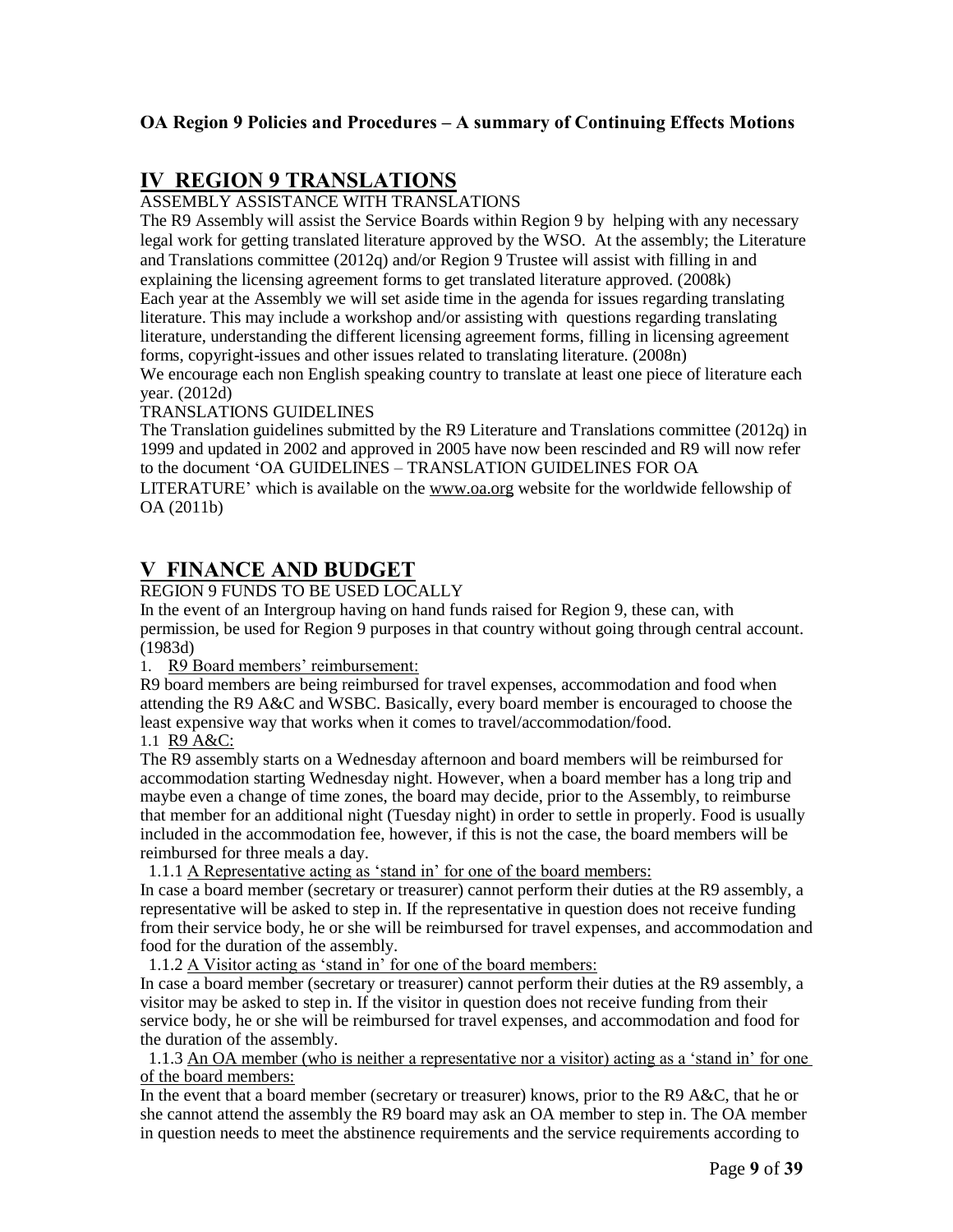the R9 Bylaws and will be reimbursed for travel expenses, and accommodation and food for the duration of the assembly.

1.1.4 Parliamentarian at the R9 A&C:

The Parliamentarian will be reimbursed for travel expenses, and accommodation and food for the duration of the assembly.

1.2 WSBC:

The WSBC starts on a Monday; in order to settle in properly and considering the different time zones, R9 board members will be reimbursed for a total of seven nights starting with the Sunday night. Breakfast may be included in the room fee, so the board member will be reimbursed for two additional meals per day (lunch and dinner). The same reimbursement rules apply if the R9 board is sending an OA member other than the secretary or treasurer to WSBC to represent R9 as a whole.

1.3 Treasurer's duty:

Approximately six months prior to every assembly/conference, the treasurer informs the R9 board members and parliamentarian about the current reimbursement situation. Also, it is the responsibility of the treasurer, to inform those representatives of the R9 Assembly & Convention who receive financial assistance of the details. If there is a 'stand in', it is also the Treasurer's duty to inform this person of the current reimbursement situation (2013i).

FINANCIAL ASSISTANCE FOR REPRESENTATIVES TO REGION 9 ASSEMBLY Financial assistance be granted to representatives of Region 9 service bodies and R9 Committee Chairs travelling to Region 9 Assemblies. Draft claim form approved. (1985b) (2013k) That the mailings to all member groups and Intergroups as in article 5(ii) of the Bylaws, shall include applications for assistance. This application form will also be posted on the R9 website.

Completed application forms will be submitted to the R9 Treasurer at least 3 months prior to the date of the Assembly. (2012g)

It is required that the service bodies requesting such funds attach to the application form for assistance – the latest financial summary of the service body and that they give details of any funding for attendance at Region 9 Assembly from elsewhere. The Region 9 Board are authorized to consider (by email) those applications (2012g)

The Assembly resolves that priority for financial assistance for Regional representatives travelling to the R9 Assembly will be given to those IGs and NSBs that cannot afford to fund a delegate on their own, to those with the greatest distance to travel and to those attending their first Assembly. (1996h) (2011c)

The Board is authorized to make a decision on transferring up to EUR 2400.00 (GBP 1700.00) from Service to Delegate Assistance, 3 months before the next Assembly, whenever that takes place. (2007a)

Payment of this assistance will be at the Assembly itself. (2011c) TRANSLATION/PROJECTS FUND

Move to establish a Translation/Projects fund that will include the translation fund money and additional amount of money that will be allocated in the budget for general purposes such as translation, PI, PO etc. (2012s)

After adopting the Budget for Translation/Projects at the Region Nine Assembly, application forms will be sent out with the minutes of the Assembly. The Treasurer will then send a reminder (via the Secretary) to all service bodies by email by  $1<sup>st</sup>$  December and  $1<sup>st</sup>$  May. These applications must be sent to the Treasurer by  $1<sup>st</sup>$  February and  $1<sup>st</sup>$  July of the following year. The board is authorised to make a decision on the allocation of the Translation/Projects budget by  $1<sup>st</sup>$ March and 1<sup>st</sup> August. Consideration will be given by order of priority as follows: (2012e) Service Boards

a) who currently do not have anything translated in their language

b) are interested in translating The Twelve Steps and Twelve Traditions of Overeaters Anonymous. (amended 2011e)

It is required that the Service Body requesting such funds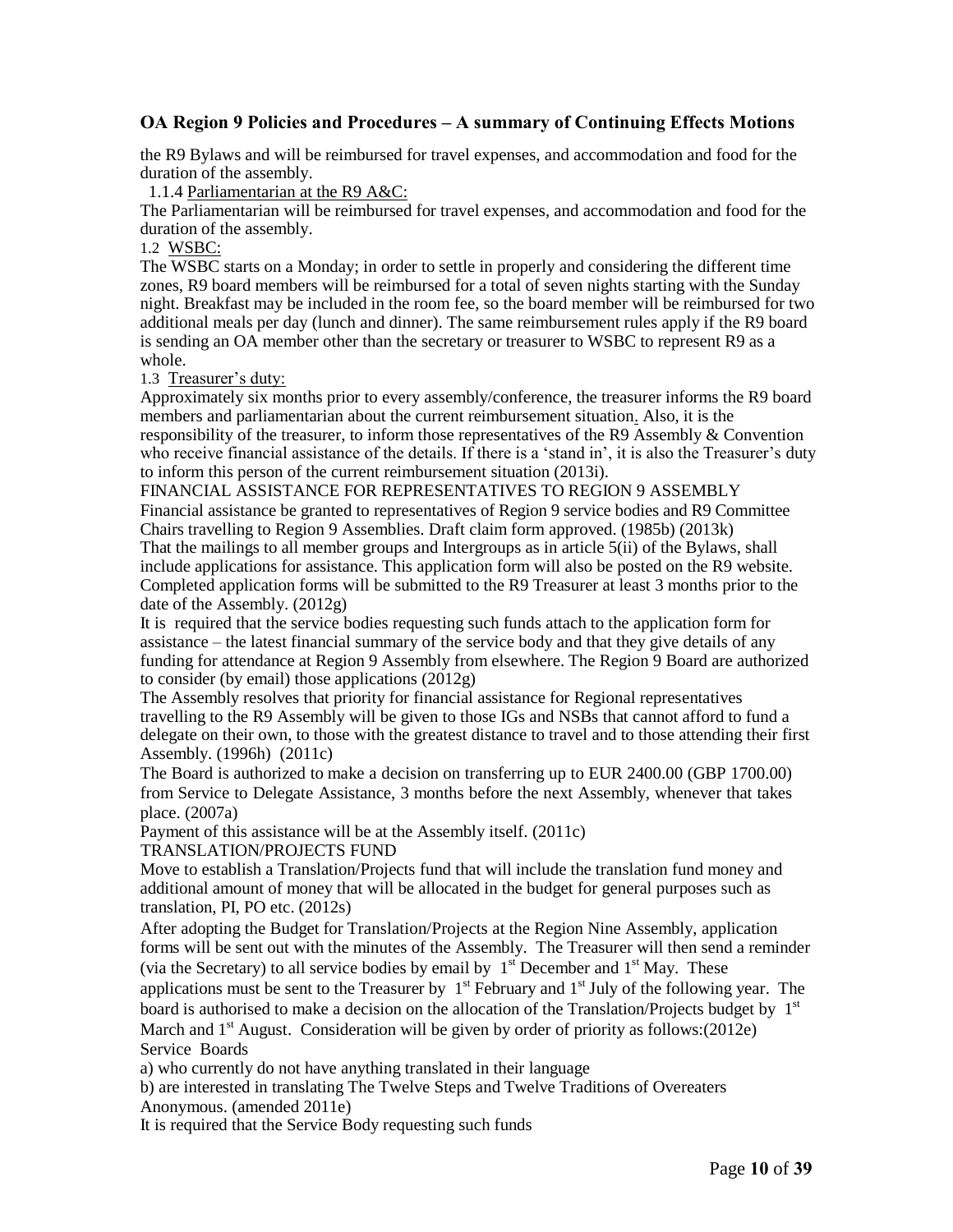a) Include that in the application, a list of material that has already been translated in that language

b) List the amount of money received in the past from the WSO and for translation of which OA literature; and if requesting at the present any financial assistance from WSO

c) Make a substantive contribution to the cost and give details in the application.

The appropriate forms are available from the Secretary. (2004f)(amended 2008b)

d) The officers will consider the applications and make payments by April  $30<sup>th</sup>$ and September  $30<sup>th</sup>$  (2013d).

#### SUGGESTED CONTRIBUTION SPLIT

Donations to be divided 70/30 between service/delegates, unless otherwise specified. (1989d) FUNDING OF REGION 9 CHAIR TO WSBC & ALL REGION 9 BOARD TO REGION 9 ASSEMBLY

Region 9 chairman to attend every World Service Conference. (1989h)

To fund all Region 9 officers to attend R9 assembly. (1999k)

#### SATELLITE BANKING

Move to amend the P&P manual by adding the description of Satellite banking as follows: The Satellite banking concept described in the minutes of the 1994 Assembly is endorsed by the R9 Assembly as a procedure for simplifying and regulating the money transfers between donations and expenses in R9. (1994a)

ORGANISATION OF BANKING

Move to authorise the Regional Treasurer to set up a Business Account with PayPal.com. (2004b) Move to authorise the Regional Treasurer to open an interest bearing deposit account with a bank. (2004c)

Move to authorise the Regional Treasurer to open a new bank account with an institution chosen at the Treasurer's discretion. (2004d)FUND RAISING PRODUCT

Move that R9 shall have a fund raising product for sale. (1994b)

The finance committee shall investigate and purchase OA Region 9 merchandise for sale at WSBC and other OA events, to raise funds for Region 9. (2002f)

#### SUGGESTED CONTRIBUTION TO REGION 9

To suggest to all Region 9 groups and service bodies that they aim to contribute a minimum of 5% of their annual income to Region 9. The suggested contribution, however it is to be paid, payable before 1<sup>st</sup> September each year. (2009c)

#### SUGGESTED CONTRIBUTION TO WSO

Adopt a suggested contribution per group to WSO however it is paid of equal to 1/3 of its contribution to Region 9. (2006i)

ACCOUNTING YEAR, ACCOUNTS & REVIEW THEREOF

The Account year for Region 9 shall be 1st June to 31st May and the review of these accounts shall be completed by 31st August of the same year.

The person reviewing the accounts shall be an appointee of the Region 9 Board and shall ideally be a qualified account (or equivalent) and shall live in the same country as the Region 9 Treasurer.

The Region 9 Treasurer shall make available to the person reviewing the accounts all records, or copies of all records relating to the Region 9 Accounts.

The Region 9 Treasurer will furnish the person reviewing the accounts with details of all monies held in Satellite Banking and the names and addresses of the person/bodies holding these monies. The person reviewing the accounts shall satisfy themselves of the accuracy of the Region 9 Accounts and shall verify the balance in all Satellite Banking Accounts.

The person reviewing the accounts shall submit a written report to the Region 9 Board. (2006b) REGISTRATION FEE FOR ASSEMBLY

Move to charge 50€/£33 or equivalent registration fee for the Region Nine Assembly, payable upon registration at the Assembly. (2006d)

AD-HOC PAYMENTS FOR MISCELLANEOUS BY COMMITTEE CHAIRS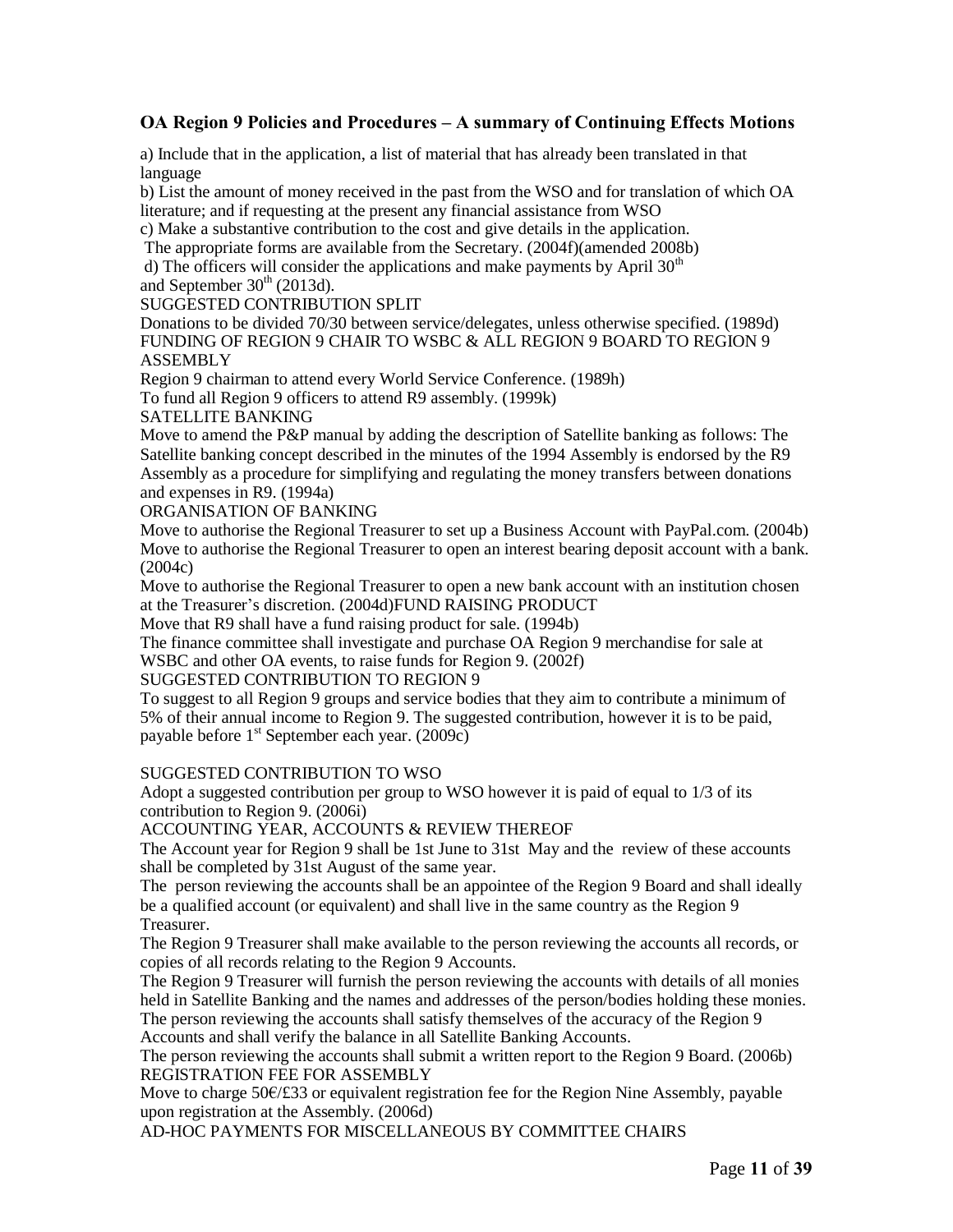That Committee Chairpersons can spend up to EUR 110.00 (GBP 73.33) for Region 9 with written (includes email) prior permission from Assembly, Region 9 Board. (2006g) ON-LINE BANKING

An online policy with bank established with online access available to Region 9 signatories, Banker, Chair and Treasurer. (2012g)

#### SIGNATORIES ON BANK ACCOUNT

As the R9 bank account is held in Great Britain, there needs to be 3 signatories of OA members residing in Great Britain who are able to sign cheques. Any two of those can sign a cheque. If there are not sufficient Region 9 Board members residing in Great Britain to cover all three signatories, then the Banker may also be a signatory and up to 2 (two) additional OA members chosen by the Region 9 Assembly or if this is not possible appointed by the Region 9 board to carry out this service. Those signatories should be chosen carefully for longevity and service in OA, 12 month's minimum abstinence, no bankruptcy history and a prompt response to requests for cheques to be signed. The decision over what cheques are to be signed still resides with the Treasurer. If it is possible under the bank's rules for the Region 9 board members who reside outside of Great Britain to be signatories then they may still be signatories but due to the length of time it would take to post cheques abroad it is still advisable to have sufficient signatories in Great Britain. (2012f)

The authority to sign cheques/payment contained within the bank mandate must indicate that for amounts over  $\epsilon$ 150/£100 the banker must have approval in writing (by email) of all three board members. This approval will indicate that the payment is within the Budget agreed by the assembly (2013o).

#### ELECTION OF BANKER

Should anyone standing for the position of Banker not be present at the assembly at which their nomination is taking place, it is preferable (if it can be arranged) if the nominee makes themselves available for a live communication (e.g. by Skype) with the Assembly at the time of the election. The R9 board will give instructions to all nominees for this position about the method and timing of this communication. If it is possible, then the Assembly delegates should be able to ask questions of (and hopefully "see") the nominees to assist them in making their decisions as to who to elect to this vital position. The election process will continue as normal if this method is not possible. (2012h)

# **VI WEBSITE**

#### ACQUIRE WEBSITE FOR REGION 9 & COMMITTEE ESTABLISHED TO AGREE CONTENT & DESIGN

Region 9 will register/purchase the domain name " OARegion9.org Cost: £20/year (\$30/year to buy domain name); usually paid 2 years in advance (monthly)  $+ £50$  for source (to keep it running), DNS Service (£80 per year?) (2000b)

Motion adopted to establish a Region 9 web site. A committee will be set up to agree content and technical design.

Committee members will include

-content editor

-technical editor

who will liaise with the Region 9 Board. (2001c)

NB The Region 9 website address has now been revised to :- [www.oaregion9.org](http://www.oaregion9.org/)

### PUBLICATIONS POLICY

Every registered Service Body within Region 9, as well as the WSO or other Regions, can submit material to place on the Region 9 website. (2008l)

The Region 9 website should include a document explaining the procedure for

application to the Region 9 General Assistance fund. (2009a)

MAINTAINING ANONYMITY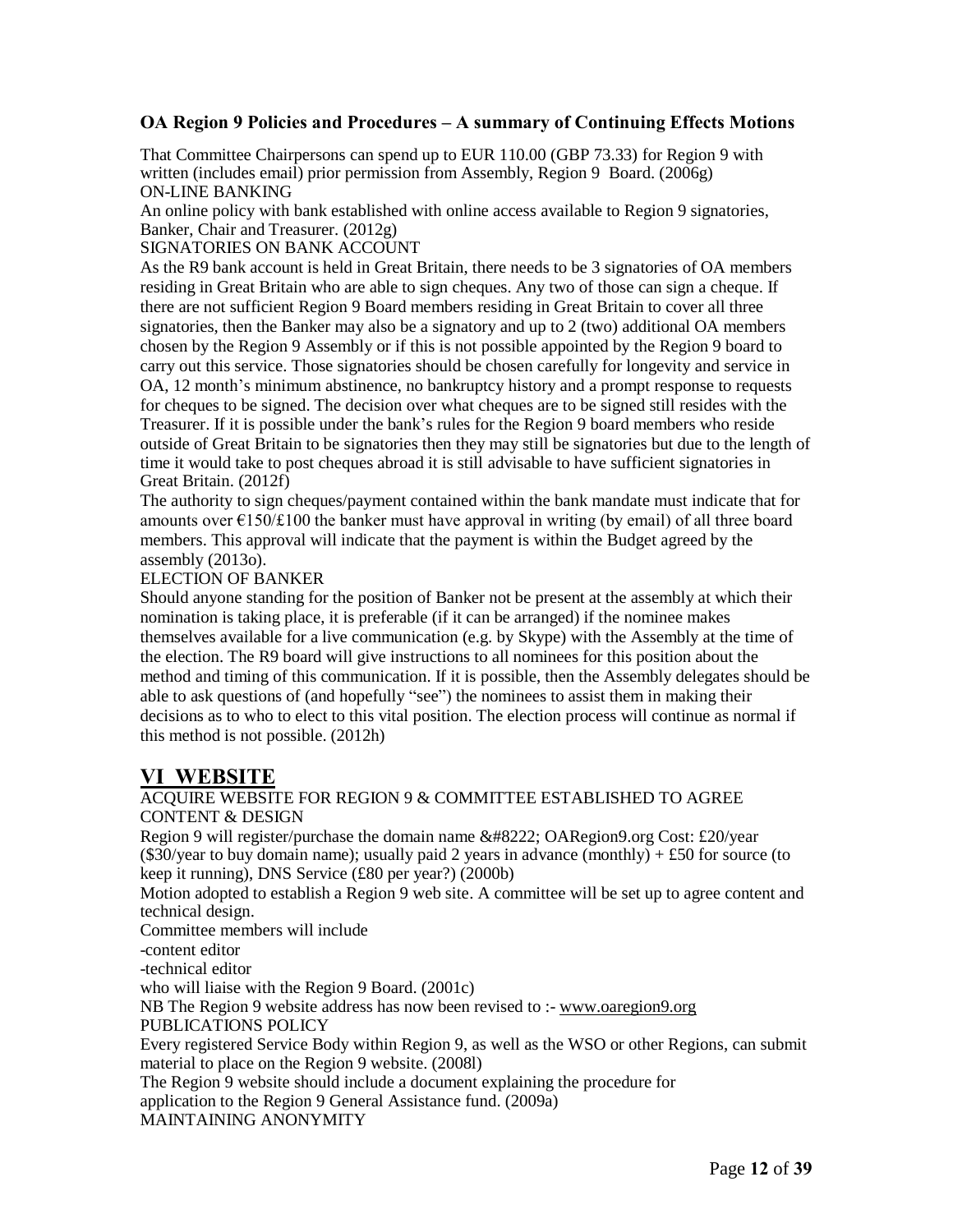The Region 9 Electronic Communications Committee Chair and the Region 9 Secretary will ensure anonymity is maintained when publishing material from registered Service Bodies within Region 9, WSO or other Regions. (2008m)

NOTIFICATION FOR FUNDING FOR TRANSLATION

The Region 9 Website should include the "Notification concerning Application for The General Assistance Fund (includes financial assistance for translations and printing) as attached to this motion. (2010a) (2013f)

The Region 9 Website should include the document "How do service bodies trying to translate OA literature apply for financial assistance from Region 9?" (Refer Appendix) (2010c)

# **VII SERVICE BODIES**

# MANUAL FOR NATIONAL /LANGUAGE SERVICE BOARDS

Motion adopted that Region 9 should produce a Manual for National and Language Service Boards, including sample Bylaws, that allow flexibility and options for different needs, with examples from bylaws already established and from the current draft. (2001b)

Move that the Assembly adopt the outline of the guidelines as revised for National/Language Service Boards. (2002a)cAdoption of the Guidelines for National/Language Service Boards under the title Region 9 Manual: Guidelines for National/Language Service Boards and also publish it on the Region Web Site. (2005c)

NEW GROUPS & CONTACT WITHIN REGION 9

When new groups emerge in R9 the Chair and Trustee will encourage neighbours to help each other and use money from their budget, if available, to promote service visits from an existing IG or NSB to these new areas of OA activity. (1996g) (2013e)

RESTRUCTURING WSBC

This Region believes that restructuring decisions should take account of both cost and principle – they are equally important. (200f)

OA OVERALL SERVICE STRUCTURE

The following statements were adopted. Under the current structure we do not recommend breaking up into further groups. Recommend Option 1. To consider carrying on as is. Recommend that the assembly seek to improve communication during the year and that the

strategic planning groups specifically work on this as action items. For now we do not foresee the development of an OA International and believe it is in the best interest of countries in Region 9 to maintain representation at WSBC.

We recommend that Region 9 Assembly take action to promote an increase of contributions to Region 9 and World Service Office.

We do not recommend country autonomy at this time.

In the long term we see Europe & Eastern Mediterranean as one group and Africa and Asia as separate groups. (2000c)

1. Motion adopted reaffirm the 2000 Region 9 Assembly statement:

For now we do not foresee the development of an OA International and believe it is in the best interest of countries in Region 9 to maintain representation at World Service Business Conference.

We recommend that Region 9 Assembly take action to promote an increase of contributions to Region 9 and World Service Office.

We do not recommend country autonomy at this time.

2. Continue to relay this message within the OA service structure, creating a restructuring subcommittee for this purpose. (2001a)

REGISTER OF SERVICE BODIES AND ATTENDANCE TO BE INCLUDED IN ASSEMBLY MATERIALS

The Assembly Materials of Region 9 are to include a register of Region 9 countries with details of Intergroups in each country and the current number of groups, also including details of when the service body was represented at Region Assembly. (2010c)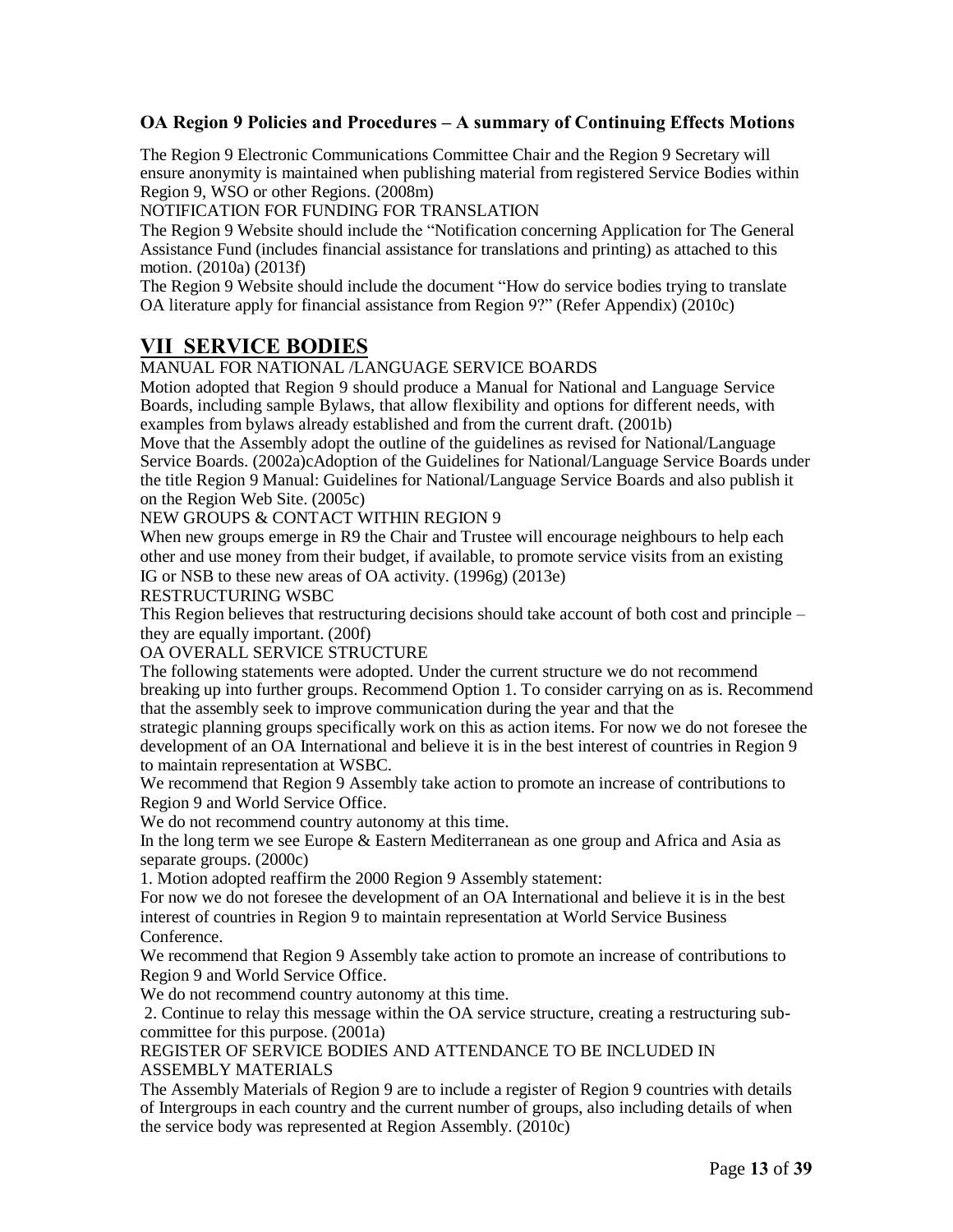# **VIII PUBLIC INFORMATION**

### REGION 9 WEEK

Move to adopt a Region 9 week to think of our members and the still suffering compulsive overeater. Also in view of our geography, countries, states and language barriers within our Region to think about OAs who may be living in troubled or poor areas. (2006e) The first week of September is designated as Region 9 week. (2008c)

The Assembly will make a detailed plan for PI work in order to increase awareness of OA in countries that do not have any OA meetings at all or have only very few meetings. The nature and content of this PI will be decided by the Assembly or the Literature and Translation (2012q), Twelfth Step Within and Public Information committees. (2012j)

# **IX WORLD SERVICE BUSINESS CONFERENCE & WSO**

FUNDING OF REGION 9 CHAIR TO WSBC

Region 9 chairman to attend every World Service Conference. (1989h) REGIONAL DELEGATES TO WSBC

1. If the Region is represented by less than forty per cent of its Intergroups, up to 5 additional delegates to WSBC could be selected.

2. Preference shall be given to Delegates from Intergroups and service bodies that otherwise will not be represented.

3. If there are no candidates from those Intergroups, the Region 9 Assembly will select the candidates from among its voting members who will be able to attend WSBC.

4. The selection of candidates will be made at the yearly Region 9 Assembly.

5. All candidates have to comply with the qualifications for delegates in the OA Inc, Bylaws, Subpart B, Article X, Section 3, c, 1-5.

6. Intergroups that submit candidates to be selected as Region 9 Delegates to the WSBC have to file an application at least 60 days prior to the Region 9 Assembly where the selection will be made.

7. All applications are to be sent to the Region 9 Treasurer.

8. The Treasurer will inform the Region 9 Assembly of the Candidates on the Friday morning and the Assembly will make a selection from among those having filed the Application provided they meet the requirements.

9. The funding of the Region 9 Delegate will depend on the availability of funds. If the funds are available the Region 9 Delegate to the WSBC will be funded according to the Policy and Procedure 1996h.

10. Prior to selection of the delegates, the Treasurer will inform the Assembly of the funds available for this purpose.

11. The number of delegates selected will depend on the funds available, but in any case shall not be more than five. (2006c)

QUALIFICATIONS FOR R9 DELEGATES TO WSBC

All delegates to WSBC shall have at least one year of current abstinence and at least two years of service beyond group level (2013j).

# COMMUNICATION FROM WSO

Move to instruct WSO that all mailings sent out to Service Boards and which require responses to be returned to WSO, will allow for a minimum of 60 days for the required response to be returned. These mailings will be made available electronically and electronic returns will be acceptable. (2002k)

#### FUNDING OF REGION 9 DELEGATES

Delegates representing Region 9 as a whole may be sent to the WSBC if funds are available within the Region 9 budget or from the WSO. Those delegates will be (in order of privilege, in case the financial supplies are limited): the R9 board secretary, the R9 treasurer, and/or OA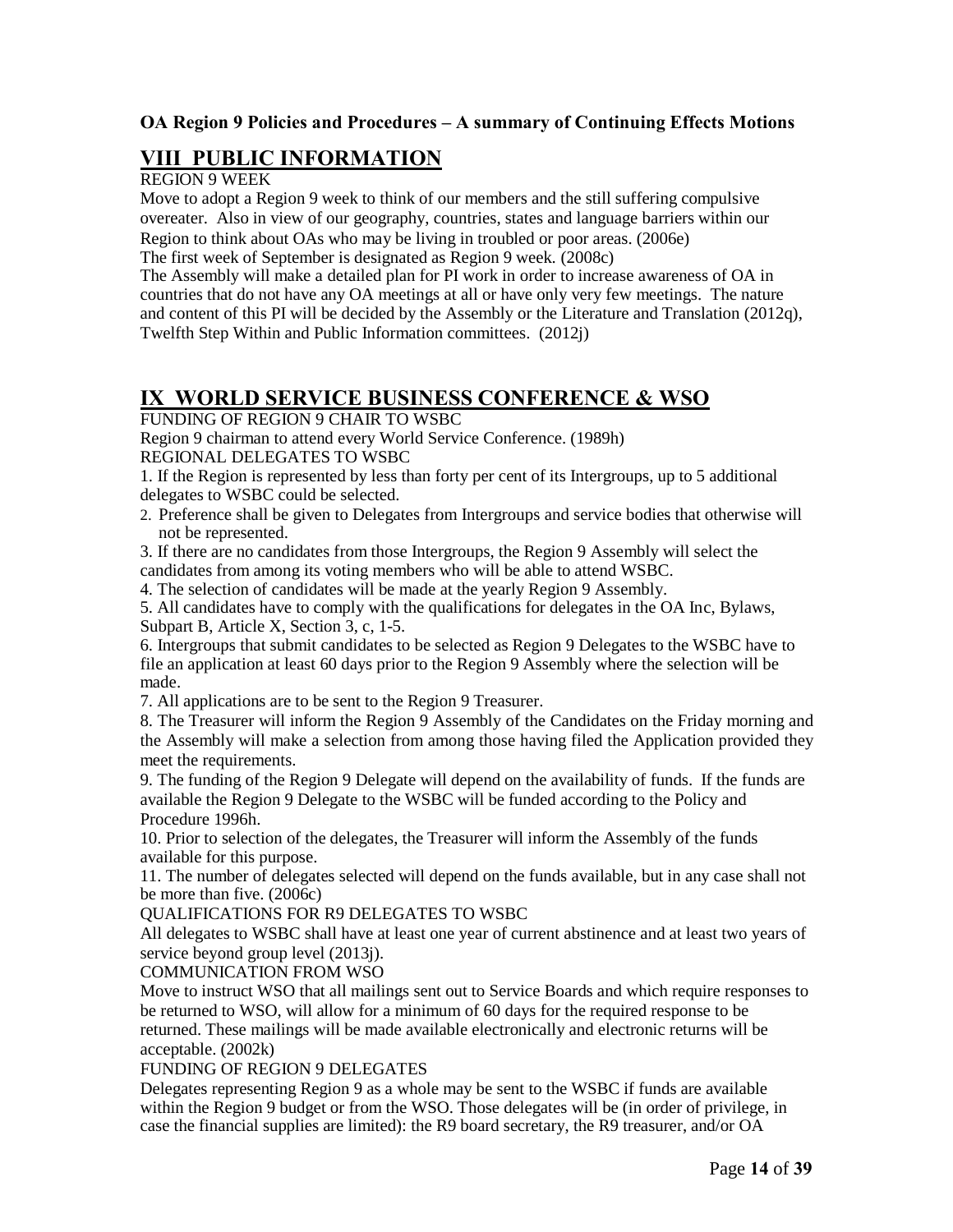members from within Region 9 who have been to the World Service Business Conference before, meet the requirements for a WSBC delegate and will not be representing any other service body at the WSBC. Information about such persons being sought will be mailed to the service bodies that are sending delegates to the R9 Assembly in the year before the Conference in Question, the order of applications will determine the choice of the future Region 9 delegates. (2010f) The delegate/s representing Region 9 as a whole will be expected to take on service such as:

- 1) be part of the Reference Subcommittee at WSBC
- 2) be a Region Appeals Committee Member at WSBC
- 3) be in charge of the Region 9  $7<sup>th</sup>$  Tradition Item/s for sale (if R9 Finance Committee member is unable to do this) at WSBC
- 4) to continue throughout the coming year in giving service to R9 (R9 Chair will assign tasks) (2013h)

# **X CONVENTION**

DURATION OF CONVENTION & MISC

Length of Convention at the discretion of its host SB. (1991l) The annual Region 9 Assembly will be held within Region Nine. On even years, a Region 9 Convention will not be necessarily held. (1999b)

# **XI MISCELLANEOUS**

REGION 9 OFFICE

Move to adopt a policy to prepare guidelines for setting up an office. (1995k)

WSO ENCRYPTION PROGRAM TO SAFEGUARD ANONYMITY & PERSONAL DATA Move to implement an encryption program within 3 months to allow for secure transmission of all online meeting updates, between the computer at which the data is entered and the WSO server. This program will further safeguard the anonymity of members whose personal data appears on the update form. (2002i)

NOTEBOOK

Region 9 will cease to publish the Notebook. (2004e)

REGION 9 NEWSLETTER

Region 9 Assembly to implement a newsletter. The newsletter is to be produced at least once a year, after the assembly. This Region 9 Newsletter might include articles written by the Region 9 Committees, the Region 9 Representatives, the Region 9 Board and the R9 Trustee as well as news about the assembly itself that is not included in the minutes, and other features and articles relevant to the region. The R9 Newsletter is recommended to be 2 pages in size with one page divided equally and to be devoted to articles from the Region 9 Committees. The other page to be devoted to articles submitted by representatives attending the assembly or the R9 Board / Trustee. The Newsletter will be assembled by an appointed member of Region 9 and the R9 Secretary. Articles should be submitted within 45 days of the assembly. The newsletter will then be produced within a further – 30 days, reviewed by the R9 Board & Trustee and then placed on the Region 9 website. (2010e)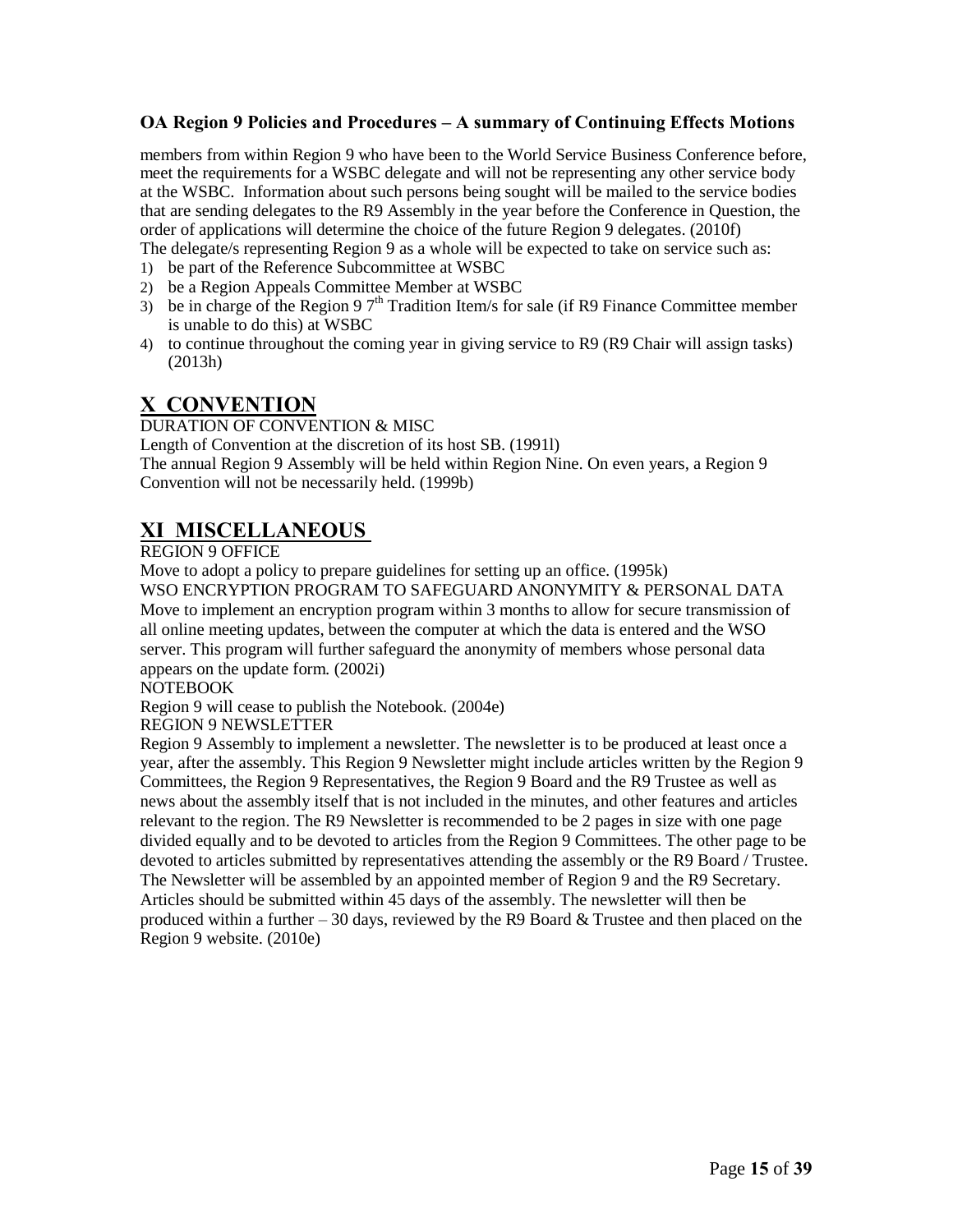# **OVEREATERS ANONYMOUS**

# **REGION NINE POLICIES AND PROCEDURES MANUAL**

# **A SUMMARY OF CONTINUING EFFECTS MOTIONS 1983-2012**

#### **INTRODUCTION**

It is noted that all motions appearing in this summary were adopted by the group conscience of the Overeaters Anonymous Region Nine Assembly. Furthermore, until changed, these motions set self-imposed limits on the Region.

# **Continuing Effect Motions**

| 1983a             | The primary purpose of the Region 9 Assembly is the same as that of all OA service<br>- to carry the OA message to the still suffering compulsive overeaters, wherever they<br>live and whatever language they speak. In fulfilling our purpose, we should ever<br>strive to achieve worldwide OA unity and common policies among all countries.<br>With love and tolerance as our code, together we can do what we could never do<br>alone. |
|-------------------|----------------------------------------------------------------------------------------------------------------------------------------------------------------------------------------------------------------------------------------------------------------------------------------------------------------------------------------------------------------------------------------------------------------------------------------------|
| 1983d             | In the event of an Intergroup having on hand funds raised for Region 9, these can,<br>with permission, be used for Region 9 purposes in that country without going<br>through central account.                                                                                                                                                                                                                                               |
| 1985b             | Financial assistance be granted to delegates travelling to Region 9 Assemblies. Draft<br>claim form approved.                                                                                                                                                                                                                                                                                                                                |
| 1988d             | That the mailings to all member groups and Intergroups, as in article 5(ii) of the<br>Bylaws, shall include applications for assistance to be returned within 2 months. To<br>restrict assistance to Intergroups at present, and to include a registration form with<br>this mailing.                                                                                                                                                        |
| 1989b             | That Assembly be extended to two full days.                                                                                                                                                                                                                                                                                                                                                                                                  |
| 1989d             | Donations to be divided 70/30 between service/delegates, unless otherwise specified.                                                                                                                                                                                                                                                                                                                                                         |
| 1989h             | Region 9 chairman to attend every World Service Conference.                                                                                                                                                                                                                                                                                                                                                                                  |
| 1991 <sub>k</sub> | Motion adopted for proposal as an amendment to WSBC bylaws "An applicant for<br>R9 trustee shall live in R9 and also have at least one year's service on the board or<br>committee level of the R9 assembly."                                                                                                                                                                                                                                |
| 19911             | Motion to leave the length of a convention at the discretion of a host country agreed.                                                                                                                                                                                                                                                                                                                                                       |
| 1991m             | Motion to call the European Service meeting, the R9 European Service meeting<br>agreed                                                                                                                                                                                                                                                                                                                                                       |
|                   |                                                                                                                                                                                                                                                                                                                                                                                                                                              |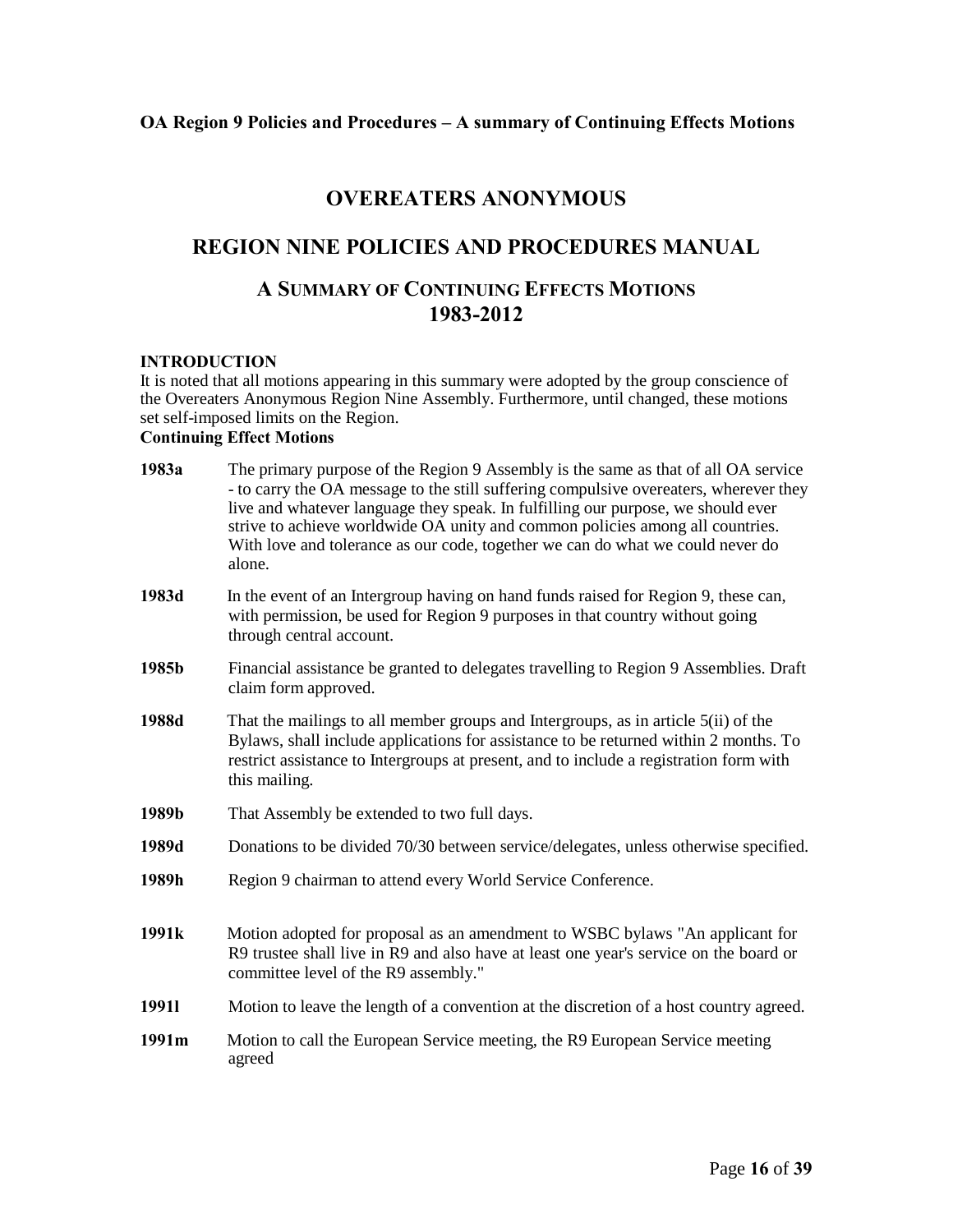| 1994a             | Move to amend the P&P manual by adding the description of Satellite banking as<br>follows: The Satellite banking concept described in the minutes of the 1994<br>Assembly is endorsed by the R9 Assembly as a procedure for simplifying and<br>regulating the money transfers between donations and expenses in R9.                                         |
|-------------------|-------------------------------------------------------------------------------------------------------------------------------------------------------------------------------------------------------------------------------------------------------------------------------------------------------------------------------------------------------------|
| 1994b             | Move that R9 shall have a fund raising product for sale.                                                                                                                                                                                                                                                                                                    |
| 1995 <sub>j</sub> | Move to adopt a policy to translate material into French. This material will include<br>information from Region 9 and WSO, and various forms. The policy would be<br>implemented by a committee of Israeli members, to be formed for this purpose.                                                                                                          |
| 1995k             | Move to adopt a policy to prepare guidelines for setting up an office.                                                                                                                                                                                                                                                                                      |
| 1995m             | Move that Region 9 adopts the following forms:                                                                                                                                                                                                                                                                                                              |
|                   | 1. Officer and Committee Chairs                                                                                                                                                                                                                                                                                                                             |
|                   | 2. Delegate Registration.                                                                                                                                                                                                                                                                                                                                   |
| 1996f             | The Assembly will divide up the list of IGs and NSBs not represented here at<br>Assembly amongst the delegates who are here. Each delegate here will be<br>responsible for undertaking some liaison activity with the IG or NSB they have<br>adopted. Each delegate will then submit a written report to the Region 9 Chair within<br>6 months of Assembly. |
| 1996g             | When new groups emerge in R9 the Chair and Trustee will encourage neighbours to<br>help each other and use money from the liaison budget to promote service visits<br>from an existing IG or NSB to these new areas of OA activity.                                                                                                                         |
| 1996h             | The Assembly resolves that priority for financial assistance for Regional<br>representatives travelling to the R9 Assembly will be given to those IGs and NSBs<br>with the greatest distance to travel and secondly to those attending their first<br>Assembly.                                                                                             |
| 1997a             | At each Assembly there will be an orientation session. The aim being to give<br>delegates (particularly first time delegates) a general overview of the processes of<br>the Assembly.                                                                                                                                                                       |
| 1997b             | The following committees will operate: Budget, Bylaws, Electronic<br>Communications, Translations.                                                                                                                                                                                                                                                          |
|                   | TRANSLATIONS COMMITTEE CHAIR Will be the centre for information flow<br>about translation and printing of OA material, both for matters of policy and of<br>process.                                                                                                                                                                                        |
|                   | ELECTRONIC COMMUNICATIONS Will be the centre for information flow<br>about electronic communications, both for matters of policy and of process.                                                                                                                                                                                                            |
|                   | REGION 9 PLAN (formally "Long Range Planning Committee") The Long Range<br>Planning Committee has completed its work and will cease to exist. Planning will                                                                                                                                                                                                 |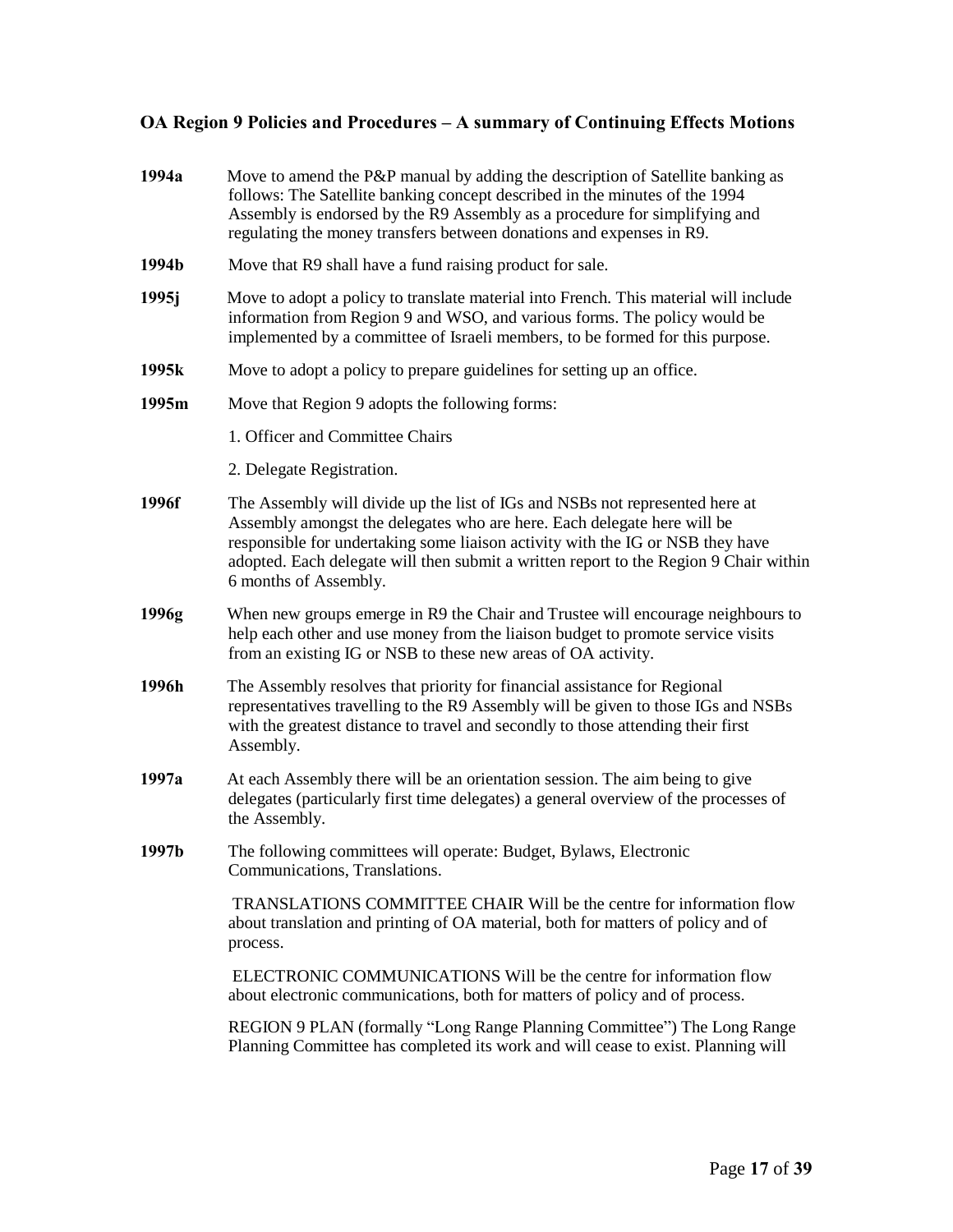form part of the work of the full Assembly. One member will be appointed to give a presentation on Region 9 planning at each Assembly.

- **1997f** Region 9 to propose new business policy motion for WSBC 1998 to rescind WSBC policy 1982a that states "Overeaters Anonymous does not have any literature for specific eating disorders other than compulsive overeating. We welcome in love and fellowship all who have the desire to stop eating compulsively".
- **1997h** Anorexic/Bulimic issue After a long and moving discussion the following position statement was adopted:

We believe our literature is not yet inclusive; it is especially important that the first contact with a newcomer (of all types) be inclusive.

The term "compulsive eater" is more inclusive than "compulsive overeater."

Some members feel that the term "abstinence" is the biggest obstacle to an inclusive approach.

The majority feel that what we have in common is our thinking.

Some feel that the real differences exist but that it is possible to find common ground within the existing literature.

- **1999a** Addresses are to be provided on the contact list attached to the assembly minutes. Any person not willing to have their address published, should advise the secretary at the Assembly, who will not publish their address.
- **1999b** The annual Region 9 Assembly will be held within Region Nine.
- **1999e** To suggest to all Region 9 Intergroups and National/Language Service Boards that they set a goal for annual Contributions to R9. The suggested amount will be reviewed at the annual Assembly.
- **1999g** Amended 2004e
- **1999h** Move to adopt the following

JOB DESCRIPTIONS FOR BOARD AND COMMITTEE CHAIRS as part of our Regional policy and procedure.

#### CHAIRPERSON:

The Chairperson is elected by the Region 9 Assembly for a period of two years and fills a variety of duties:

- Chairs the R9 business assemblies, including preparation of the Agenda
- Communicates with the different R9 officers and committees during the year
- Attends functions within the Region, where budget allows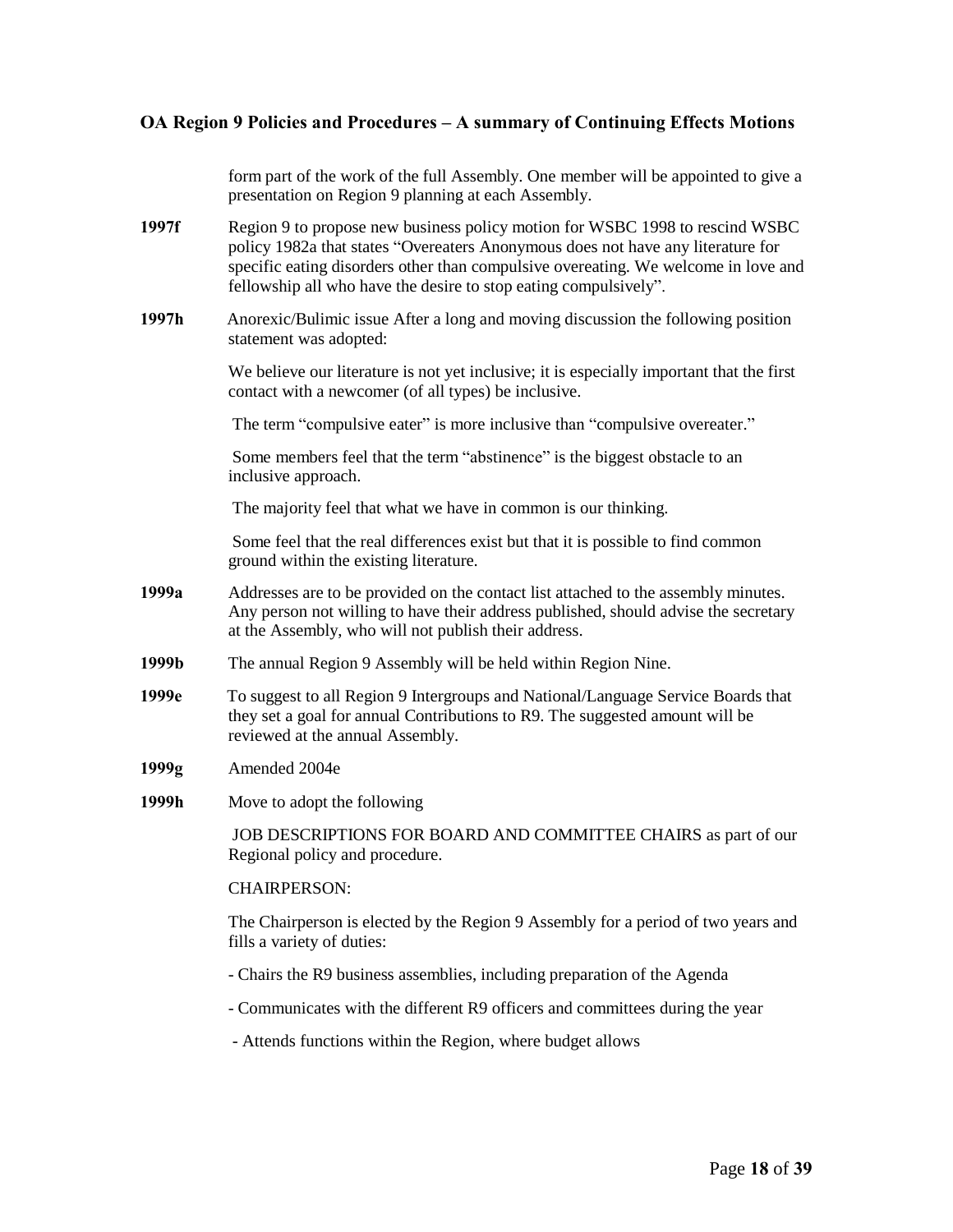- Represents R9 at the World Service level, including at the WSBC

- Represents R9 in the Board of Trustees Intergroup and Region committee (IGAR)

- Works with the R9 Trustee on some of the issues directly concerning the Region

- Chairs the R9 Board

- Is responsible for ensuring that an Officer Nomination form is sent to each Intergroup and Delegate in an election year

- Is responsible for sending a Bid form for hosting a R9 Assembly to Intergroups and Delegates on election year

#### TREASURER:

The Treasurer is elected by the Region 9 Assembly for a period of two years and fills a variety of duties:

- Chairs R9's Budget and Finance committee

- Prepares an annual budget for approval of the assembly

- Maintains records of all Income and expenses incurred by the different activities in the Region

- Provide an annual report of all contributions received, as well as income and expenses

- Maintains the R9 bank account and records of monies kept by different functions in other countries (satellite banking)

- Serves on the R9 Board

#### SECRETARY:

The main responsibilities of the Secretary are to produce and mail minutes of all Region 9 Assemblies, and maintain updated listing of R9 Intergroups and National/Language Service Boards. The procedure for this is as follows:

#### MINUTES OF THE ASSEMBLY:

1. The Chair will send out an agenda prior to the Assembly, and will include reminders to all Officers and presenters of topics to bring with them to Assembly a written report for inclusion with the minutes.

2. It is useful to record the Assembly with a tape recorder. A small hand held machine is quite adequate.

3. At Assembly, the Secretary needs to collect copies of all reports to be included with the minutes. It is also necessary that all motions are given to the Secretary in writing. It is important to note the name of the proposer and seconder, and the count of the voting on each motion.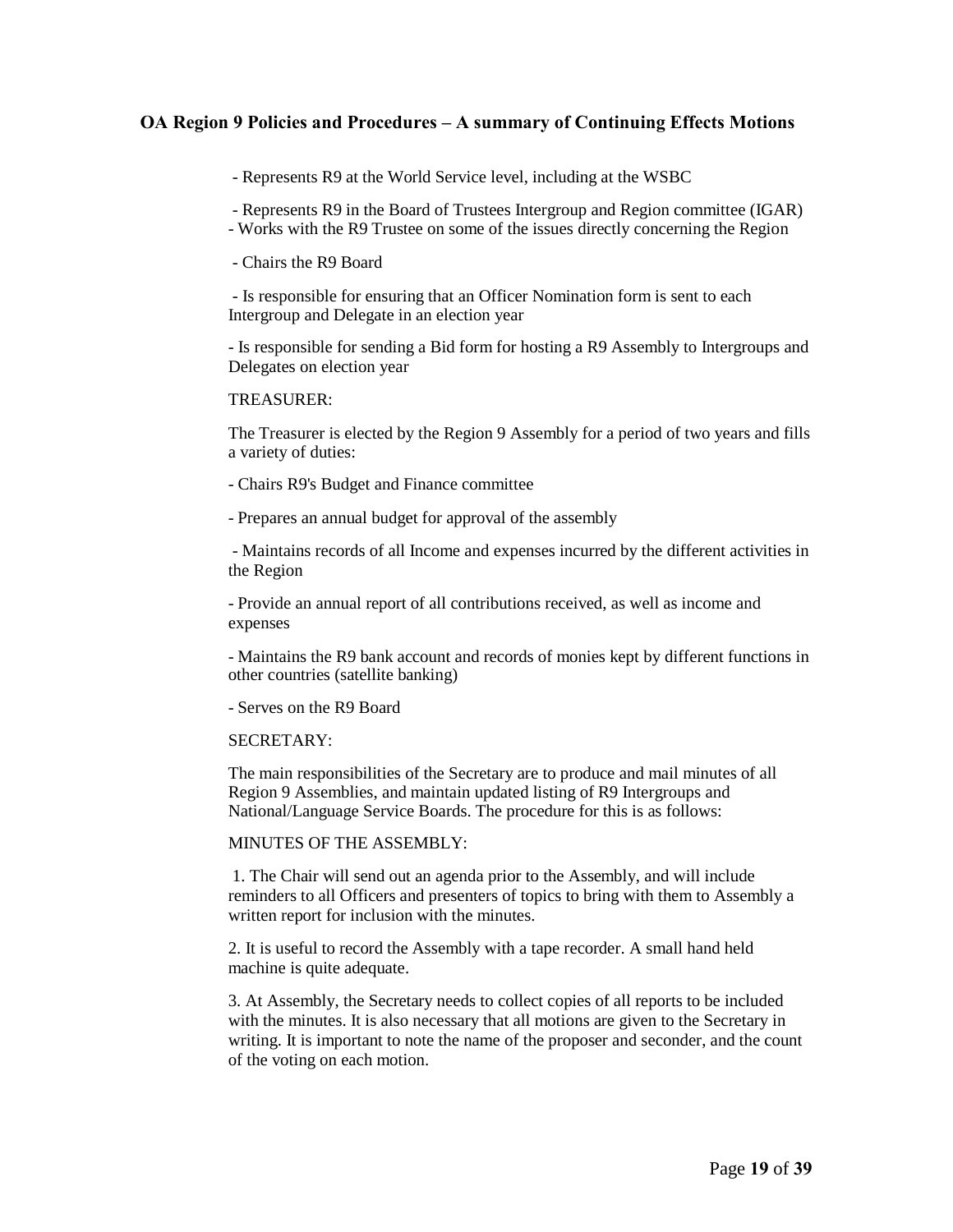4. The time scale for producing the minutes is short, and it is helpful to have copies of all paperwork to be included with the minutes in your possession, when coming home from the assembly, as there may not be time to use the postal system and still get the minutes out in the timescale set out in the bylaws.

5. Typing the actual minutes is time consuming. It's probably a full day's work. When the first draft is complete, it is useful to fax a copy of the minutes to the chair, or another officer who was present at the Assembly for any comments. It's also useful to have a local member proof read the minutes for spelling or grammar mistakes. The minutes will include all reports, and revised copies of the R9 Bylaws and P&P Manuals, if possible.

6. Once the minutes are printed and bound in a simple binder, one copy can be taken to the post office where it is weighed and the postage costs for the different parts of the world assessed. Then one can buy the stamps and do the mailing from home, if that is suitable. The minutes are expensive to produce, so it is always helpful to keep a balance of monies in a satellite account if the Secretary is not in local contact with the Treasurer.

UPDATE OF LISTS Another duty for the Secretary is to see that an up to date list of all R9 Intergroups and National/Language Service Boards is mailed periodically to each R9 officer. This is compiled from information which the Intergroups may send directly to the Secretary and also from the information which the World Service Office sends directly to the Secretary. The World Service Office will send a list of all Intergroups and meetings in R9 to the Secretary periodically, as well as all enquiry letters they may have received. The letters are forwarded to the Outreach chair who will send off letters welcoming new meetings. It is helpful for the Secretary to inform the R9 Trustee or Chair of new Intergroups forming in the Region. It is useful to keep in contact with the R9 Chair on a regular basis.

BYLAWS COMMITTEE The Chairperson of the Bylaws Committee is elected at the R9 Assembly and serves for a period of two years with the option of being re-elected for a further two years. The duties would include:

- Chairing committee meetings and reporting back to the R9 Assembly and Board when appropriate

- Ensuring that the Secretary gets written Bylaw reports at the beginning and end of Assembly

#### Amended 2008h

- Sending a printed copy of all proposed Bylaw Amendments to the Chair of the Board to be included in the mailing with the Agenda for Assembly

- Gathering an active committee to work throughout the year, reviewing the Bylaws and preparing new or revised motions where necessary. These members may be from anywhere within R9 but it is vitally important to encourage people from the Chair's local Intergroup who will be at hand to do the practical work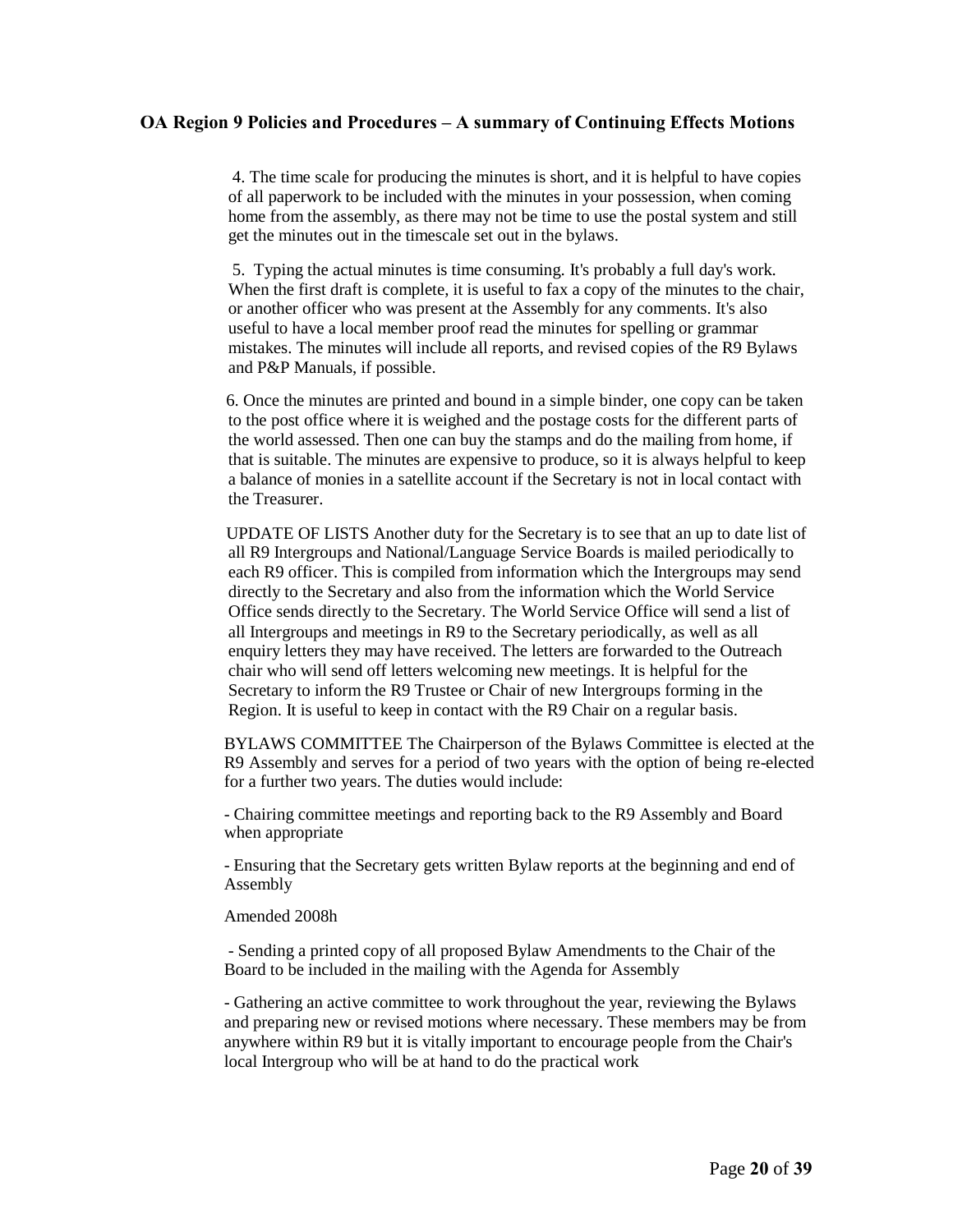#### Amended 2008g

It is helpful to remember that when the Chairperson presents amendments she/he will have to defend them and so it can be helpful to have notes from the committee as to intent - one may not always remember why the committee selected a particular wording.

- **1999k** To fund all Region 9 officers to attend R9 assembly.
- **1999l** The Translation guidelines submitted by the Translations committee were adopted.
- **2000b** Region 9 will register/purchase the domain name " OARegion9.org Cost: £20/year (\$30/year to buy domain name); usually paid 2 years in advance (monthly) + £50 for source (to keep it running), DNS Service (£80 per year?) **(**Website no[w www.oaregion9.org](http://www.oaregion9.org/) )
- **2000c** The following statements were adopted. Under the current structure we do not recommend breaking up into further groups. Recommend Option 1. To consider carrying on as is.

Recommend that the assembly seek to improve communication during the year and that the strategic planning groups specifically work on this as action items. For now we do not foresee the development of an OA International and believe it is in the best interest of countries in Region 9 to maintain representation at WSBC.

We recommend that Region 9 Assembly take action to promote an increase of contributions to Region 9 and World Service Office.

We do not recommend country autonomy at this time.

In the long term we see Europe & Eastern Mediterranean as one group and Africa and Asia as separate groups.

**2001a** 1. Motion adopted reaffirm the 2000 Region 9 Assembly statement:

For now we do not foresee the development of an OA International and believe it is in the best interest of countries in Region 9 to maintain representation at World Service Business Conference.

We recommend that Region 9 Assembly take action to promote an increase of contributions to Region 9 and World Service Office.

We do not recommend country autonomy at this time.

2. Continue to relay this message within the OA service structure, creating a restructuring sub-committee for this purpose.

**2001b** Motion adopted that Region 9 should produce a Manual for National and Language Service Boards, including sample Bylaws, that allow flexibility and options for different needs, with examples from bylaws already established and from the current draft.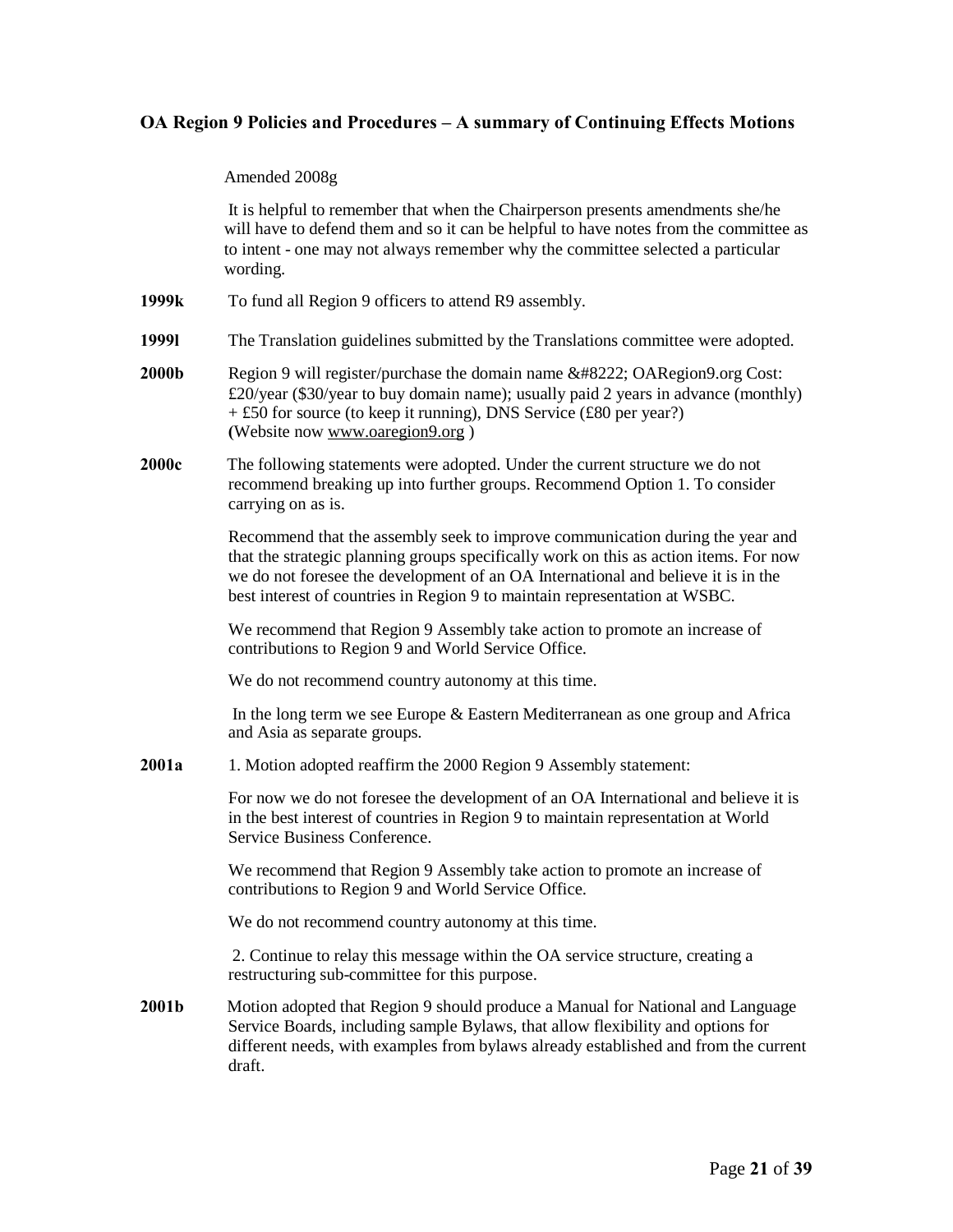| 2001c | Motion adopted to establish a Region 9 web site. A committee will be set up to agree<br>content and technical design.                                                                                                                                                                                                                                                                                                                       |
|-------|---------------------------------------------------------------------------------------------------------------------------------------------------------------------------------------------------------------------------------------------------------------------------------------------------------------------------------------------------------------------------------------------------------------------------------------------|
|       | Committee members will include                                                                                                                                                                                                                                                                                                                                                                                                              |
|       | -content editor                                                                                                                                                                                                                                                                                                                                                                                                                             |
|       | -technical editor                                                                                                                                                                                                                                                                                                                                                                                                                           |
|       | who will liaise with the Region 9 Board.                                                                                                                                                                                                                                                                                                                                                                                                    |
| 2001e | Motion adopted that Region 9                                                                                                                                                                                                                                                                                                                                                                                                                |
|       | a) investigates options and cost benefits for the automation of the world service<br>online meeting.                                                                                                                                                                                                                                                                                                                                        |
|       | b) contact other Region chairs to get their views on the value of the automation with<br>a view to putting forward a proposal to the world service office at the next world<br>service business conference.                                                                                                                                                                                                                                 |
| 2002a | Move that the Assembly adopt the outline of the guidelines as revised for<br>National/Language Service Boards.                                                                                                                                                                                                                                                                                                                              |
| 2002b | Move that a "Buddy" system be brought into place for committee chairs to support<br>each other in the work they have undertaken for the year.                                                                                                                                                                                                                                                                                               |
| 2002c | Move to add the following statements to the current Region 9 Translations<br>Guidelines in the appropriate places:                                                                                                                                                                                                                                                                                                                          |
|       | "When OA Literature is updated, it is recommended that Service Boards selling<br>existing stock insert an errata slip when detailing the most recent changes."                                                                                                                                                                                                                                                                              |
|       | "Be aware that there may be people in other regions/countries working on<br>translations in your own language. Consider in keeping in contact with them."                                                                                                                                                                                                                                                                                   |
| 2002d | We move to ask World Service, to investigate the options and costs to improve the<br>search capabilities of the world service online meeting directory. The search results<br>should be narrowed down by allowing search by "closest city" and zip code, and the<br>results should be displayed in a single page making it quicker to find the appropriate<br>meeting. The meeting form would have to be changed to include "closest city." |
| 2002f | The finance committee shall investigate and purchase OA Region 9 merchandise for<br>sale at WSBC and other OA events, to raise funds for Region 9.                                                                                                                                                                                                                                                                                          |
| 2002g | Motion adopted "to revise the format of the Region 9 Guidelines for translations, by<br>adding an index, sub-headings, bullet points and editorial changes."                                                                                                                                                                                                                                                                                |
| 2002h | Move that reports and documents be delivered to the registered representatives prior<br>to Assembly.                                                                                                                                                                                                                                                                                                                                        |
| 2002i | Move to implement an encryption program within 3 months to allow for secure<br>transmission of all online meeting updates, between the computer at which the data                                                                                                                                                                                                                                                                           |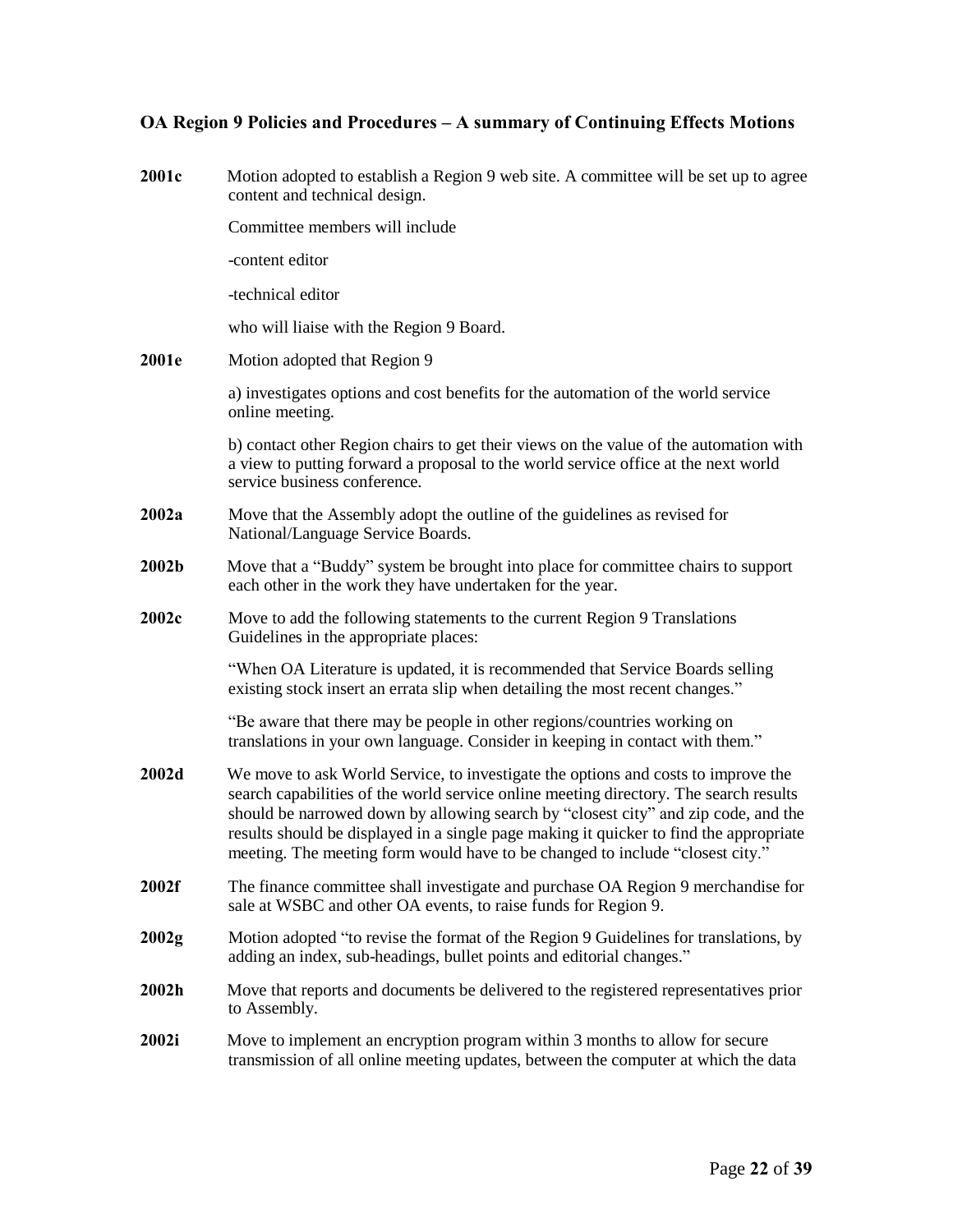is entered and the WSO server. This program will further safeguard the anonymity of members whose personal data appears on the update form.

- **2002j** Move that representatives of the Region 9 Assembly volunteer to be in contact on a regular basis with a service body (bodies) that are not represented currently at the Region 9 Assembly. The representatives will report to the Region 9 Chair every 3 months about progress made.
- **2002k** Move to instruct WSO that all mailings sent out to Service Boards and which require responses to be returned to WSO, will allow for a minimum of 60 days for the required response to be returned. These mailings will be made available electronically and electronic returns will be acceptable.
- **2002l** Move that in the event that WSBC does not adopt the pamphlet Dignity of Choice, the WSBC Policy 2000a directing the Board of Trustees to develop this pamphlet, will be rescinded. The Board of Trustees shall evaluate the events that took place at WSBC between 2000-2003.

The BOT will collect further information from Regions, National/Language Service Boards and Intergroups and will submit their conclusions and/or proposals for bringing about unity on the issue of food plans to WSBC 2004.

- **2004a** Move to approve the newly revised R9 Vital Link.
- **2004b** Move to authorise the Regional Treasurer to set up a Business Account with PayPal.com.
- **2004c** Move to authorise the Regional Treasurer to open an interest bearing deposit account with a bank.
- **2004d** Move to authorise the Regional Treasurer to open a new bank account with an institution chosen at the Treasurer's discretion.
- **2004e** Region 9 will cease to publish the *Notebook*.
- **2005a** Move to adopt the Region 9 Minutes to a manageable size. The Region 9 Minutes will contain: Date/Time and place of Region 9 Assembly, names of Officers, number of representatives present, record of action taken on the minutes of the previous meeting, the exact wording of each motion as it was voted on , and whether it passed or failed, the maker's name. If the vote counted, the count should be included. Any notice given at the meeting. Points of order and appeals, and Committee reports. The revised version of Region 9 Bylaws and P & P can be obtained from the Region 9 web site or can be requested from the Region 9 secretary. To avoid confusing the Minutes with other Region 9 Assembly materials, they will be called Region 9 Minutes.
- **2005b** Move to approve the Translation Guidelines.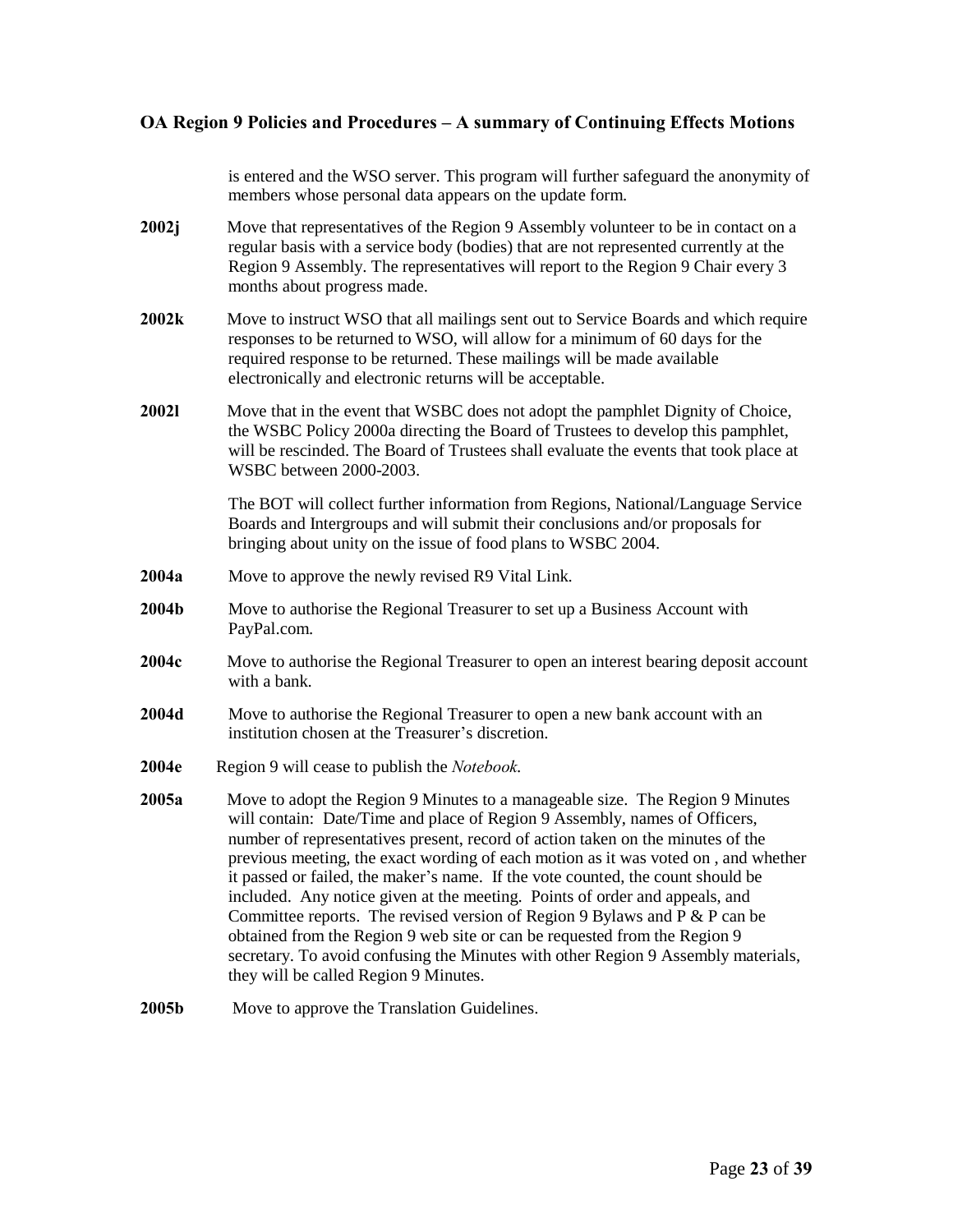**2005c A**doption of the Guidelines for National/Language Service Boards under the title Region 9 Manual: Guidelines for National/Language Service Boards and also publish it on the Region Web Site. **2006a** Automatically remove outdated or completed Region 9 Assembly policies from the Policies and Procedure manual

**2006b** The Account year for Region 9 shall be  $1<sup>st</sup>$  June to  $31<sup>st</sup>$  May and the review of these accounts shall be completed by 31<sup>st</sup> August of the same year. The person reviewing the accounts shall be an appointee of the Region 9 Board and shall ideally be a qualified account (or equivalent) and shall live in the same country as the Region 9 Treasurer.

> The Region 9 Treasurer shall make available to the person reviewing the accounts all records, or copies of all records relating to the Region 9 Accounts.

The Region 9 Treasurer will furnish the person reviewing the accounts with details of all monies held in Satellite Banking and the names and addresses of the person/bodies holding these monies.

The person reviewing the accounts shall satisfy themselves of the accuracy of the Region 9 Accounts and shall verify the balance in all Satellite Banking Accounts. The person reviewing the accounts shall submit a written report to the Region 9 Board.

**2006c** 1. If the Region is represented by less than forty per cent of its Intergroups, up to 5 additional delegates to WSBC could be selected.

> 2. Preference shall be given to Delegates from Intergroups and service bodies that otherwise will not be represented.

> 3. If there are no candidates from those Intergroups, the Region 9 Assembly will select the candidates from among its voting members who will be able to attend WSBC.

4. The selection of candidates will be made at the yearly Region 9 Assembly. 5. All candidates have to comply with the qualifications for delegates in the OA Inc, Bylaws, Subpart B, Article X, Section 3, c, 1-5.6. Intergroups that submit candidates to be selected as Region 9 Delegates to the WSBC have to file an application at least 60 days prior to the Region 9 Assembly where the selection will be made.7. All applications are to be sent to the Region 9 Treasurer.8. The Treasurer will inform the Region 9 Assembly of the Candidates on the Friday morning and the Assembly will make a selection from among those having filed the Application provided they meet the requirements. 9. The funding of the Region 9 Delegate will depend on the availability of funds. If the funds are available the Region 9 Delegate to the WSBC will be funded according to the Policy and Procedure 1996h.10. Prior to selection of the delegates, the Treasurer will inform the Assembly of the funds available for this purpose.11. The number of delegates selected will depend on the funds available, but in any case shall not be more than five.

**2006d** Move to charge 50€/£33 or equivalent registration fee for the Region Nine Assembly, payable upon registration at the Assembly.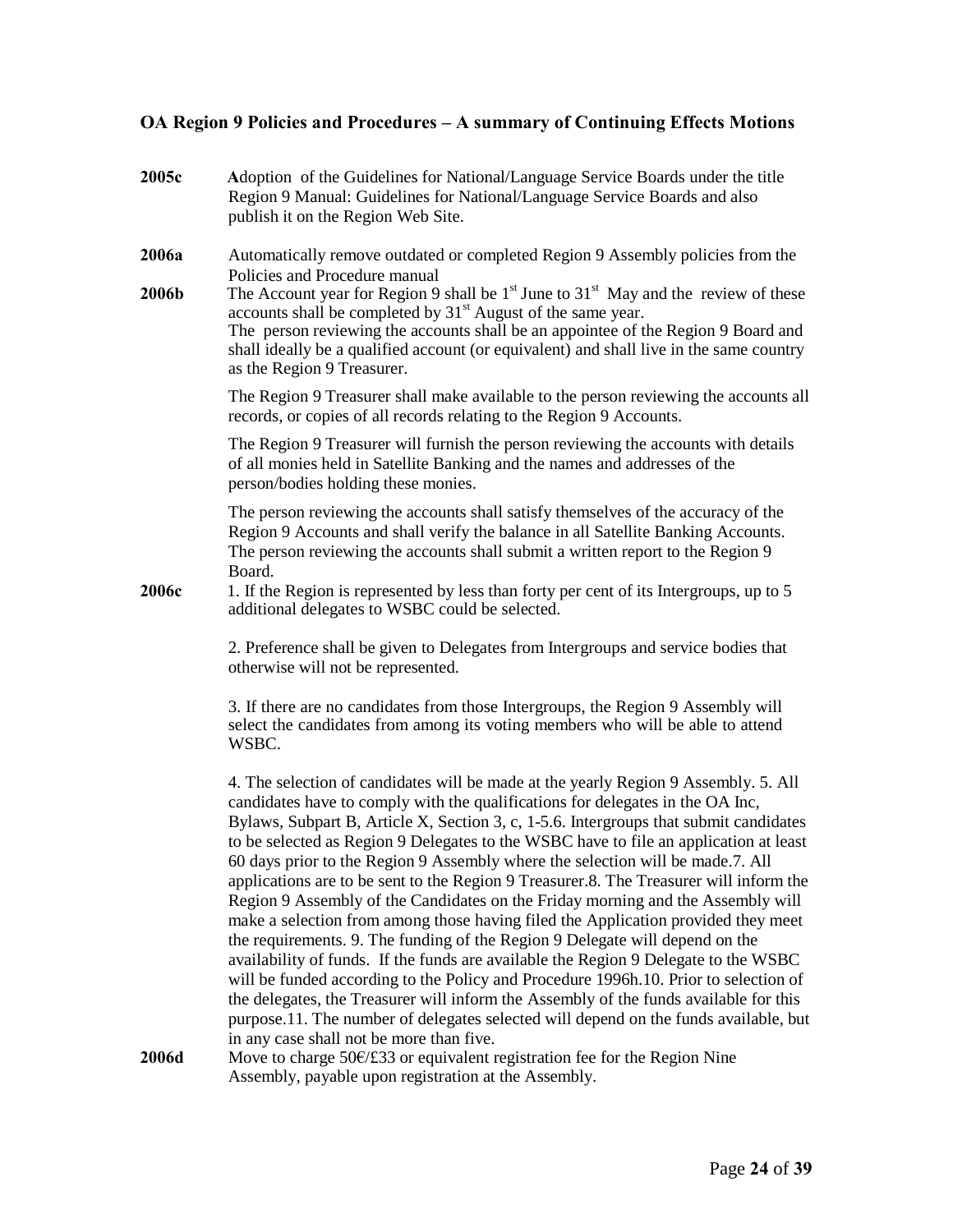| 2006e | Move to adopt a Region 9 week to think of our members and the still suffering<br>compulsive overeater. Also in view of our geography, countries, states and language<br>barriers within our Region to think about OAs who may be living in troubled or poor<br>areas.                                                                                                                                                                                                                                                                                                                           |
|-------|-------------------------------------------------------------------------------------------------------------------------------------------------------------------------------------------------------------------------------------------------------------------------------------------------------------------------------------------------------------------------------------------------------------------------------------------------------------------------------------------------------------------------------------------------------------------------------------------------|
| 2006g | That Committee Chairpersons can spend up to EUR 110.00 (GBP 73.33) for Region<br>9 without prior permission from Assembly, Region 9 Chairperson or Secretary.                                                                                                                                                                                                                                                                                                                                                                                                                                   |
| 2006i | Adopt a suggested contribution per group to WSO however it is paid of equal to 1/3<br>of its contribution to region 9.                                                                                                                                                                                                                                                                                                                                                                                                                                                                          |
| 2007a | The Board is authorized to make a decision on transferring up to EUR 2400.00 (GBP)<br>1700.00) from Service to Delegate Assistance, 4 months before the next Assembly,<br>whenever that takes place.                                                                                                                                                                                                                                                                                                                                                                                            |
| 2008a | Re-organise the Region 9 Policies & Procedures by removing the current 'index'<br>section and organising the various detailed motions in the first instance into a list of<br>relevant Region 9 topics / sections, setting up a table of contents and then finalising<br>with a list of detailed motions in chronological order.                                                                                                                                                                                                                                                                |
| 2008b | After adopting the Budget for Translation at the Region Nine Assembly, application<br>forms will be sent out with the minutes of the Assembly. The treasurer will then<br>send a reminder (via the Secretary) to all service bodies by email by 31 <sup>st</sup> January.<br>These applications must be sent to the treasurer by $31st$ March of the following year.<br>The board is authorised to make a decision on the allocation of the translation and<br>printing of literature budget by $30th$ April. Consideration will be given by order of<br>priority as follows:<br>Service Boards |
|       | a) who currently do not have anything translated in their language<br>b) who have a small number of pamphlets currently translated (approved or not<br>approved)                                                                                                                                                                                                                                                                                                                                                                                                                                |
|       | c) are interested in translating The Twelve Steps and Twelve Traditions of                                                                                                                                                                                                                                                                                                                                                                                                                                                                                                                      |
|       | Overeaters Anonymous.<br>The Officers will consider the applications and make payments by $31st$ May.                                                                                                                                                                                                                                                                                                                                                                                                                                                                                           |
|       | It is required that the Service Body requesting such funds                                                                                                                                                                                                                                                                                                                                                                                                                                                                                                                                      |
|       | a) Include that in the application, a list of material that has already been translated in<br>that language                                                                                                                                                                                                                                                                                                                                                                                                                                                                                     |
|       | b) Considers that this funding is a "payment on account" with a view to it being<br>contributed back (in part or full) to Region Nine as the literature is sold, so that<br>funds are reintroduced for translation of further material in future years<br>c) Make a substantive contribution to the cost and give details in the application.<br>The appropriate forms are available from the Secretary.                                                                                                                                                                                        |
| 2008c | The first week of September is designated as Region 9 week.                                                                                                                                                                                                                                                                                                                                                                                                                                                                                                                                     |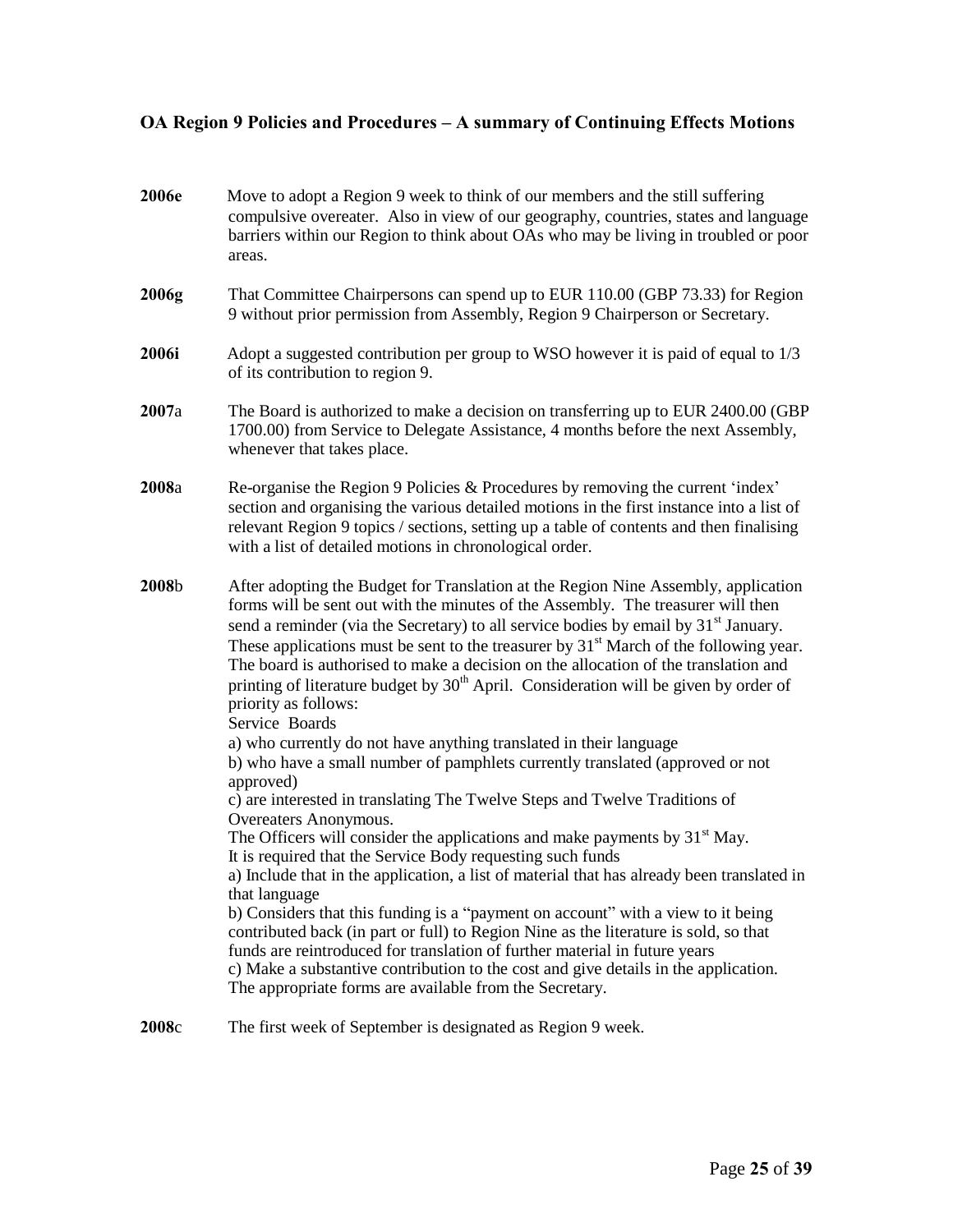| 2008d          | Suggested Contribution to Region 9. To suggest to all Region 9 Intergroups and<br>National/Language Service Boards that they set a goal for annual Contributions to<br>R9. The suggested amount will be reviewed at the annual Assembly. (1999e)<br>Suggested contribution for small IG EUR 310.00 (GBP 205.00)<br>Suggested contribution for large IG: EUR 620.00 (GBP 410.00)<br>Suggested contribution per group however it is paid to Region 9 of between EUR 13<br>$-$ EUR 32 (GBP 9 - GBP 22) payable where possible to Region 9 funds before 1 <sup>st</sup><br>September each year. |
|----------------|---------------------------------------------------------------------------------------------------------------------------------------------------------------------------------------------------------------------------------------------------------------------------------------------------------------------------------------------------------------------------------------------------------------------------------------------------------------------------------------------------------------------------------------------------------------------------------------------|
| 2008e          | It is requested that service bodies attach to the application form for assistance the<br>latest financial summary of the service body and that they give details of any funding<br>for attendance at Region 9 Assembly from elsewhere.<br>The Region 9 Board are authorised to consider (by email) those applications                                                                                                                                                                                                                                                                       |
| 2008f          | This Region believes that restructuring decisions should take account of both cost<br>and principle – they are equally important.                                                                                                                                                                                                                                                                                                                                                                                                                                                           |
| 2008g<br>2008h | <b>Bylaws Committee Chair</b><br>To update the P&P Manual annually. While updating the manual make any spelling,<br>punctuation or grammatical corrections as necessary so that the intent of the policy is<br>unchanged. To ensure that the layout of the document is consistent and clear.<br><b>Bylaws Committee Chair</b>                                                                                                                                                                                                                                                               |
|                | - After the revised Bylaws and $P \& P$ Manual have been checked furnishing the<br>Chair, Secretary, Treasurer and Web Committee Chair with an electronic of the up-<br>dated Bylaws and Policy & Procedure Manual in time to have these available on the<br>web site at the same time as the minutes of the Assembly (in accordance with<br>Region 9 Bylaws Art VII S2 Duties 2 – within 45 days of the Assembly).                                                                                                                                                                         |
| 2008i          | The Assembly will make a detailed plan for PI work in order to increase awareness<br>of OA in countries that do not have any OA meetings at all or have only very few<br>meetings. The nature and content of this PI will be decided by the Assembly or the<br>Translation and PI committees.                                                                                                                                                                                                                                                                                               |
| 2008j          | Twelfth Step Within Committee created. The purpose of this committee is to offer<br>support and guidance to new and existing groups and service bodies.                                                                                                                                                                                                                                                                                                                                                                                                                                     |
| 2008k          | The R9 Assembly will assist the Service Boards within Region 9 by doing the<br>necessary legal work for getting translated literature approved by the WSO. at the<br>assembly, the translations committee will assist with filling in and explaining the<br>licensing agreement forms to get translated literature approved.                                                                                                                                                                                                                                                                |
| 20081          | Every registered Service Body within Region 9, as well as the WSO or other<br>Regions, can submit material to place on the Region 9 website.                                                                                                                                                                                                                                                                                                                                                                                                                                                |
| 2008m          | The Region 9 Electronic Communications Committee Chair and the Region 9<br>Secretary will ensure anonymity is maintained when publishing material from<br>registered Service Bodies within Region 9, WSO or other Regions.                                                                                                                                                                                                                                                                                                                                                                  |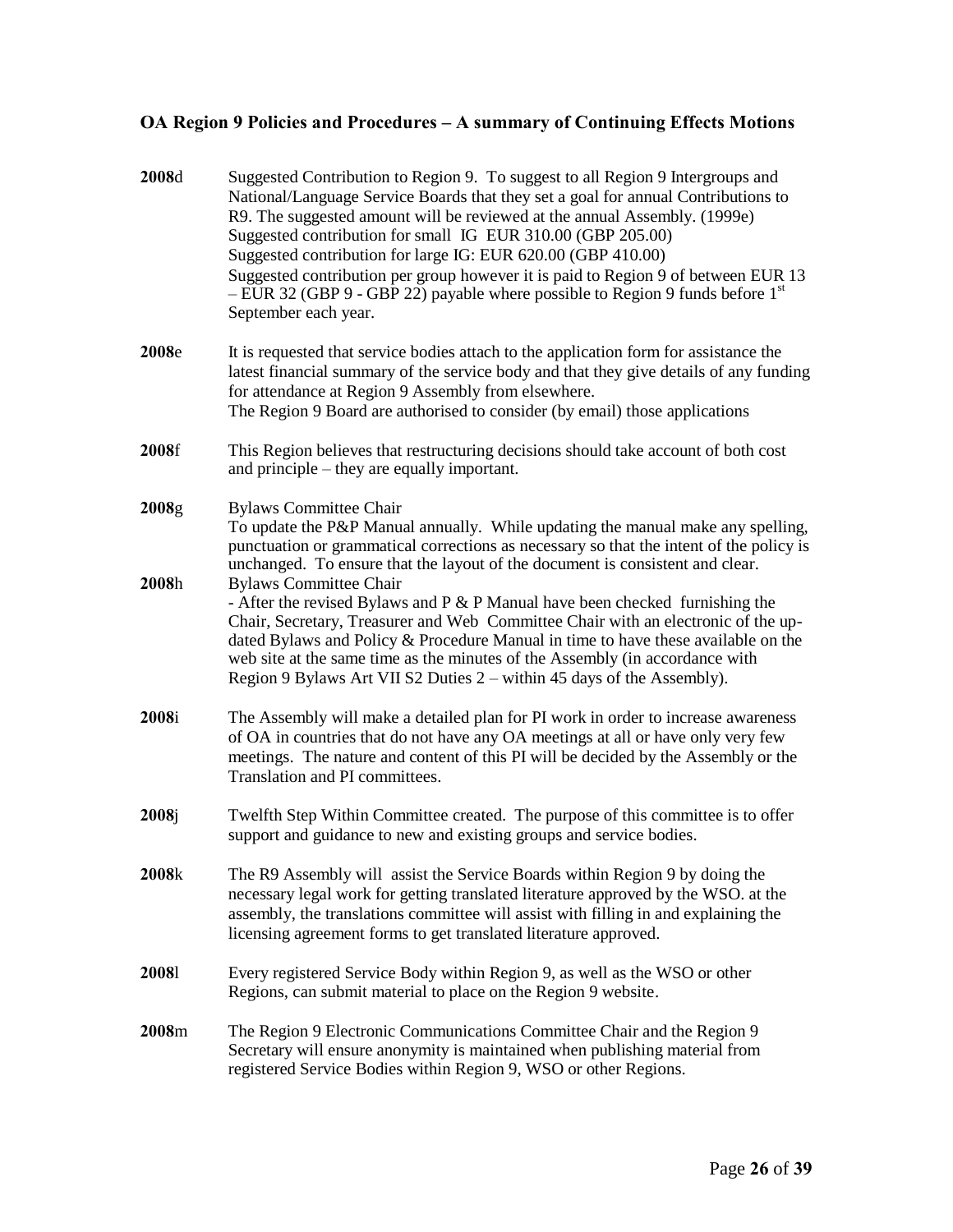| 2008n | Region 9 Assembly<br>Each year at the Assembly we will set aside time in the agenda for issues regarding<br>translating literature. We will help each other with questions regarding translating<br>literature, understanding the different licensing agreement forms, filling in licensing<br>agreement forms, copyright-issues and other issues related to translating literature.                                                                                                                                                                                     |
|-------|--------------------------------------------------------------------------------------------------------------------------------------------------------------------------------------------------------------------------------------------------------------------------------------------------------------------------------------------------------------------------------------------------------------------------------------------------------------------------------------------------------------------------------------------------------------------------|
| 2009a | We move to create a document explaining the procedure for application to the<br>Region 9 translation fund.                                                                                                                                                                                                                                                                                                                                                                                                                                                               |
| 2009b | The hosting service body for the regional Assembly and Convention shall be elected<br>two years prior to running the event.                                                                                                                                                                                                                                                                                                                                                                                                                                              |
| 2009c | To suggest to all Region 9 groups and service bodies that they aim to contribute a<br>minimum of 5% of their annual income to Region 9. The suggested contribution,<br>however it is to be paid, payable before 1 <sup>st</sup> September each year.                                                                                                                                                                                                                                                                                                                     |
| 2009d | In order to qualify as emergency new business any motion must be:<br>a) Referring to new business only and not addressing the same issues as other<br>motions brought to the current Assembly;<br>b) Of an urgent nature so that not considering the motion immediately would be<br>harmful to the welfare of OA as a whole.                                                                                                                                                                                                                                             |
| 2009e | The Assembly resolves that priority for financial assistance for Regional<br>representatives travelling to the R9 Assembly will be given to those IGs and NSBs<br>that have never been represented before, secondly to those with the greatest distance<br>to travel.                                                                                                                                                                                                                                                                                                    |
| 2010a | The Assembly will divide up the list of IGs and NSBs not represented at the<br>Assembly amongst the delegates who are in attendance at the assembly. Each<br>delegate will be responsible for undertaking liaison activity with the SB they have<br>adopted. Each delegate will then submit a written report to the Region 9 12th Step<br>Within Committee within 6 months of the Assembly. The 12th Step Within<br>Committee will then log these responses and continue to try to encourage contact<br>with service bodies not represented at assembly (1996f) (2002j). |
| 2010b | REGISTER OF SERVICE BODIES AND ATTENDANCE TO BE INCLUDED IN<br><b>ASSEMBLY MATERIALS</b><br>The Assembly Materials of Region 9 are to include a register of Region 9 countries<br>with details of Intergroups in each country and the current number of groups, also<br>including details of when the Service Body was represented at Region Assembly.                                                                                                                                                                                                                   |
| 2010c | The Region 9 Website should include the document "How do service bodies trying to<br>translate OA literature apply for financial assistance from Region 9?" (Refer<br>Appendix)                                                                                                                                                                                                                                                                                                                                                                                          |
| 2010d | Insert job description for the Region 9 Representative into the P&P Manual II Board                                                                                                                                                                                                                                                                                                                                                                                                                                                                                      |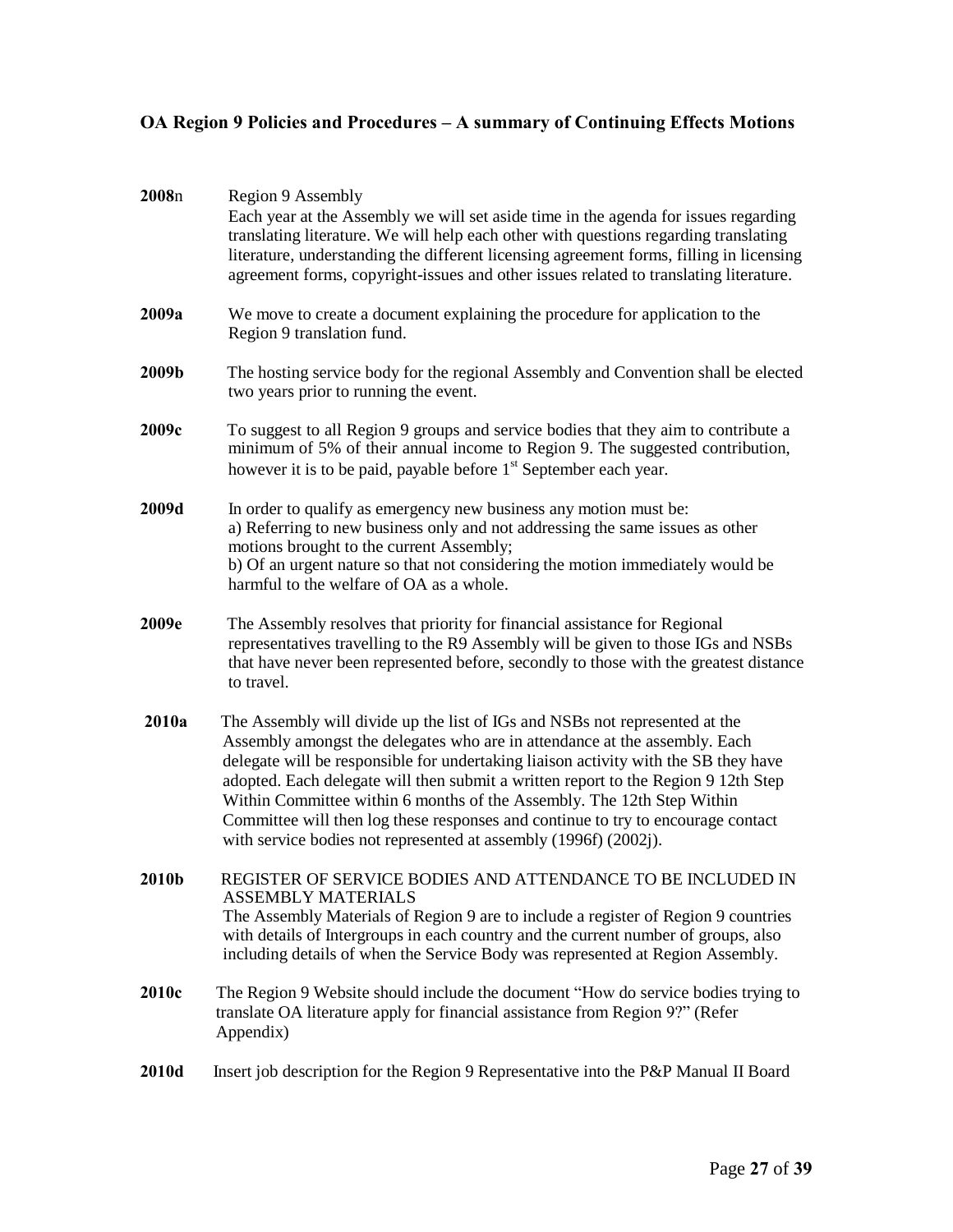#### **2010e** Region 9 Assembly to implement a newsletter.

The newsletter is to be produced at least once a year, after the assembly. This Region 9 Newsletter might include articles written by the Region 9 Committees, the Region 9 Representatives, the Region 9 Board and the R9 Trustee as well as news about the assembly itself that is not included in the minutes, and other features and articles relevant to the region. The R9 Newsletter is recommended to be 2 pages in size with one page divided equally and to be devoted to articles from the Region 9 Committees. The other page to be devoted to articles submitted by representatives attending the assembly or the R9 Board / Trustee. The Newsletter will be assembled by an appointed member of Region 9 and the R9 Secretary. Articles should be submitted within 45 days of the assembly. The newsletter will then be produced within a further 30 days, reviewed by the R9 Board & Trustee and then placed on the Region 9 website.

#### **2010f** FUNDING OF REGION 9 DELEGATES

Delegates representing Region 9 as a whole may be sent to the WSBC if funds are available within the Region 9 budget or from the WSO. Those delegates will be (in order of privilege, in case the financial supplies are limited): the R9 board secretary, the R9 treasurer, and/or OA members from within Region 9 who have been to the World Service Business Conference before, meet the requirements for a WSBC delegate and will not be representing any other service body at the WSBC. Information about such persons being sought will be mailed to the service bodies that are sending delegates to the R9 Assembly in the year before the Conference in Question, the order of applications will determine the choice of the future Region 9 delegates.

#### **2011a** ASSEMBLY PROCEDURES AND SUGGESTIONS

To adopt into the Region 9 Policies and Procedures Manual the document circulated at 2010 Region 9 Assembly (since amended and updated) entitled "Overeaters Anonymous Region 9 – Assembly Procedures and Suggestions".

#### **2011b** TRANSLATIONS GUIDELINES

The Translation guidelines submitted by the R9 Translations committee in 1999 and updated in 2002 and approved in 2005 have now been rescinded and R9 will now refer to the document 'OA GUIDELINES – TRANSLATION GUIDELINES FOR OA LITERATURE' which is available on the [www.oa.org](http://www.oa.org/) website for the worldwide fellowship of OA

#### **2011c** FINANCIAL ASSISTANCE FOR DELEGATES TO REGION 9 ASSEMBLY The Assembly resolves that priority for financial assistance for Regional representatives travelling to the R9 Assembly will be given to those IGs and NSBs that cannot afford to fund a delegate on their own, to those with the greatest distance to travel and to those attending their first Assembly.

**2011d** FINANCIAL ASSISTANCE FOR DELEGATES TO REGION 9 ASSEMBLY That the mailings to all member groups and Intergroups as in article 5(ii) of the Bylaws, shall include applications for assistance This application form will also be posted on the R9 Web site. Completed application forms will be submitted to the R9 Treasurer at least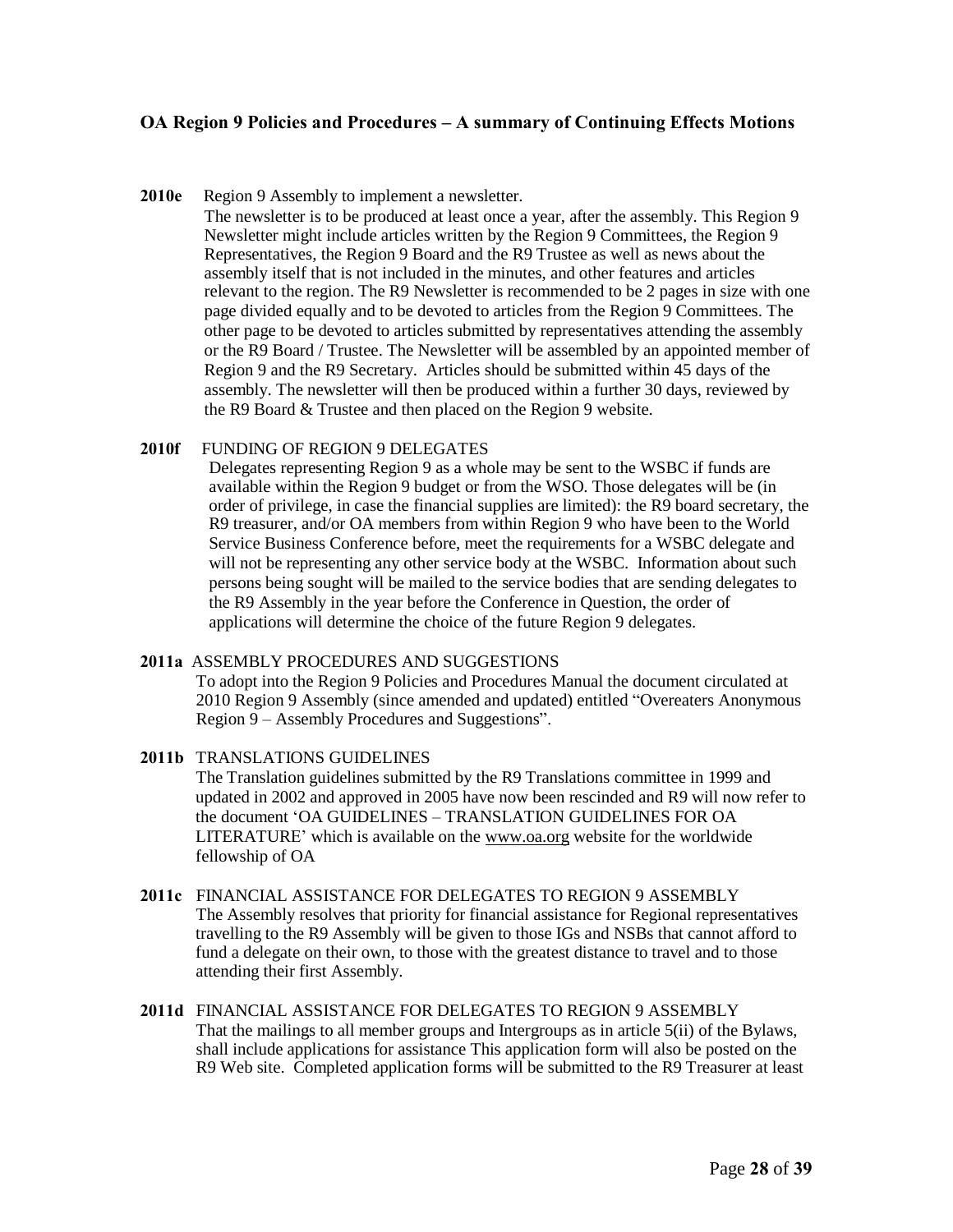4 months prior to the date of the Assembly. It is requested that service bodes attach to the application form for assistance the latest financial summary of the service body and that they give details of any funding for attendance at Region 9 Assembly from elsewhere.

- **2011e** FINANCIAL ASSISTANCE FOR TRANSLATION / PRINTING Deleted "b) who have a small number of pamphlets currently translated (approved or not approved)" and renumbered "c" as "b"
- **2012a** Move to insert a job description for the position of R9 PARLIAMENTARIAN into Section 11 Board.
- **2012b** Move to insert into Section 11 3. Committee Participation, Public Information Committee and to update name of Budget Committee to Budget and Finance.
- **2012c** Move to insert into Section 111 REGION 9 COMMITTEES, Public Information Committee, update name of Budget and Finance Committee, remove Region 9 Plan (1997b) and to insert and provide descriptions of what work is carried out by Public Information, Budget and Finance and Bylaws Committees.
- **2012d** Move to update Section 1V ASSEMBLY ASSISTANCE WITH TRANSLATIONS with current practices, to include the R9 Trustee assisting with the completion and explaining of the licensing agreement forms (2008k). To possibly include a Workshop on the translation of literature and to encourage each non English speaking country to translate one piece of literature each year.
- **2012e** Move to update Section V 2004f (amended 2008b) FINANCIAL ASSISTANCE FOR TRANSLATION/PRINTING by allowing two application dates per year instead of one. i.e. Treasurer to send out reminder by  $1<sup>st</sup>$  December and  $1<sup>st</sup>$  May, deadline for sending applications  $1<sup>st</sup>$  February and  $1<sup>st</sup>$  July the following year, decision to be made by  $1<sup>st</sup>$  March and  $1<sup>st</sup>$  August.
- **2012f** Move to insert in section V FINANCE & BUDGET to add plan of how to manage cheques if R9 Board live in Great Britain.
- **2012g** Move to amend Section V FINANCIAL ASSISTANCE FOR DELEGATES TO REGION 9 ASSEMBLY from 4 to 3 months for application forms for delegate assistance; require rather than request service bodies to provide financial information on application; clarify practice already agreed for online banking.
- **2012h** Move to amend Section V FINANCE & BUDGET to provide an improved election process for role of Banker.
- **2012i** Move to amend Section V1 WEBSITE to rescind out of date sections AUTOMATION OF WORLD SERVICE ONLINE MEETING and WSO ONLINE MEETING DIRECTORY.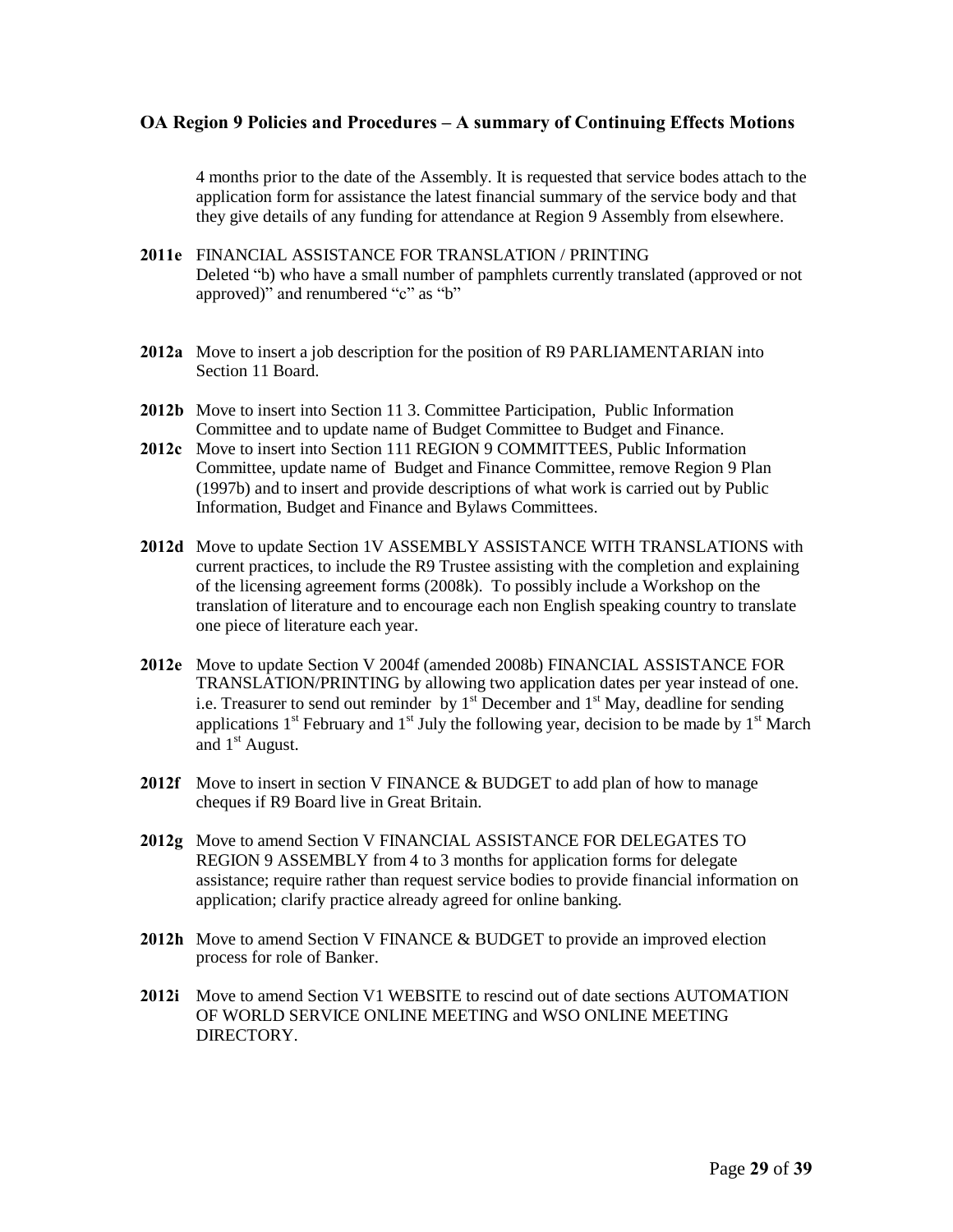- **2012j** Move to insert into Section V111 PUBIC INFORMATION, Region 9 week, Twelfth Step Within Committee.
- **2012k** Move to rescind out of date information in Section X1 Miscellaneous FOOD PLANS.
- **2012l** Move to rescind out of date information in Section X1 Miscellaneous ANOREXIA/BULIMIA.
- **2012m** Move to amend Section 11 TREASURER to Liaise with Accountant, signatories and Banker as necessary and to Facilitate Service, Traditions and Concepts (STC) workshops when and where possible within Region 9.
- **2012n** Move to insert into Section 1 ASSEMBLY to include Region 9 Translations list to be included in Assembly Materials.
- **2012o** Move to insert into Section 11 a job description for the role of R9 Banker.
- **2012p** Move to update Job Description of for R9 Secretary to include current practices and new technology. Section 11 MINUTES OF THE ASSEMBLY. To insert section UPDATING OF OTHER R9 DOCUMENTS and section WORKSHOPS.
- **2012q** Move to amend by rename Translations Committee to Literature and Translation Committee in Contents Table and in Sections 11, 111, 1V and V111.
- **2012r** Move to amend Section 11 to update job description for R9 Chair to clarify responsibilities and to Facilitate Service, Traditions and Concepts (STC) workshops when and where possible within R9.
- **2012s** Move to establish a General Assistance Fund that will include the translation fund money and additional amount of money that will be allocated in the budget for general purposes such as translation, PI, PO etc.
- **2013a ASSEMBLY PROCEDURES AND SUGGESTIONS** Document 'Assembly Procedures and Suggestions was renamed as 'Procedures and Suggestions for Hosting Region 9 Assembly and Convention'.

### **2013b CHAIRPERSON'S JOB DESCRIPTION** Inserted in the chairpersons job description that the chair can also attend functions within the region at the expense of the hosting country.

**2013c** The minutes of the Region 9 Assembly will be distributed by email and no longer by mail.

### **2013d** FINANCE AND BUDGET

Move to amend section V by renaming the Translation Fund to Translation/Projects Fund; Deleted section b) Considers that this funding is a 'payment on account' with a view to being contributed back (in part or full) to Region Nine as the literature is sold, so that the funds are reintroduced for translation of further material in future years; Inserted that service bodies are required to list the amount of money received in the past from WSO and for the translation of which OA literature and if at present requesting and financial assistance from WSO; Inserted change of date of deadline to April  $30<sup>th</sup>$  and September  $30<sup>th</sup>$  that officers will have considered the applications and make payments.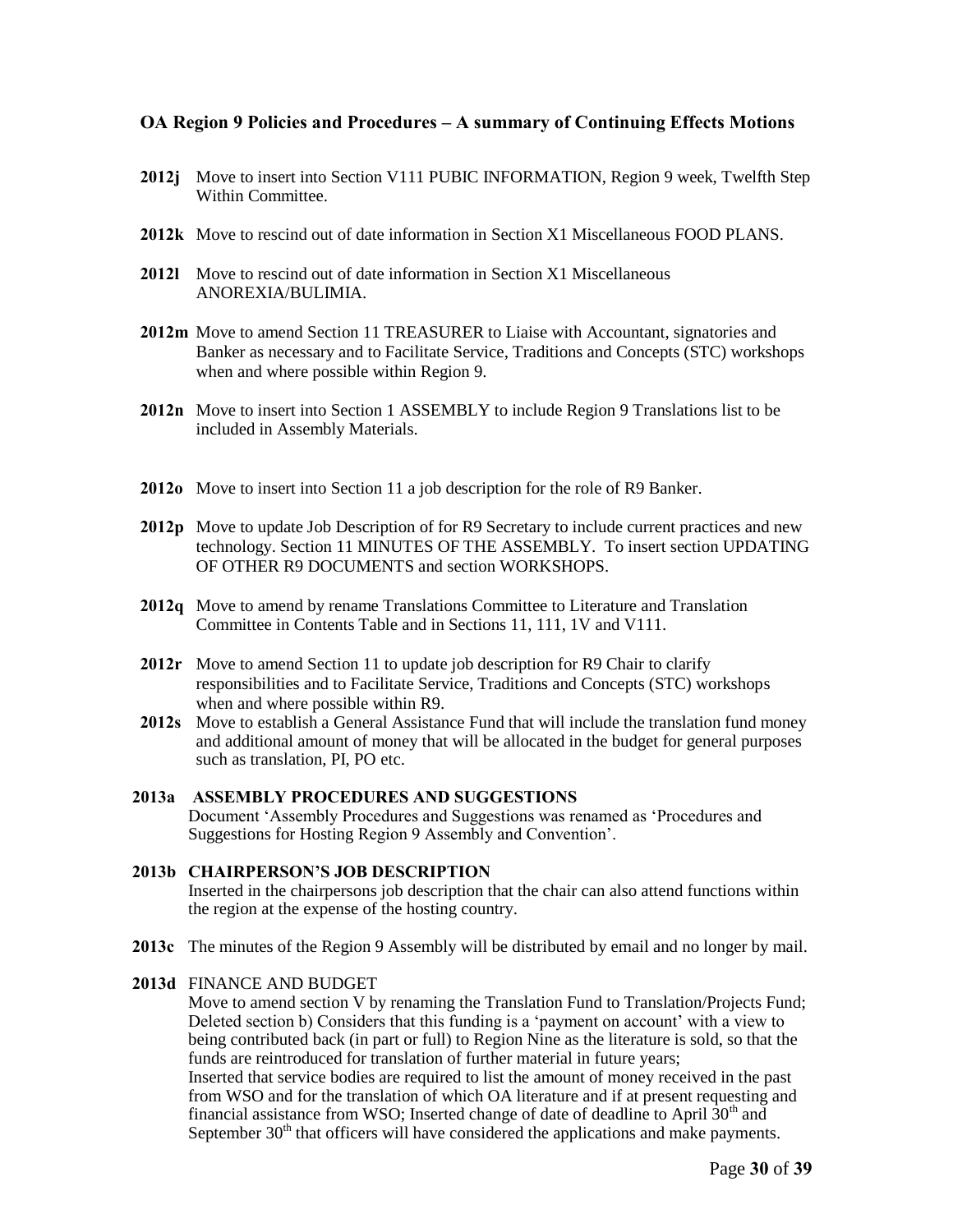#### **2013e NEW GROUPS AND CONTACT WITHIN REGION 9**

Amended section VII by deleting the words 'the liaison' and inserting that neighbouring groups will help new emerging groups if funds are available in their budget, to promote service visits from an existing IG or NSB.

- **2013f** Move to amend Section VI by renaming the Translation Fund to General Assistance Fund
- **2013g** Updated Region 9 Chairpersons Job Description to include that the Chair participates in the Region Chairs Committee (RCC), and attends RCC face-to-face meetings when possible.

#### **2013h FUNDING OF REGION 9 DELEGATES** Inserted to Section IX an example of service that Region 9 delegates to WSBC will be expected to take on.

- **2013i** Inserted reimbursement procedures for Board members when attending R9 Assembly and Convention and WSBC.
- **2013j QUALIFICATION FOR R9 DELEGATES TO WSBC** Inserted qualifications for delegates attending WSBC
- **2013k** Replaced the word delegate with representative
- **2013l** Financial Assistance will be granted to Committee Chairs who are not representing a service body.
- 2013m Updated role of the Banker to include monthly liaison with the Treasurer and Region 9 Chair and Accountant.
- **2013n** Updated Job Description for Region 9 Board and Committee Chairs
- **2013o** Inserted details of approval needed from three board members when signing cheques for over €150/£100.
- **2013p** Representatives will now receive materials for the Region 9 Assembly by email and no longer have the option of receiving it by post.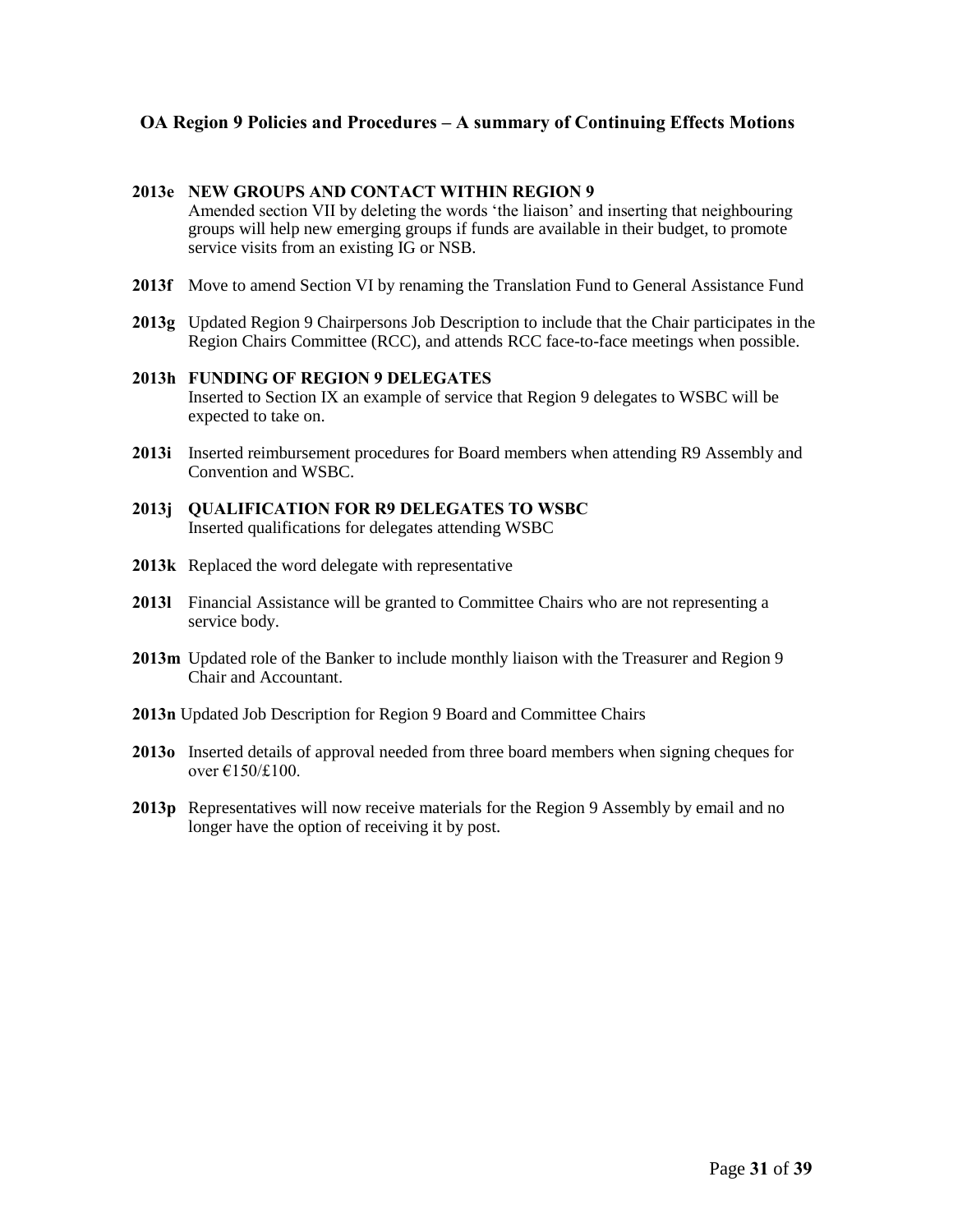# **APPENDIX A Rescissions, Amendments and Deletions**

**1983c** amended by 1999d and 2006g **1988c** deleted in 2004 **1988e** amended by 2006h **1989a** amended 2008h **1991a** amended by 2004e **1991b** amended by 1999e **1991e** amended by 2004e **1991j** amended by 1999k **1993b** amended by 1999g **1994c** amended by 2004e **1995a** amended by 2006b **1995c** amended by 2004e **1995j** rescinded by 2011b **1995l** amended by 1999h and rescinded by 2011b **1996a** amended 1999b **1996b** amended 1999c and 2011c **1996f** amended 2002 j and 2010c **1996h** amended by 2009e and 2011c **1997b** amended by 2012q, 2012b and 2012c **1997c** amended by 2004e **1997f** rescinded by 2012l **1997g** amended by 2008f **1997h** rescinded by 2012l **1999a** amended by 2006f **1999c** amended by 2004e **1999d** amended by 2006g **1999e** amended by 2009c **1999g** amended by 2004e **1999h** amended by 2012r, 2012p and 2012m **2000a** amended by 2004e **2001a** amended by 2004e **2001b** amended by 2004e **2001e** rescinded by 2012i **2002a** amended by 2006d **2002c** rescinded by 2011b **2002d** rescinded by 2012i **2002j** amended by 2010c **2002l** rescinded by 2012k **2004**f amended by 2008b and 2011e **2005b** rescinded by 2011b **2006f** amended 2008d **2006g** amended by 2012g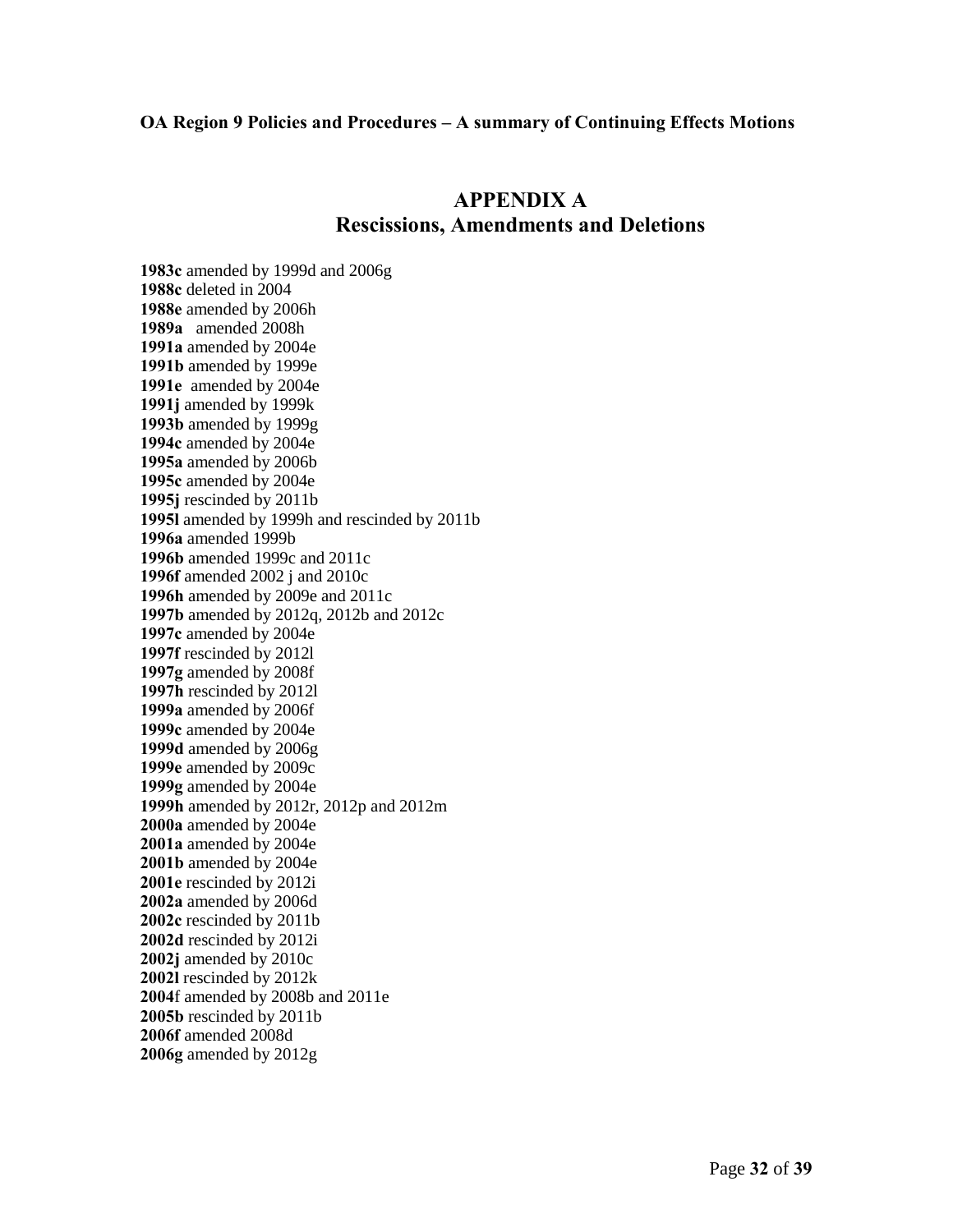**2006h** amended by 2007a **2008b** amended by 2012e **2008d** amended by 2009c **2008e** amended by 2011d and 2012g **2008i** amended by 2012q and 2012j **2008k** amended by 2012q and 2012d **2010d** amended by 2012b and 2012q **2011d** amended by 2012g **2012o** amended by 2013m **1985b** amended by 2013k **2012s** amended by 2013d **2012f** amended by 2013o **2012s** amended by 2013f **1996g** amended by 2013e **2006c** amended by 2013j **2010f** amended by 2013h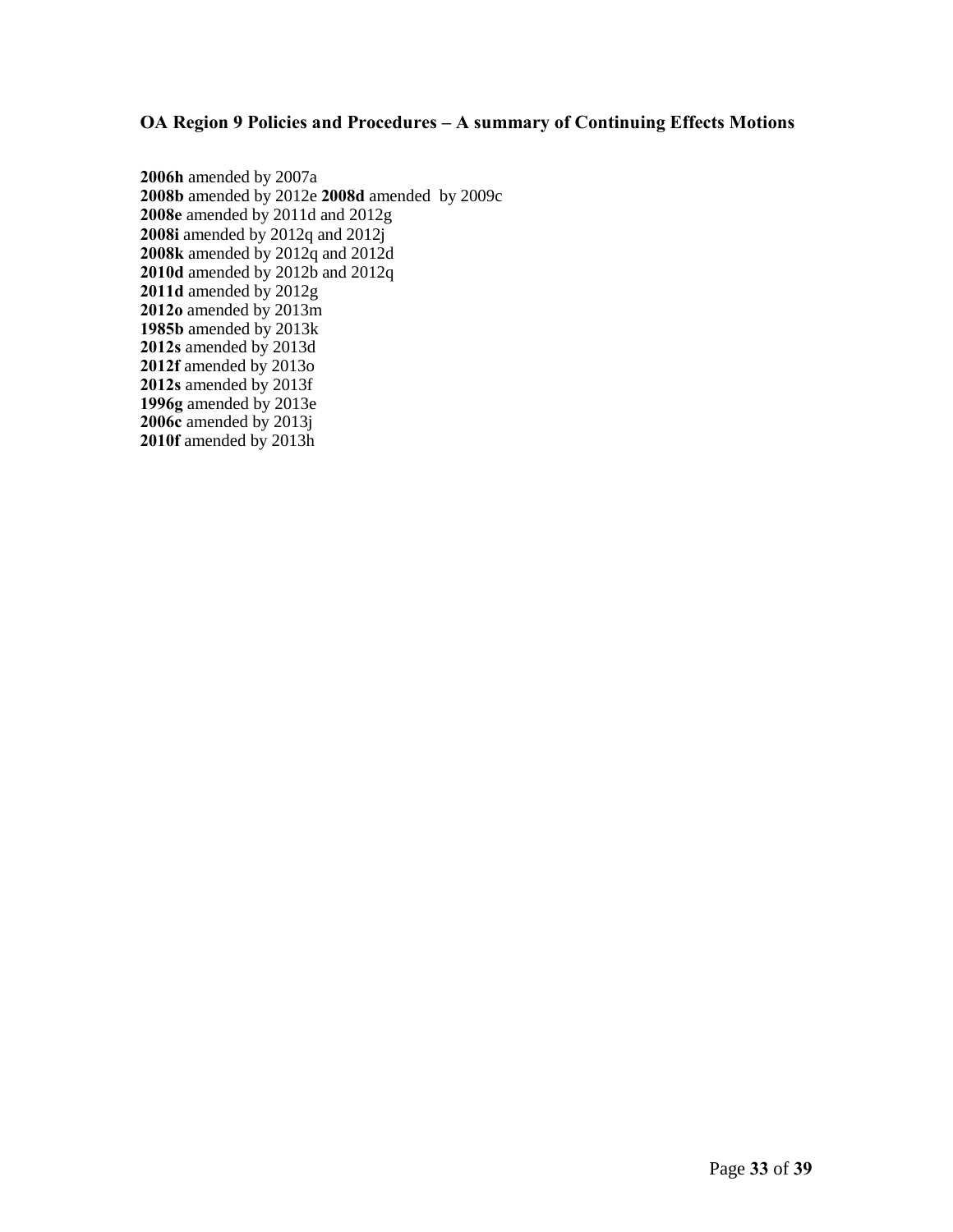# **APPENDIX B**

# **OVEREATERS ANONYMOUS REGION 9 Procedures and Suggestions for Hosting Region 9 Assembly and Convention –(Last updated November 2012)**

This document has been prepared by Region 9 members who have helped to organise previous Region 9Assemblies and Conventions and whilst it is not intended to cover every eventuality, we hope it will be helpful for service bodies considering taking on this service so they know what to expect and for those in the process of organising to be a useful starting point for your committee discussions. This document will mostly concentrate on the Assembly part and leave the Convention part more open for your service body to arrange.

# **SECTIONS COVERED IN THIS DOCUMENT:**

| SECTIONS COVERED IN THIS DOCUMENT: |                                                            |  |
|------------------------------------|------------------------------------------------------------|--|
| Page 1                             | <b>Bylaws</b>                                              |  |
| Page 2                             | Timetable                                                  |  |
| Page 3                             | Assembly Guidelines & Responsibilities for Region 9 Board: |  |
| Page 3                             | Finance                                                    |  |
| Page 3                             | <b>Sub Committee</b>                                       |  |
| Page 3                             | Venue and Room Requirements                                |  |
| Page 4                             | Food                                                       |  |
| Page 4                             | Theme                                                      |  |
| Page 4                             | <b>Flyers</b>                                              |  |
| Page 4                             | Registration                                               |  |
| Page 5                             | <b>Speakers</b>                                            |  |
| Page 5                             | Voting & TimeKeeping                                       |  |
| Page 5                             | <b>Visitors Page</b>                                       |  |
| 5                                  | Convention Page 6                                          |  |
| Strategic Plan Page 6              |                                                            |  |
| Afterwards Page 6                  |                                                            |  |
| Checklist                          |                                                            |  |
|                                    |                                                            |  |

# **Bylaws**

Extract from Article V of Bylaws (following 2010 Assembly) **Section 1** Region 9 shall hold one Assembly per year.

A Region 9 Convention may also be held in conjunction with the Region 9 Assembly if the hosting Intergroup or National/Language Service Board is in a position to do so.

### **Section 2**

Notification of this Assembly shall be mailed or emailed to all member groups, Intergroups, unaffiliated groups and National Service Boards at least six months prior to the date of the Assembly. The notification will include an invitation to the Assembly from the organising committee, the registration form to send a delegate, a blank new business motion, and bylaws amendment motion.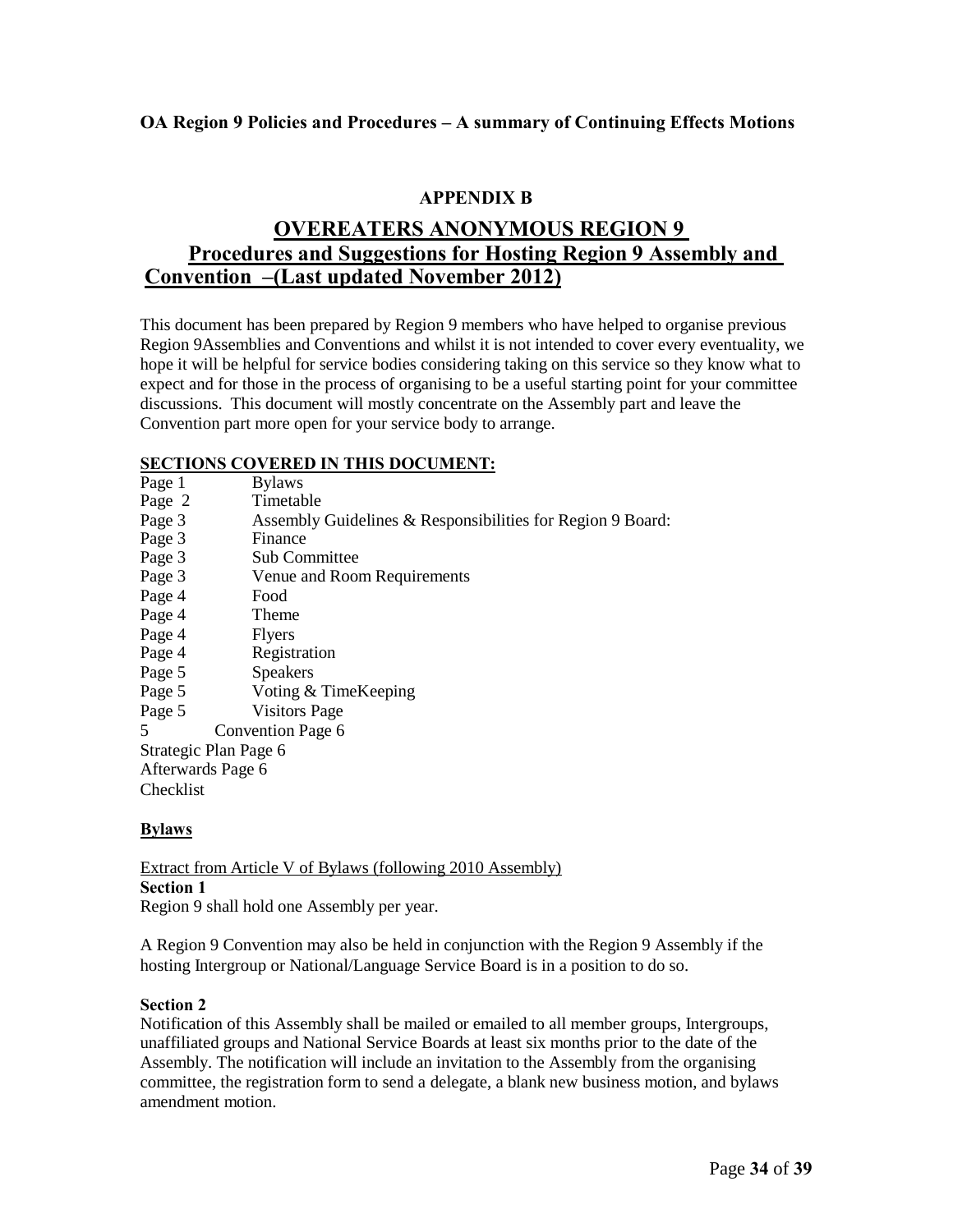Even though the Bylaws state that the notification need to go out 6 months prior to Assembly – there will be considerable organization beforehand and so it is best for the Region to let the fellowship know about the Assembly arrangements as early as possible to help facilitate travel arrangements and keep travel costs to a minimum etc and thus encourage attendance. The following are some suggestions:-

# **TIMETABLE**

### **2 YEARS IN ADVANCE**

- $\Box$  Service bodies need to be thinking about whether they can host the Region 9 Assembly a few years in advance of the assembly they might host. The service body will need to consider whether they have enough willing members to arrange what is necessary.
- $\Box$  The service body will need to do some research on the venue as to times available / costs / facilities / travel arrangements some two years in advance of the assembly. The venue needs to accommodate the assembly room, the committee rooms, representatives accommodation. It does not need to be lavish. It does however, need to accommodate OA members food plans, be clean and functional and reasonably easily to access by public transport.
- $\Box$  The service body will bring this information to the Region 9 Assembly that same Autumn – to be considered by the Assembly along with other service bodies.
- $\Box$  The Assembly will consider the date and venue suitability as well as the committee arrangements together with other service body proposals at that stage and will discuss and vote on all the proposals.
- $\Box$  The place and date of the Region 9 Assembly will be at the latest established at the Assembly prior.
- $\Box$  If successfully elected as R9 Assembly host, and once the date is confirmed then the committee need to book the venue as soon as possible.

#### **ONE YEAR PRIOR**

- $\Box$  The hosting service body committee should then begin to put in place the various details of the Assembly and Convention. They will need a theme, speakers, packs of materials for the Convention if necessary, timetables for the weekend, meeting rooms etc.
- $\Box$  Confirm the theme with the Region 9 Board

#### **NINE MONTHS PRIOR**

 $\Box$  Ensure the flyer, invitation and registration forms has been prepared and sent to Region 9 Board 6 months in advance of the Assembly

#### **SIX MONTHS PRIOR**

 $\Box$  Over the next few months, work on the finer details of the assembly, arrange speakers and any materials you need (voting cards, badges, handouts, etc), exact timetable for convention, liaise with venue, and receive registrations.

#### **SIX WEEKS PRIOR**

 $\Box$  Liaise with R9 Secretary regarding numbers of attendees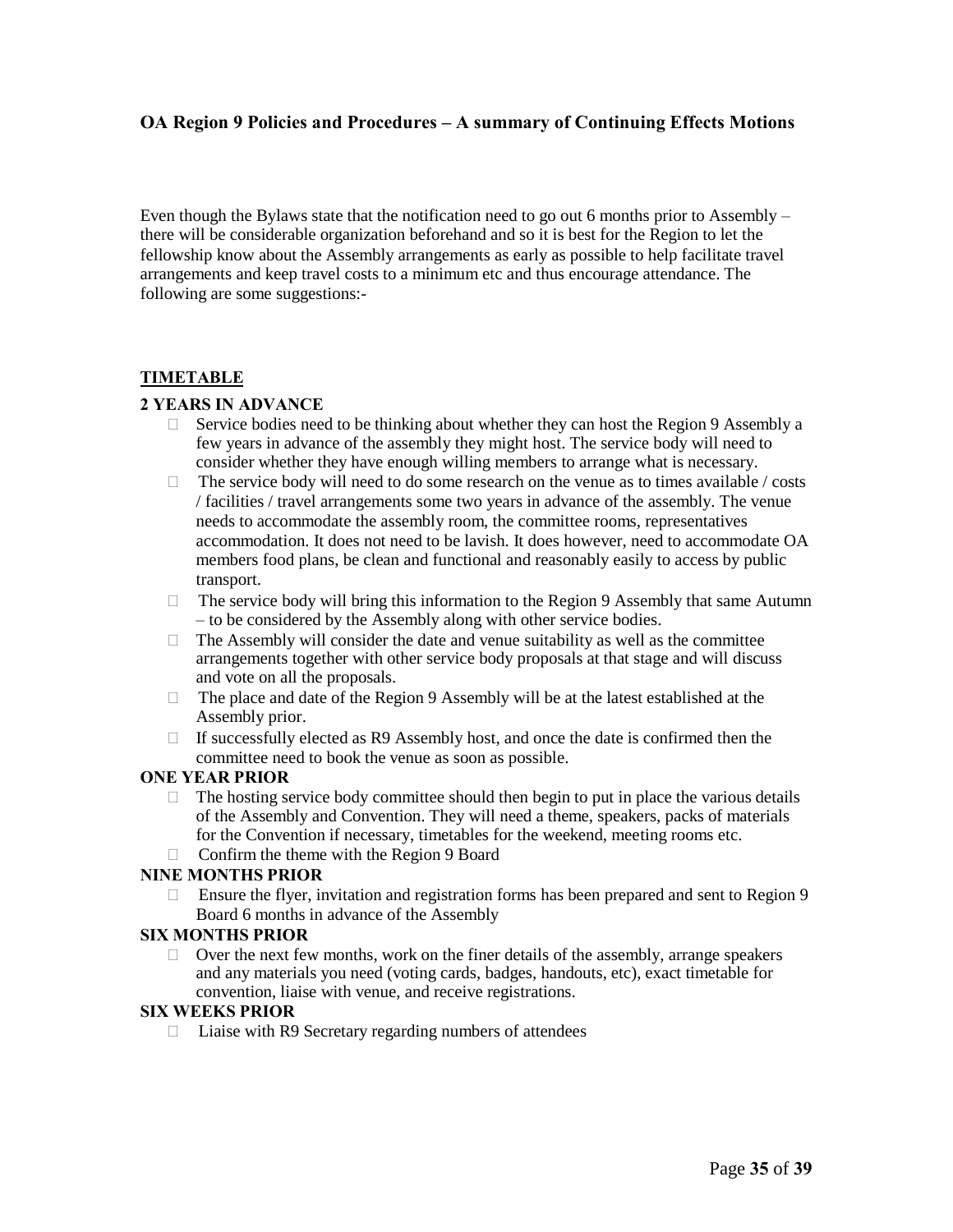### **ASSEMBLY GUIDELINES AND R9 BOARD RESPONSIBILITIES:**

- The Region 9 board are responsible for organising and assembling the materials that the representatives will need for the assembly itself. The hosting intergroup do not need to get involved in the details of the assembly itself. However, the Chair and some of the organisers of workshops will often need various 'handouts' and schedules. There is usually 20 – 30 in attendance at the Assembly and to carry  $20 - 30$  copies of each piece of paper is often not possible due to air craft weight restrictions etc. If possible please arrange with the Chair if anything is needed to be copied – ahead of the Assembly.
- $\Box$  Once the venue has been organized the Region 9 Board members and OA Region 9 representatives will book their own accommodation directly with the venue and sort out who they are sharing a room with. Traditionally members will share rooms whenever possible to save costs.
- $\Box$  The hosting service body decides on the theme for the Convention (check with R9 Board).

# **FINANCES:**

- Region 9 will pay the expenses for attendance of the Region 9 Board (Chair, Secretary & Treasurer) which will include travel and accommodation and food for the Assembly & Convention. (Wed – Sun)
- $\Box$  Assembly registration fee will be collected by the Region 9 treasurer and will go to Region 9 – this will go towards the various expenses that the Region covers and will be included in the income as covered in the Region Budget.
- $\Box$  The service body that organizes the Assembly will collect any Convention registration fee following the Assembly. This should cover any costs that the Convention will incur. The Convention has historically made a considerable contribution to Region 9 after the Assembly / Convention by the hosting service body which is part of or the entire surplus for the Convention.
- $\Box$  To keep costs down often documents are printed by the hosts to save on luggage weight costs, if you are asked to print items, please consider printing each document on to a different colour paper as it helps delegates to easily identify documents

#### **SUB COMMITTEE**

- $\Box$  As you will be working as a Committee and are part of a Fellowship, please follow the Traditions, making all decisions by group conscience and unanimous agreement wherever possible. Members are expected to liaise closely with each other, consulting with the rest of the Committee when making decisions that affect the Assembly and/ or OA as a whole.
- $\Box$  A subcommittee to organize this sort of event is ideally made up of 4-6 OA members (less people means a lot of work for only a few people, too many and it becomes unwieldy)
- $\Box$  It is useful to have a chair for the committee to oversee the timetable and liaise with the R9 Board and a secretary to make notes of all telephone discussions / meetings / decisions made
- $\Box$  If you correspond by email, it is helpful to keep to one subject per email and to ensure that the subject is clear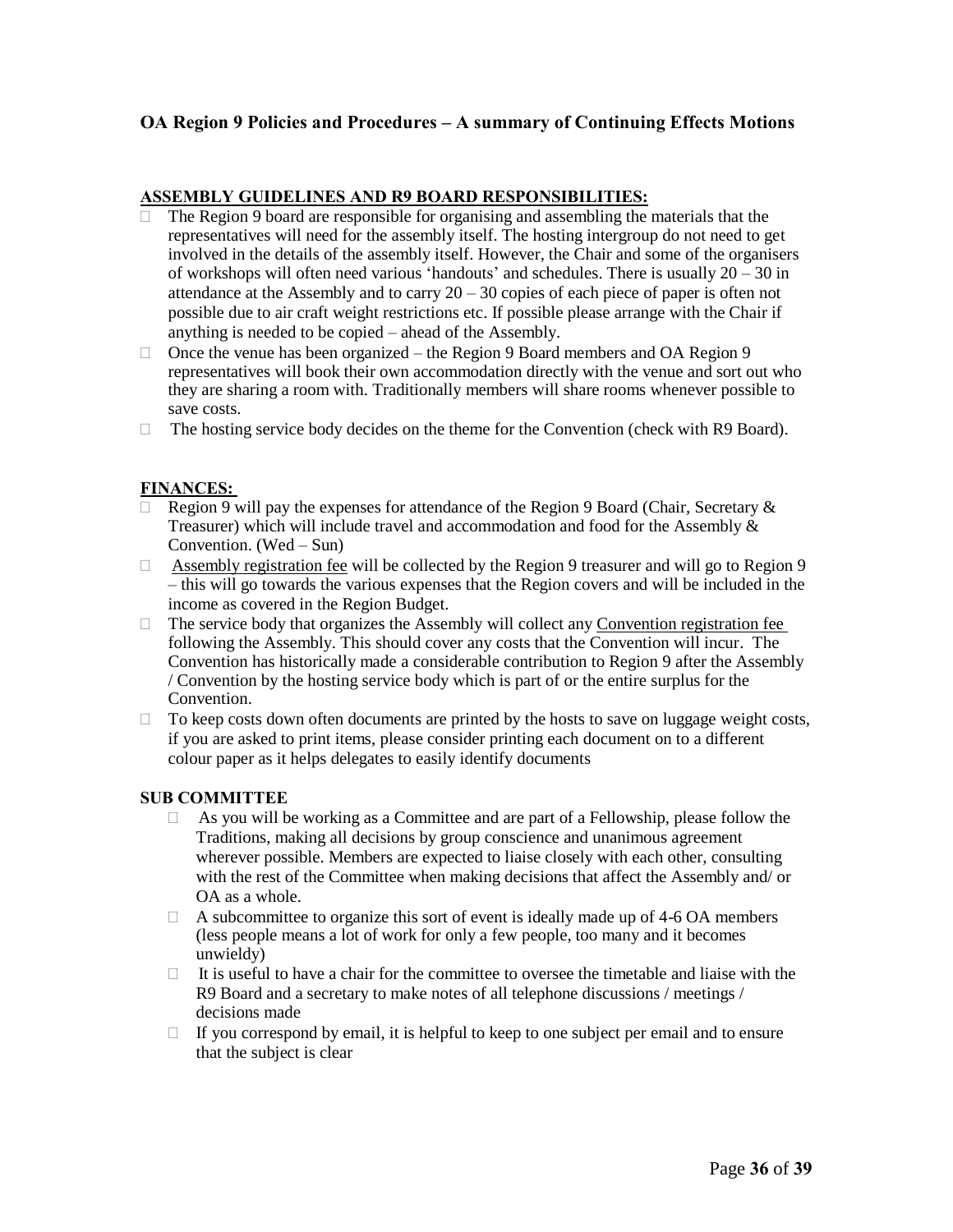#### **VENUE REQUIRMENTS**

- $\Box$  With regard to the room for the assembly meeting and any ancillary rooms for the committee meetings – it is normal for the Hosting service body to try to arrange with the hotel / venue that these rooms will be free as part of the organization of the weekend. This needs to be given careful consideration as there are no funds in the Region 9 budget to cover this aspect. We arrange the hotel in the autumn partly to accommodate the fact that it is cheaper than the summer. Hotels often accept that if a group takes their full quota of rooms – that is enough to then grant them use of the necessary meeting rooms to hold the assembly.
- $\Box$  Establish the no of representatives registered with the Region 9 Secretary approximately 6 weeks before the Assembly. Keep in touch with the Secretary after this date for late registrations. (Recently – this can be as many as 25 attendants to the Assembly + visitors).
- $\Box$  Organise the meeting room so that there is a meeting table space and chair available for each representative – arranged in an oblong style so that the Chair, Parliamentarian, Secretary and Treasurer can be seated at the 'top' of this oblong and thus see the representatives for voting and recognition purposes.
- $\Box$  Several people may be using laptops and will need access to power points (please do not agree to any additional rooms costs though without discussing with R9 board first)
- $\Box$  Each representative needs a card in front of them that shows their name, service body and / or Country that they are representing - that will be visible in front of them while they are seated. (NB It is not a requirement but in the past sometimes these cards have had the National Flag on them also).
- $\Box$  The representatives will also require a name badge that they will be required to wear to all meetings in order to be recognized. This will normally be on a string so that it can be hung around the neck or on a clip so that it can be pinned to the representative's clothing. The hosting service body prepares these at the same time as the cards for the places.
- $\Box$  The Chair will normally require a flip chart and pens and flip chart pad to use at the Assembly. This will need to be organized by the hosting service body –There maybe call for one / two microphones depending on the room.
- $\Box$  Occasionally the Chair / Secretary / Treasurer may require an overhead projector. Once again there is not a budget for these items in the Region 9 finances so it is a good idea that if there is a charge - that we know what they are ahead of time so that the Region 9 Board can make the decision of whether to have these services or not. Often hotels try to raise their revenue / re-coup their expenses by charging for these sorts of services – Region 9 avoid this if at all possible and at best pay only a minimum.
- Committee Meetings are usually held in a different room from the Main assembly room and often are several small rooms so that each committee has enough space to work without disturbing each other
- $\Box$  The R9 Board hold a meeting at the end of the Assembly, please ensure there is a suitable room for up to 6 people

#### **FOOD**

 $\Box$  Be very clear from the outset about our specific needs (e.g. people bringing in their own food, buffet style meals) and ask the hotel how they would propose to cater for them.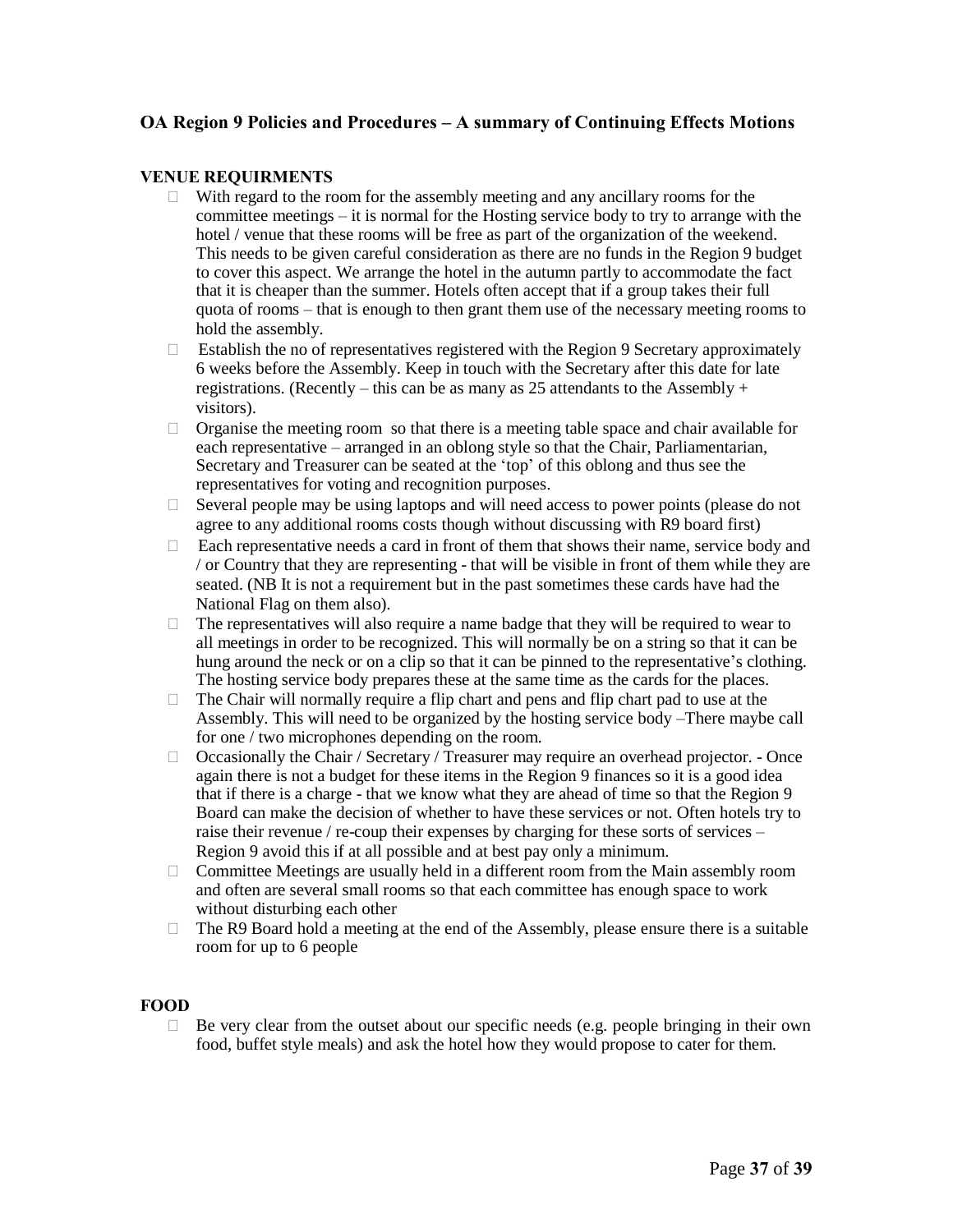- $\Box$  Discuss a menu, first with the committee and then with the hotel. Usually sugar-free, most sauces served separately, and some wheat-free, dairy-free and vegetarian options.
- $\Box$  Served buffet style works best for all meals. A label in front of dishes on the buffet is helpful saying e.g. *"Chicken Stir fry, sugar and wheat free".* It is normal to give the hotel clear guidelines with regard to the food and to monitor this closely near to the date preferably by agreeing menus.
- $\Box$  Meal times need to be discussed with venue and R9 Board so that the timetable can be worked out
- $\Box$  It is also useful to provide details to delegates about proximity to supermarkets etc

#### **FLYERS**

- $\Box$  Put at least 2 contact numbers / 2 email addresses on the flyer and preferably 3. One mobile, one landline and two email addresses is ideal.
- $\Box$  Put an address on where people can send the completed delegate registration forms and cheques.
- $\Box$  On the booking form put in a section where they can indicate if they are booking for the Assembly / Convention or Both
- $\Box$  Put a deadline to receive registrations / book with hotel
- $\Box$  Put details of the nearest train station and airport, plus the venue postcode for those driving with satellite navigation.
- $\Box$  On the flyer put some directions and or a map

### **REGISTRATION**

- $\Box$  It is obviously preferable to get as many registrations in early as possible, although be prepared for some at the last moment
- $\Box$  Be prepared for quite a lot of enquiries, (often asking about things that you have carefully written on your flyer!)
- $\Box$  Keep a note of who is paying for which day(s) as this obviously affects the money distribution at the end)
- $\Box$  Have a cash box with a float at the Assembly / Convention itself
- $\Box$  Name badges which also indicate which service body they are representing or if R9 Board member or visitor

#### **SPEAKERS**

- $\Box$  The Board will be on call to take part and speak at workshops during the Convention. They have been elected as R9 Board members and act in that capacity – but they are first and foremost OA members in recovery. Please use that recovery. It is important that service is 'seen' by those attending the Convention – albeit not in a grandiose way. When OA officers are seen to take part in the business part as well as the convention – it spreads the message of the necessity of service. Often – there are motions passed at the Assembly which need circulating to the fellowship as soon as possible. Please consider this when scheduling your Convention workshops / meetings.
- $\Box$  Speakers may need to be timed, have a timer available in case
- $\Box$  It is best for speakers to be qualified by the committee prior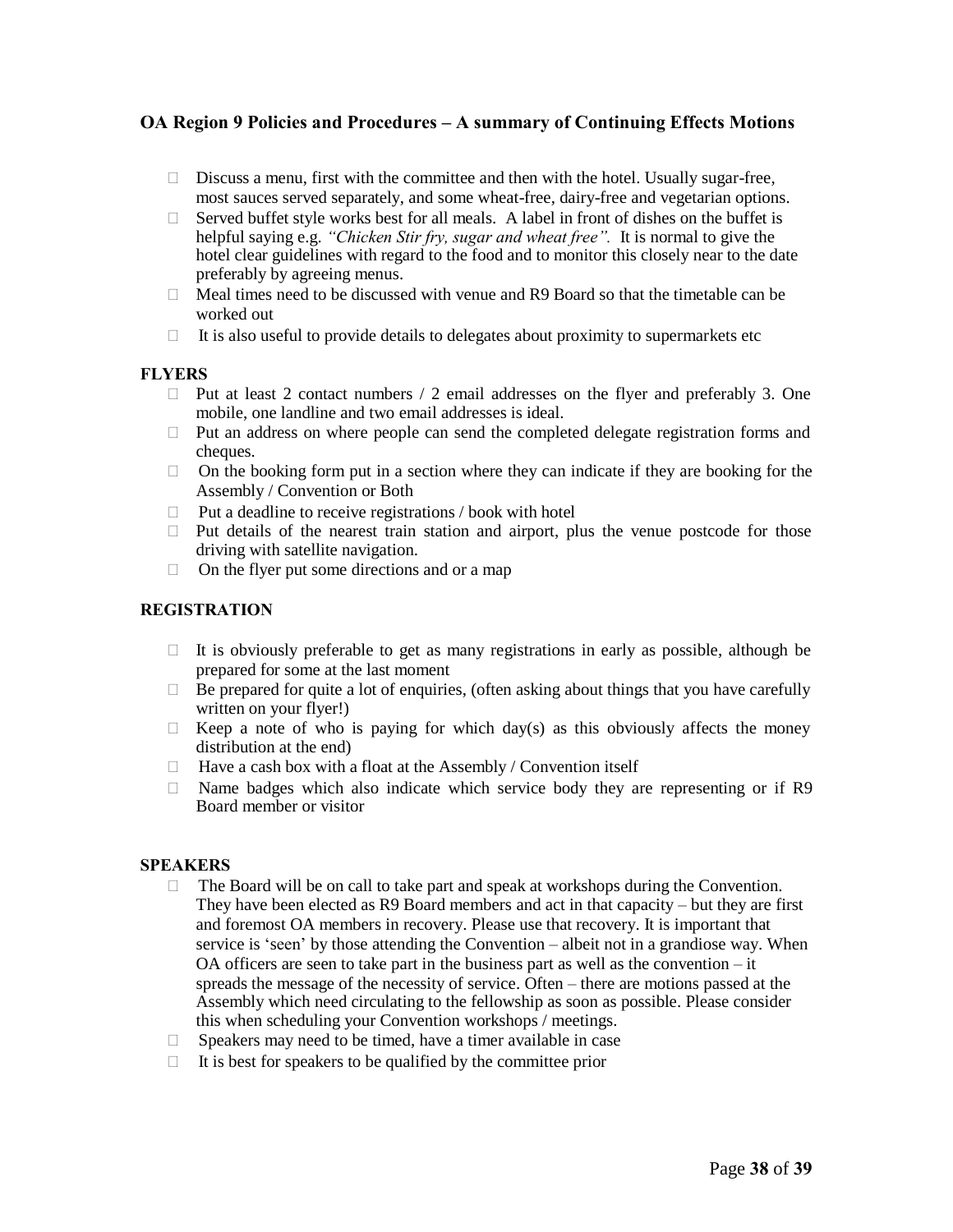- $\Box$  Please ask speakers stay within the spirit of the Traditions, e.g., no reference to outside issues (such as mentioning by name books, therapies, religions, other weight loss programmes, or undue focusing on such outside issues)
- $\Box$  Some thoughts for speakers when they introduce themselves:
	- 1) How long have you been in programme?
	- 2) How long have you been abstinent?
	- 3) Define this abstinence, what it is for you.
	- 4) Outline your physical recovery, weight loss / (gain if anorexic) , how long maintained
	- 5) Describe the daily actions that you take in order to maintain this recovery.
	- 6) Then move onto the topic, following the format of what you were like, what happened, and what you are like now as it relates to the topic. OA members especially like to hear about *what you actually did or do* to keep well or to change in respect of the topic.

#### **VOTING AND TIMEKEEPING**

- $\Box$  At the Assembly votes will need to be taken and possibly ballots which need to be counted by people who are not eligible to vote. Please discuss this with R9 Board and see if you need to have any coloured card on hand, voting ballots, boxes to collect ballots in and non-voting members able to assist with this.
- $\Box$  A non voting member with a stopwatch and a bell available as a timekeeper is very useful especially during the Assembly

#### **VISITORS**

Visitors are welcome to attend the Assembly and Convention, at the Assembly it is important that they are not seated with the delegates at the table but preferably in a row / seats behind or at edge of room. Visitors should leave the assembly room if they wish to talk to one another.

#### **CONVENTION**

The convention is best described by those who have attended a number of conventions, and we recommend speaking to previous organizers.

It is worth considering the following:

- $\Box$  Early Bird and Night Owl Meetings (during assembly as well as convention) the easiest way to arrange these is with a Pocket Reference Guide and a list of topics (see Strategic Plan if you need inspiration)
- Translating Speakers into your local language
- **Free Time**
- $\Box$  Entertainment on Saturday evening, this has been done in many forms plays, meetings, celebration of recovery, free time, dancing, singing, all sorts!